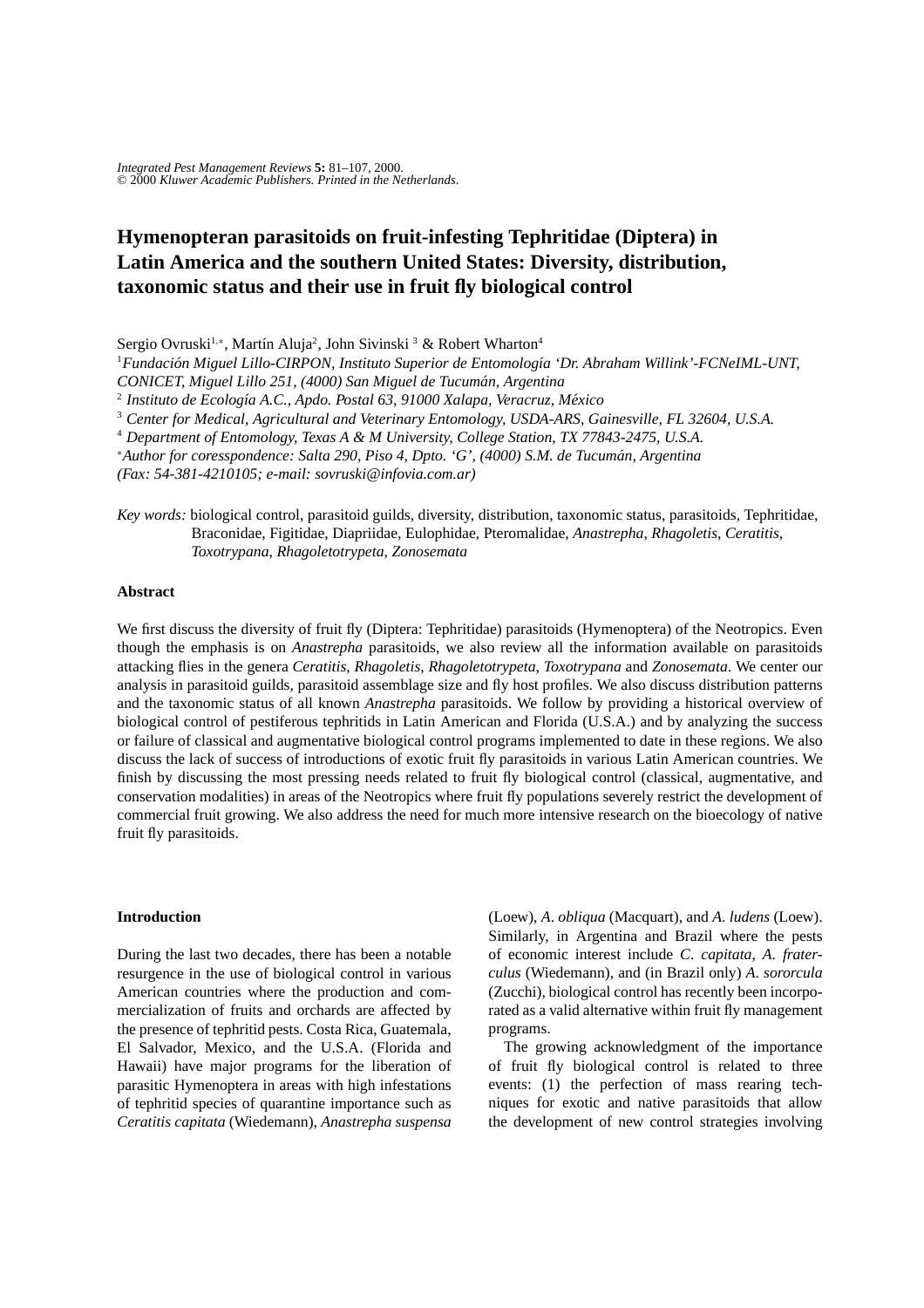inundative releases of these natural enemies; (2) the growing world rejection of the use of agrochemicals in fruit orchards due to their negative effects on the environment and human health; and (3) the present drive towards conservation of biodiversity in agroecosystems, through ecologically acceptable tactics such as the habitat manipulation in combination with the employment of natural enemies.

Natural enemies used in the biological control of tephritid pests include parasitic Hymenoptera and staphylinid predators. Predators have been used only rarely [28, 101], and to our knowledge have never been liberated in the Neotropics even though they have been collected there [30]. Most of the available information thus pertains to the relatively more host specific parasitic Hymenoptera that have been used against these plagues. Several reviews have recently been published that highlight various aspects of the role of parasitic Hymenoptera in the biological control of tephritids [29, 55, 66, 86, 126, 157, 162, 163]. However, there is still very little known about the importance of native Neotropical species as potential control agents.

The purpose of this work, therefore, is to: (1) provide information on the diversity, bioecology, distribution and taxonomic status of parasitoid species associated with tephritid fruit flies of the Neotropical region, (2) present detailed commentaries on results of prior classical biological control programs and the more recent augmentative release programs in tropical and subtropical America; and, in light of these last two points, (3) discuss future needs relative to fostering both classical and augmentative biological control of Neotropical tephritid pests as well as the conservation of their natural enemies.

# **Methods**

# *Source of data*

Major sources for this study are cited in Tables 1, 2, 5, and 6. There is an extensive body of literature on tephritid parasitoids of the Neotropical Region. The vast majority of these publications are of an applied nature, however, treating parasitoids of economically important pests of fruits. Data on parasitoids attacking hosts of no economic importance is minimal. But even for the relatively well studied parasitoids specifically used in biological control programs, we lack adequate data on host associations, particularly the range of non-pest flies they attack and non-commerical host plants on which they are found. Moreover, few parasitoids have actually been reared from isolated puparia to ensure true identity of the host [169]. Most of our records come from bulk samples of fruit, from which several species of flies and parasitoids emerge. Parasitoids reared under these conditions are often labelled as coming from the dominant tephritid in the samples. Hence, there are a number of published records as well as specimen data labels with erroneous host data. One of the most common problems in this regard results from the diverse array of drosophilid and other acalypterate dipterans that can occur in tephritid-infested fruit, particularly when samples of heavily-infested, fallen fruit are collected [169]. Without isolation of puparia (fortunately, tephritid puparia are fairly distinct), it is difficult to verify the correct host of parasitoids emerging from such samples. Most records of *Dicerataspis* Ashmead from tephritids, for example, actually refer to drosophilids, and all such records are excluded from the present study. Yet recently, Guimarães [62] and Guimarães et al. [63] reported *Dicerataspis flavipes* (Kieffer) from *Anastrepha amita* Zucchi, emphasizing how little we know about host family specificity of some of these parasitoid genera, and how careful we must be in generalizing about their host associations.

In addition to the emphasis on sampling of major pests on commerical fruits, there is a methodological bias in the way samples are processed that further limits our knowledge of parasitoid diversity [118]. Fruits are generally collected from the field and held over containers until full grown larvae have emerged. Emerging larvae fall to the bottom of the container, where they pupate in sand or other suitable substrate. Puparia are then sifted from the substrate and held in cages until flies and parasitoids emerge. Not surprisingly, therefore, most of our records pertain to koinobiont endoparasitoids that oviposit in the host larva and emerge from the puparium. Most sampling programs (including approximately 90% of those in our literature cited sections) thus have a built-in bias against detection of ectoparasitoids, egg parasitoids, and pupal parasitoids.

Data used for assessment of biological control programs in Latin America were obtained from numerous reviews and recent articles (listed in Tables 5 and 6). Several colleagues also provided information on current projects in their respective countries. The terms 'direct' and 'indirect' releases [53] have been adopted, and refer to the source of the imported, exotic parasitoid. Countries that first imported a particular species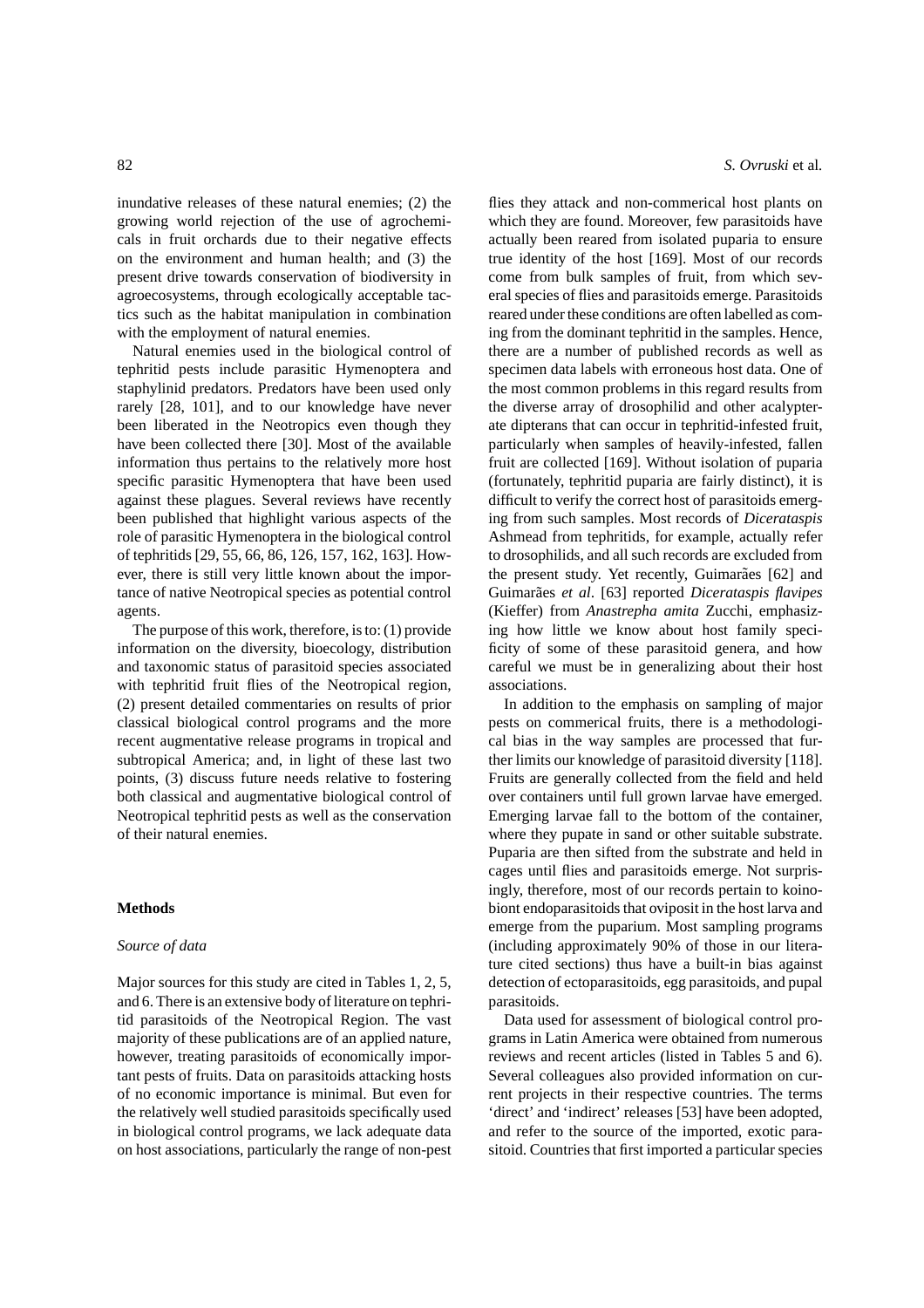| Fruit-infesting Tephritidae species | Parasitoid species           | Countries <sup>1</sup> | References                                         |  |  |
|-------------------------------------|------------------------------|------------------------|----------------------------------------------------|--|--|
| Ceratitis capitata                  | Aceratoneuromyia indica      | <b>AR</b>              | [114]                                              |  |  |
|                                     | Aganaspis pelleranoi         | AR, CR                 | [121, 169]                                         |  |  |
|                                     | A. nordlanderi               | CR                     | [169]                                              |  |  |
|                                     | Diachasmimorpha longicaudata | GU                     | $[42]$                                             |  |  |
|                                     | D. tryoni                    | GU                     | [75, 140]                                          |  |  |
|                                     | Doryctobracon crawfordi      | GU, VE                 | [42, 84]                                           |  |  |
|                                     | D. areolatus                 | AR, VE, BR             | [43, 84, 92]                                       |  |  |
|                                     | Fopius arisanus              | CR.                    | [169]                                              |  |  |
|                                     | Lopheucoila anastrephae      | VE                     | [148]                                              |  |  |
|                                     | Odontosema anastrephae       | <b>CR</b>              | $[169]$                                            |  |  |
|                                     | Opius bellus                 | VE, BR                 | [61, 91]                                           |  |  |
|                                     | O. hirtus                    | CR                     | [159]                                              |  |  |
|                                     | Opius sp.                    | GU                     | $[42]$                                             |  |  |
|                                     | Pachycrepoideus vindemmiae   | AR                     | [119]                                              |  |  |
|                                     | Pachyneuron sp.              | AR                     | [151]                                              |  |  |
|                                     | Psyttalia concolor           | CR.                    | [152]                                              |  |  |
|                                     | Trichopria anastrephae       | AR                     | [151]                                              |  |  |
|                                     | Utetes anastrephae           | AR                     | [113]                                              |  |  |
| Ragholetis ferruginea               | Opius bellus                 | <b>BR</b>              | [91]                                               |  |  |
| Ragholetis turpiniae                | Aganaspis pelleranoi         | MX                     | [69]                                               |  |  |
|                                     | Biosteres near sublaevis     | MX                     | [69]                                               |  |  |
|                                     | Dicerataspis spp. $2$        | MX                     | [69]                                               |  |  |
|                                     | Opius hirtus                 | MX                     | $[69]$                                             |  |  |
| Ragholetotrypeta pastranai          | Doryctobracon areolatus      | <b>BR</b>              | [91, 92]                                           |  |  |
|                                     | D. brasiliensis              | <b>BR</b>              | [91, 92]                                           |  |  |
|                                     | Opius bellus                 | BR                     | [91, 92]                                           |  |  |
| Toxotrypana curvicauda              | Doryctobracon toxtrypanae    | MX, CR, ES             | [4, 170] (Ovruski and Zúñiga,<br>unpublished data) |  |  |
| Zonosemata vittigera                | Diachasmimorpha sanguinea    | <b>USA</b>             | $[166]$                                            |  |  |

*Table 1*. List and distribution of hymenopteran parasitoid on fruit-infesting Tephritidae (*Anastrepha* genus is not included) in Neotropical region.

1 Countries: AR, Argentina; BR, Brazil; CR, Costa Rica; ES, El Salvador; GU, Guatemala; MX, Mexico; USA, United States of America; VE, Venezuela.

2 Normal hosts are likely to be small Diptera as Drosophilidae [169].

from its aboriginal home participated in direct releases. Those that subsequently obtained species from a country to which it had previously been imported engaged in indirect releases.

The data on hosts and parasitoids presented here cover tropical and subtropical America, from southern Texas and Florida to northern Argentina. This area coincides with the native distribution of species in the genus *Anastrepha* Schiner [70]. *Anastrepha* is endemic to the New World, with approximately 180 described species. The plant hosts for many of these species are unknown, and parasitoids have been reared from even fewer of these species. For those species of *Anastrepha* from which parasitoids have been reared, data on host plants and larval feeding sites were extracted from publications by Norrbom and Kim [116], Hernandez-Ortiz [68] and Hernandez-Ortiz and Aluja [70]. The number of families, genera, and species of hosts attacked by all known *Anastrepha* parasitoids was obtained from Bouček [16, 17], DeSantis [36–38], Krombein *et al*. [88], Duan *et al*. [39], and the literature cited in Tables 2, 4, and 5.

Nomenclature for parasitoids follows Johnson [83], Wharton [164, 165], Ronquist [129], Gibson *et al*. [54] and Wharton *et al*. [168, 169]. To facilitate use of older literature on Neotropical parasitoids, some information is also provided on nomenclatural changes and some of the more obvious misidentifications are noted. Reports of *Opius trimaculatus* Spinola [34–36, 89], for example, have been excluded because these records probably represent a misidentification of either *Opius bellus* Gahan or *Utetes anastrephae* (Viereck) [167].

# *Analysis of data*

Following Mills [107] and Ehler [41], we believe the guild should be considered the building block for the community of parasitoids attacking a particular host.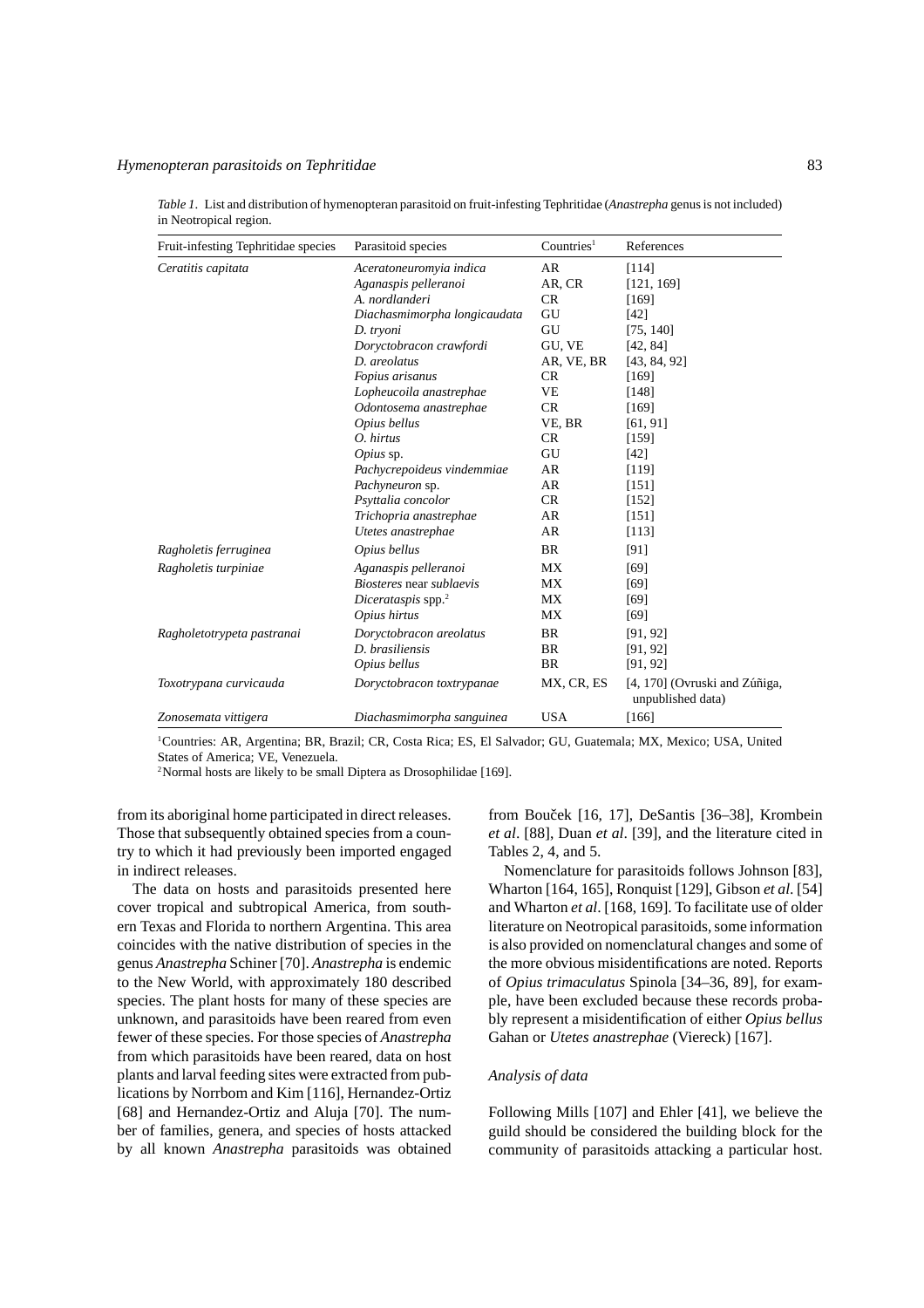84 *S. Ovruski* et al*.*

| Parasitoid family | Parasitoid species               | Countries <sup>1</sup>                            | References                                                                                   |
|-------------------|----------------------------------|---------------------------------------------------|----------------------------------------------------------------------------------------------|
| <b>Braconidae</b> | Asobara anastrephae              | CO, BR                                            | [6, 20, 21, 91, 92, 94]                                                                      |
|                   | Fopius arisanus                  | <b>CR</b>                                         | $[170]$                                                                                      |
|                   | Diachasmimorpha longicaudata     | GU, MX, CR, USA, TR, BR,<br>NI, ES, AR            | [4, 14, 23, 42, 82, 139]                                                                     |
|                   | Doryctobracon anastrephilus      | <b>USA</b>                                        | [8, 10]                                                                                      |
|                   | D. areolatus                     | USA, CR, AR, GU, BR, MX,<br>TR, CO, VE, ES        | $[6, 9, 14, 20, 42, 58, 59, 71, 82, 84, 87, 113,$<br>114, 118, 119, 121, 123, 132, 170, 171] |
|                   | D. auripennis                    | PA                                                | $[166]$                                                                                      |
|                   | D. brasiliensis                  | BR, AR                                            | [43, 58, 87, 91, 132]                                                                        |
|                   | D. capsicola                     | PA                                                | $[166]$                                                                                      |
|                   | D. crawfordi                     | GU, CO, VE, MX, CR, ES                            | $[4, 42, 71, 82, 84, 85, 121, 166, 171]$                                                     |
|                   | D. fluminensis                   | BR, VE                                            | [31, 32, 34, 59, 166]                                                                        |
|                   | D. trinidadensis                 | TR                                                | [166]                                                                                        |
|                   | D. zeteki                        | CR, VE, PA                                        | [84, 166, 170]                                                                               |
|                   | Doryctobracon sp.                | VE                                                | [84]                                                                                         |
|                   | <i>Doryctobracon</i> n. sp.      | BR                                                | [22, 153]                                                                                    |
|                   | <i>Idiasta</i> sp.               | VE                                                | $[84]$                                                                                       |
|                   | <i>Microcrasis</i> n. sp.        | МX                                                | $[71]$                                                                                       |
|                   | <i>Microcrasis</i> sp.           | CO.                                               | [171]                                                                                        |
|                   | <i>Nealiolus n. sp.</i>          | МX                                                | [71]                                                                                         |
|                   | <i>Opius bellus</i><br>O. hirtus | CR, BR, AR, VE, PA, BE, TR                        | [20, 21, 43, 84, 132, 151, 167, 170]                                                         |
|                   | Opius sp. near bellus            | MX, CR, DR<br>BR                                  | [69, 71, 166]<br>[20, 21, 91, 92]                                                            |
|                   | Opius sp. 1 (from Venezuela)     | VE                                                | $[84]$                                                                                       |
|                   | Opius sp. 2 (from Venezuela)     | VE                                                | $[84]$                                                                                       |
|                   | Opius sp. 3 (from México)        | МX                                                | $[59]$                                                                                       |
|                   | Psyttalia concolor               | USA, BO                                           | [10, 152]                                                                                    |
|                   | Utetes anastrephae               | MX, CO, VE, BR, AR, PR,<br>ES, USA, GU, CR        | [4, 10, 11, 20, 21, 42, 58, 71, 84, 87, 92,<br>113, 170, 171]                                |
|                   | U. vierecki                      | MX, PA                                            | $[166]$                                                                                      |
| Diapriidae        | Coptera haywardi                 | AR, MX                                            | [36, 94, 142]                                                                                |
|                   | Coptera sp.                      | МX                                                | $[104]$                                                                                      |
|                   | Trichopria anastrephae           | BR, AR                                            | [33, 34, 151]                                                                                |
|                   | <i>Trichopria</i> sp. 1          | CR.                                               | $[82]$                                                                                       |
|                   | Trichopria sp. 2                 | <b>USA</b>                                        | [8]                                                                                          |
| Figitidae         | Aganaspis daci                   | <b>USA</b>                                        | [10]                                                                                         |
|                   | A. pelleranoi                    | MX, CO, VE, BR, AR, CR,<br>PE, ES, PA, BE, BO, GU | $[4, 84, 87, 113, 119, 121, 132, 169-171]$                                                   |
|                   | A. nordlanderi                   | CR, BR                                            | [62, 169]                                                                                    |
|                   | Dicerataspis grenadensis         | BR.                                               | [62]                                                                                         |
|                   | Lopheucoila anastrephae          | TR, PA, MX, AR, BR                                | [62, 128, 158, 169]                                                                          |
|                   | Lopheucoila sp.                  | МX                                                | $[71]$                                                                                       |
|                   | Odontosema anastrephae           | BR, CR, MX                                        | [15, 95, 170]                                                                                |
|                   | Odontosema n. sp.                | МX                                                | $[71]$                                                                                       |
|                   | Odontosema sp.                   | BR                                                | [132]                                                                                        |
| Eulophidae        | Aceratoneuromyia indica          | CR, MX, CO, VE, AR, BO,<br>NI, USA                | [4, 78, 82, 84, 113, 152, 171]                                                               |
| Pteromalidae      | Pachycrepoideus vindemmiae       | BR, MX, USA, AR, CR, PR,<br>ES, BO                | [8, 11, 81, 119, 121, 132]                                                                   |
|                   | Pachyneuron sp.                  | AR                                                | $[36]$                                                                                       |
|                   | Spalangia cameroni               | <b>USA</b>                                        | [8]                                                                                          |
|                   | S. endius                        | <b>USA</b>                                        | [8]                                                                                          |

*Table 2*. List and distribution by country of *Anastrepha'*s parasitoid species.

1 Countries: AR, Argentina; BE, Belize; BO, Bolivia; BR, Brazil; CO, Colombia; CR, Costa Rica; ES, El Salvador; GU, Guatemala; MX, Mexico; NI, Nicaragua; PA, Panama; PE, Peru; PR, Puerto Rico; DR, Dominican Republic; TR, Trinidad; USA, United States of America (Florida); VE, Venezuela.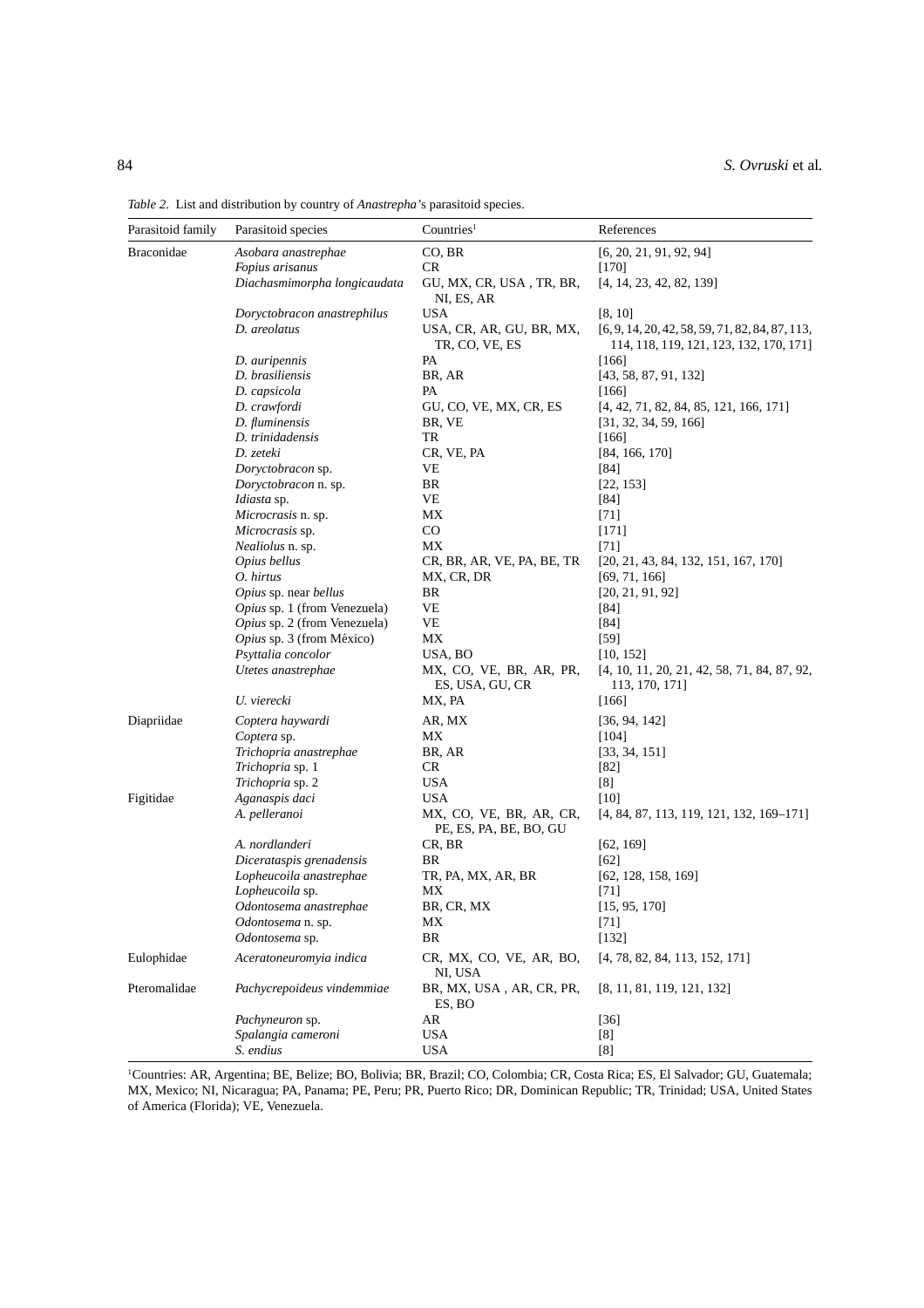|     | Parasitoid guild          |       |                            |                | Host range (Diptera) <sup>1</sup> (mean $\pm$ SEM) |                |                   | Parasitoid species represented                                                                                                                                                                                                                                        |
|-----|---------------------------|-------|----------------------------|----------------|----------------------------------------------------|----------------|-------------------|-----------------------------------------------------------------------------------------------------------------------------------------------------------------------------------------------------------------------------------------------------------------------|
| No. | Host<br>stage<br>attacked | types | Feeder Parasitism<br>modes | Family         | Genera                                             | <b>Species</b> | Family            | Species                                                                                                                                                                                                                                                               |
| 1   | Egg                       | Endo  | Koino                      |                | 4                                                  | $\overline{7}$ | <b>Braconidae</b> | Fopius arisanus                                                                                                                                                                                                                                                       |
| 2   | Larva                     | Endo  | Koino                      | $1.1 \pm 0.1a$ | $2.2 \pm 0.3a$                                     | $5.7 \pm 1.2a$ | <b>Braconidae</b> | Asobara anastrephae,<br>Diachasmimorpha longicaudata,<br>Doryctobracon anastrephilus,<br>D. areolatus, D. brasiliensis,<br>D. crawfordi, D. trinidadensis,<br>D. zeteki, Opius bellus, O. hirtus,<br>Opius sp. near bellus, Psyttalia<br>concolor, Utetes anastrephae |
|     |                           |       |                            |                |                                                    |                | Figitidae         | Aganaspis daci, A. pelleranoi,<br>A. nordlanderi, Lopheucoila sp.,<br>L. anastrephae, Odontosema n. sp.,<br>Odontosema sp., O. anastrephae,<br>D. flavipes                                                                                                            |
|     |                           |       |                            |                |                                                    |                | Eulophidae        | Aceratoneuromyia indica                                                                                                                                                                                                                                               |
| 3   | Pupa                      | Endo  | Idio                       | $1.2 \pm 0.2a$ | $1.3 \pm 0.3a$                                     | $2.0 \pm 0.6a$ | Diapriidae        | Coptera sp., C. haywardi,<br>Trichopria sp. 1, Trichopria sp. 2,<br>T. anastrephae                                                                                                                                                                                    |
| 4   | Pupa                      | Ecto  | Idio                       | $6.0 \pm 1.0$  | $13.0 \pm 2.5$                                     | $18.0 \pm 7.0$ | Pteromalidae      | Pachycrepoideus vindemiae,<br>Spalangia cameroni, S. endius.                                                                                                                                                                                                          |

*Table 3*. Guilds and host range of *Anastrepha'*s parasitoid species.

<sup>1</sup>Means in the same column followed by the same letter are not significantly different (Kruskal–Wallis test,  $\alpha = 0.05$ ).

Our characterizarion of tephritid parasitoid guilds, however, is not entirely consistent with either Ehler's [41] definition of parasitoid guilds or the original definition given by Root [130]. Our inclusion of one of the exotic parasitoids now established in the Neotropics, *Fopius arisanus*(Sonan), results in a single species guild. Yet, parasitoid guilds are more reasonably defined as two or more sympatric species exploiting a given developmental stage of the host [41] or a group of species that exploit the same class of environmental resources in a similar way [130].

Known parasitoids of *Anastrepha*, whether native or introduced, were grouped by various biological attributes to facilitate discussion of tephritid parasitoid guilds. Characteristics that were most amenable for comparison with previous works [74, 107] included host stage attacked (egg, larval, pupal) and mode of parasitism (idiobiont, koinobiont, ectoparasitic, endoparasitic). Though information is incomplete for several species, most species could be scored because traits are often applicable to an entire genus or subfamily. Thus, all known eucoiline Figitidae are koinobiont endoparasitoids of larval cyclorrhaphous Diptera, emerging from the puparium. Similarly, the known species of the diapriine genera *Trichopria* Ashmead and *Coptera* Say are idiobiont endoparasitoids of pupae.

Means for the number of families, genera, and species of hosts attacked by all known *Anastrepha* parasitoids were calculated for each parasitoid guild, and compared across guilds (Table 3). Data were analyzed through a non-parametric Kruskal–Wallis test. All questionable host records were excluded from the analysis. These data, though relatively incomplete, nevertheless enable us to discuss the relevance of past generalizations that have been made about parasitoid guilds. They also highlight the major gaps in our knowledge of tephritid parasitoid guilds.

Where appropriate, means and standard errors are used as summary statistics for the discussion of parasitoid assemblage sizes associated with various *Anastrepha* species.

# **Diversity, distribution, and taxonomic status of parasitoids of fruit-infesting Tephritidae in the Neotropical region**

# *Parasitoids of Tephritidae*

The diversity of fruit-infesting tephritids in the Neotropics is high [50], but biological information on most species is lacking. Parasitoids have been reared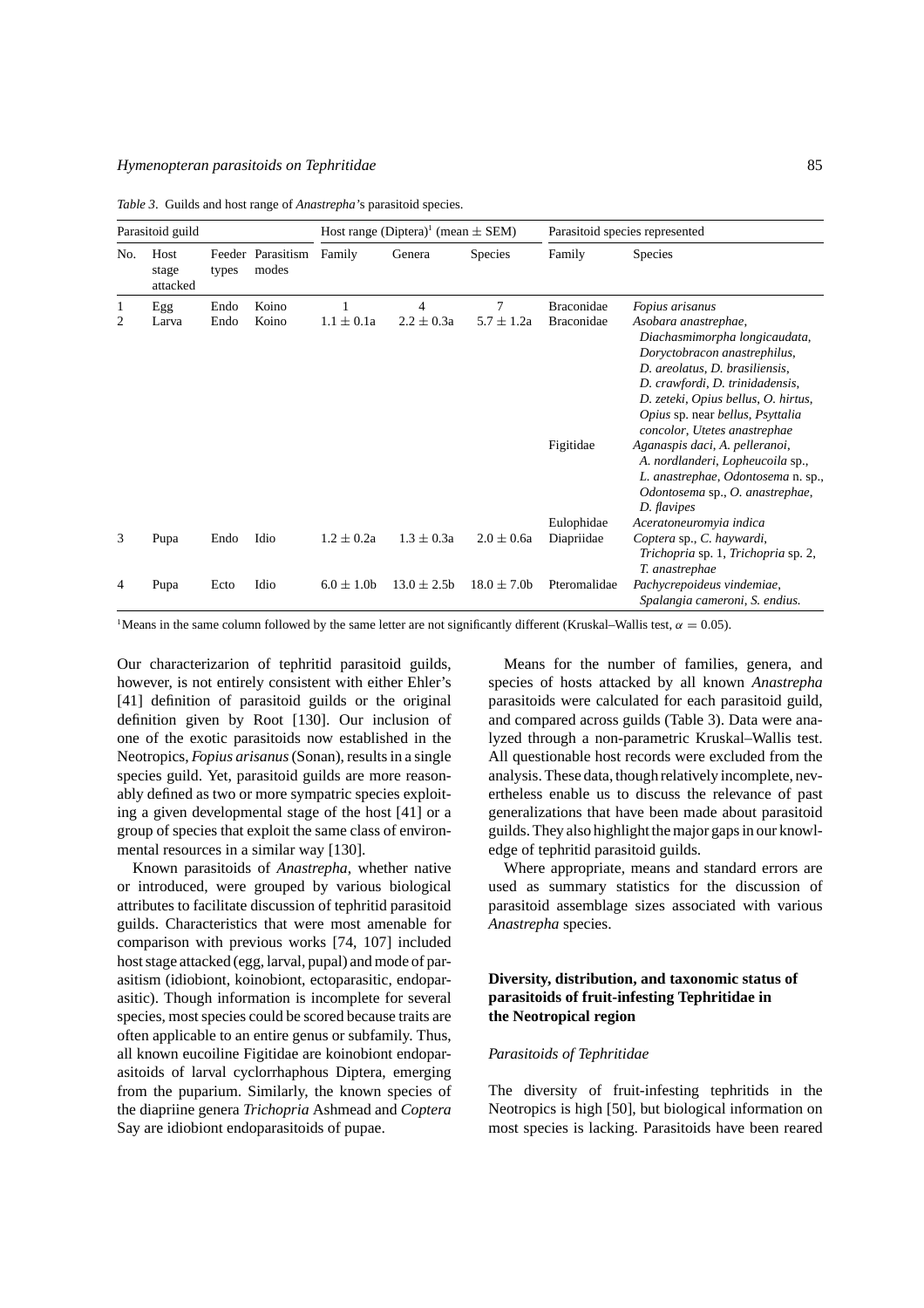from relatively few of these species, with most of the published records for parasitoids pertaining either to the Medfly, *C. capitata*, or to species in the genus *Anastrepha* [71, 91, 166, 169]. The data reported here (Tables 1 and 2) are thus highly biased towards *Anastrepha* and Medfly. Medfly is an exotic species, introduced to Latin America at least as far back as 1905. *Anastrepha* is endemic to the New World, with a few widespread species ranging throughout much of the Neotropics, and a large number of other species with more restricted distributions [70, 146, 147, 172].

Parasitoids have been associated with 26 different species of *Anastrepha*, and there are seven records from '*Anastrepha* sp.' that may represent additional species (Table 4).

From the Neotropical Region, 46 parasitic Hymenoptera have been recorded from members of the genus *Anastrepha* (Table 2), and 18 have been recorded from Medfly (Table 1). Parasitoids have been reared from five other native, fruit-infesting tephritids, namely *Rhagoletis ferruginea* Hendel, *R. turpiniae* Hernandez-Ortiz, *Rhagoletotrypeta pastranai* Aczél, *Toxotrypana* 

*Table 4*. List of *Anastrepha* species associated with parasitoid guilds.

| Anastrepha species                        | Larval<br>feeding | Host<br>plant | Parasitoid<br>assemblage |                          |                          | Number of species | in each parasitoid guild | References                                                                                  |
|-------------------------------------------|-------------------|---------------|--------------------------|--------------------------|--------------------------|-------------------|--------------------------|---------------------------------------------------------------------------------------------|
|                                           | sites             | range         | size                     | 1                        | $\overline{c}$           | 3                 | $\overline{4}$           |                                                                                             |
| A. alveata Stone                          | PU                | M             | 1                        |                          | $\mathbf{1}$             |                   | $\overline{\phantom{0}}$ | [123]                                                                                       |
| A. amita Zucchi                           | PU                | M             | 3                        |                          | 3                        |                   | -                        | [62]                                                                                        |
| A. bahiensis Lima                         | PU                | ${\bf P}$     | 4                        |                          | 3                        |                   |                          | [20, 21, 62]                                                                                |
| A. bistrigata Bezzi                       | PU                | M             | $\mathbf{1}$             | -                        | $\mathbf{1}$             |                   | $\overline{\phantom{0}}$ | $[92]$                                                                                      |
| A. cordata Aldrich                        | PU                | M             | 1                        |                          | $\mathbf{1}$             |                   |                          | [71]                                                                                        |
| A. crebra Stone                           | <b>SE</b>         | M             | 4                        |                          | 3                        |                   | $\overline{\phantom{0}}$ | $[71]$                                                                                      |
| A. distincta Greene                       | PU                | P             | 3                        | -                        | 3                        |                   | -                        | [20, 21, 82, 84]                                                                            |
| A. fraterculus (Wiedemann)                | PU                | P             | 22                       |                          | 15                       | $\overline{2}$    | $\mathbf{1}$             | [15, 20, 32, 34, 42, 58, 71, 84,<br>87, 94, 113, 119, 128, 132,<br>151, 158, 166, 169, 171] |
| A. interrupta Stone                       | PU                | M             | 2                        |                          | 2                        |                   |                          | [10]                                                                                        |
| A. leptozona Hendel                       | PU                | $\mathbf O$   | $\overline{c}$           |                          | $\sqrt{2}$               |                   |                          | [20, 21]                                                                                    |
| A. ludens (Loew)                          | PU                | P             | 9                        | -                        | 5                        | $\overline{2}$    | $\mathbf{1}$             | [4, 23, 42, 59, 71, 78, 81, 104]                                                            |
| A. <i>obliqua</i> (Macquart)              | PU                | P             | 14                       |                          | 10                       | 1                 |                          | [4, 20, 23, 42, 59, 71, 84, 87, 92]                                                         |
| A. ornata Aldrich                         | PU                | $\mathbf{O}$  | $\overline{c}$           |                          | $\overline{2}$           |                   |                          | [42, 171]                                                                                   |
| A. manihoti Lima                          | <b>ST</b>         | M             | 1                        |                          | $\mathbf{1}$             |                   | $\overline{\phantom{0}}$ | [20, 21]                                                                                    |
| A. montei Lima                            | <b>SE</b>         | M             | 1                        |                          | $\mathbf{1}$             |                   |                          | $[58]$                                                                                      |
| A. parallela (Wiedemann) <sup>1</sup>     | PU                | M             | $\mathbf{1}$             |                          |                          |                   |                          | $[34]$                                                                                      |
| A. pickeli Lima <sup>1</sup>              | <b>SE</b>         | M             | 1                        |                          | $\overline{\phantom{0}}$ |                   |                          | [84]                                                                                        |
| A. pseudoparallela (Loew)                 | PU                | M             | 3                        |                          | $\sqrt{2}$               |                   | $\overline{\phantom{0}}$ | [58, 62, 91]                                                                                |
| A. rheediae Stone <sup>1</sup>            | PU                | M             | 1                        |                          |                          |                   |                          | $[166]$                                                                                     |
| A. schultzi Blanchard                     | PU                | M             | 1                        |                          |                          | $\mathbf{1}$      |                          | [94]                                                                                        |
| A. serpentina (Wiedemann)                 | PU                | P             | 9                        |                          | $\overline{7}$           | $\mathbf{1}$      |                          | [32, 33, 42, 58, 82, 84, 166]                                                               |
| A. sororcula Zucchi                       | PU                | $\mathcal{O}$ | 3                        |                          | 3                        |                   | $\overline{\phantom{0}}$ | [91, 92]                                                                                    |
| A. striata Schiner                        | PU                | P             | 16                       | $\overline{\phantom{0}}$ | 11                       | $\mathbf{1}$      |                          | [4, 20, 42, 71, 77, 81, 84, 166,<br>169, 1711                                               |
| A. suspensa (Loew)                        | PU                | P             | 11                       |                          | 7                        | $\mathbf{1}$      | 3                        | $[8-10, 139, 166]$                                                                          |
| A. zenildae Zucchi                        | PU                | M             | $\overline{c}$           |                          | $\sqrt{2}$               |                   | $\overline{\phantom{0}}$ | [6]                                                                                         |
| Anastrepha n. sp. (from Venezuela)        | PU                | M             | $\overline{c}$           |                          | $\sqrt{2}$               |                   |                          | $[84]$                                                                                      |
| Anastrepha sp. (from Argentina)           | PU                | M             | 1                        |                          | $\mathbf{1}$             |                   |                          | [119]                                                                                       |
| Anastrepha sp. (from Brazil) <sup>1</sup> | PU                | M             | 1                        |                          |                          |                   |                          | $[33]$                                                                                      |
| Anastrepha sp. (from Colombia)            | PU                | M             | $\mathbf{1}$             |                          | $\mathbf{1}$             |                   | $\overline{\phantom{0}}$ | [171]                                                                                       |
| Anastrepha sp. (from Costa Rica)          | PU                | M             | 1                        |                          | $\mathbf{1}$             |                   | $\overline{\phantom{0}}$ | [166]                                                                                       |
| Anastrepha sp. (from Mexico)              | PU                | M             | $\mathbf{1}$             |                          | $\mathbf{1}$             |                   |                          | $[71]$                                                                                      |
| Anastrepha sp. (from Panama) <sup>1</sup> | PU                | M             | $\mathbf{1}$             |                          |                          |                   |                          | [166]                                                                                       |
| Anastrepha sp. (from Trinidad)            | PU                | M             | 1                        |                          | $\mathbf{1}$             |                   |                          | [128]                                                                                       |

Larval feeding sites: PU, fruit pulp, SE, seed; ST, stem.

Host plant range: M, momophagous; O, olygophagous; P, polyphagous.

<sup>1</sup>Anastrepha species could not be associated with a guild due to lack of information on biology of parasitoids found.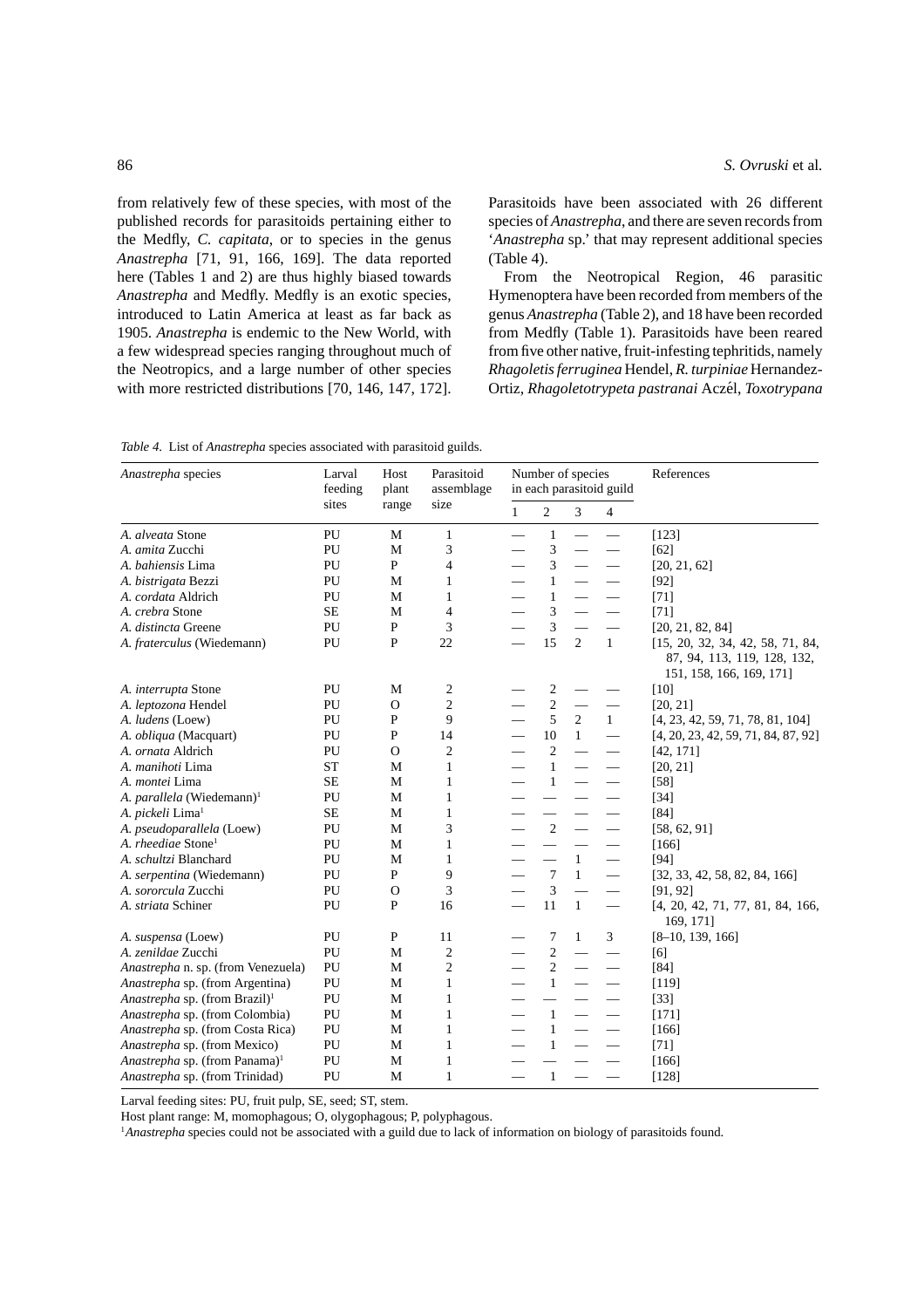*curvicauda* Gerstaecker, and *Zonosemata vittigera* (Coquillett) (Table 1). Six of the nine parasitoids reared from these other tephritid genera also attack various species of *Anastrepha*, but at least two of the parasitoid species, *Doryctobracon toxotrypanae* (Muesebeck) and *Diachasmimorpha sanguinea* (Ashmead), are more host specific. *D. toxotrypanae* is restricted to *T. curvicauda*, a tephritid of economic importance in the cultivation of papaya, and *D. sanguinea* is found only on hosts in the genus *Zonosemata* Benjamin. Parasitoids not known to attack *Anastrepha* have also been recorded from *Myoleja limata* (Coquillett), *Rhagoletis completa*Cresson, and *R. juglandis*Cresson in the southern portions of Arizona, Florida, and Texas [166]. The two walnut husk flies, *completa* and *juglandis*, extend well into Mexico, and it is quite likely that their parasitoids do as well. In addition to these records, we have seen several parasitoids reared from cucurbit-infesting species of *Blepharoneura* Loew collected by M. Condon, but specifics on these have not yet been published.

Of the 18 species of parasitoids recorded to date from Medfly, only six represent species introduced for biological control of various tephritid pests. One of these (*Pachycrepoideus vindemiae* (Rondani)) already occurred in this region prior to its introduction, and thus the source of records from Medfly is uncertain. The remaining 12 species are endemic to the New World, and although a few of these records still need verification (e.g. *Pachyneuron* sp.), rearings from isolated puparia clearly demonstrate that at least some of the New World species are capable of successfully attacking Medfly. As noted below in the section on biological control, however, Medfly is not heavily parasitized by either the introduced or the native species. With the possible exception of the eucoilines, the native parasitoids appear to be poorly adapted to Medfly.

# *Parasitoids of* Anastrepha

Approximately 59% of the 46 parasitoid species recorded from *Anastrepha* belong to the family Braconidae, 19.5% to the eucoiline Figitidae, 10.8% to the Diapriidae, 8.6% to the Pteromalidae, and 2.1% to the Eulophidae. There are also some unpublished records from Eurytomidae. There are no confirmed records for Chalcididae, Ichneumonidae, and Eupelmidae, though these have been recorded from fruit-infesting tephritids in other regions [73, 136]. Within the Braconidae, 81.5% of the species belong in the Opiinae, 14.8% in the Alysiinae and 3.7% in the Helconinae.

# *Distribution patterns*

Based on roughly equal frequency of sampling efforts reported to date, it is possible to make preliminary comparisons of the parasitoids of *Anastrepha* from four distinct regions. Of the species thus far recorded, 24% are known from Florida [8–10, 143, 144], 39% from Mexico [4, 5, 7, 59, 71, 77, 81, 95, 96, 104, 141, 142], 41% from Central America and the Caribbean [42, 82, 121, 166, 169, 170], and 65% from South America [1, 21, 22, 34, 36, 62, 63, 84, 91, 119, 132, 152, 153, 169, 171]. This is similar to the pattern for *Anastrepha*, with a few species native to Florida and Texas, and the greatest number of species occurring in South America [70, 147].

The only records of *Anastrepha* parasitoids from the U.S. are from Florida, where biological control programs against the introduced pest *A. suspensa* have been on-going since the 1970's. Not surprisingly, therefore, Florida has a 0.6 : 1 ratio of endemic species of the Neotropical region to introduced species. By contrast, South America has a 7.5 : 1 ratio, Mexico has a 5:1 ratio, and Central America/Caribbean a 3.8 : 1 ratio. All four areas include the cosmopolitan species *P. vindemiae* and two exotic species introduced for biological control: *Diachasmimorpha longicaudata* (Ashmead) and *Aceratoneuromyia indica* (Silvestri). *Spalangia endius* Walker and *S. cameroni* Perkins, both recorded from *Anastrepha* in Florida, are also virtually cosmopolitan, though rarely reared from tephritids.

Of the 37 native species listed in Table 2, 24% are widely distributed in the Neotropical region, 22% are more regionally distributed, and 53% are thus far known only from a single country. Widely distributed species include the braconids *Doryctobracon areolatus* (Szepligeti) and ´ *Utetes anastrephae* ranging from southern United States to Argentina, *Doryctobracon crawfordi* (Viereck) from central Mexico to northern South America, *O. bellus* from Costa Rica to Argentina, and the eucoilines *Odontosema anastrephae* Borgmeier, Aganaspis pelleranoi (Brèthes), and *Lopheucoila anastrephae* (Rohwer) from Mexico to the middle of South America. *Coptera haywardi* (Ogloblin) originally described from Argentina, was recently recorded from central Mexico, and *Aganaspis nordlanderi*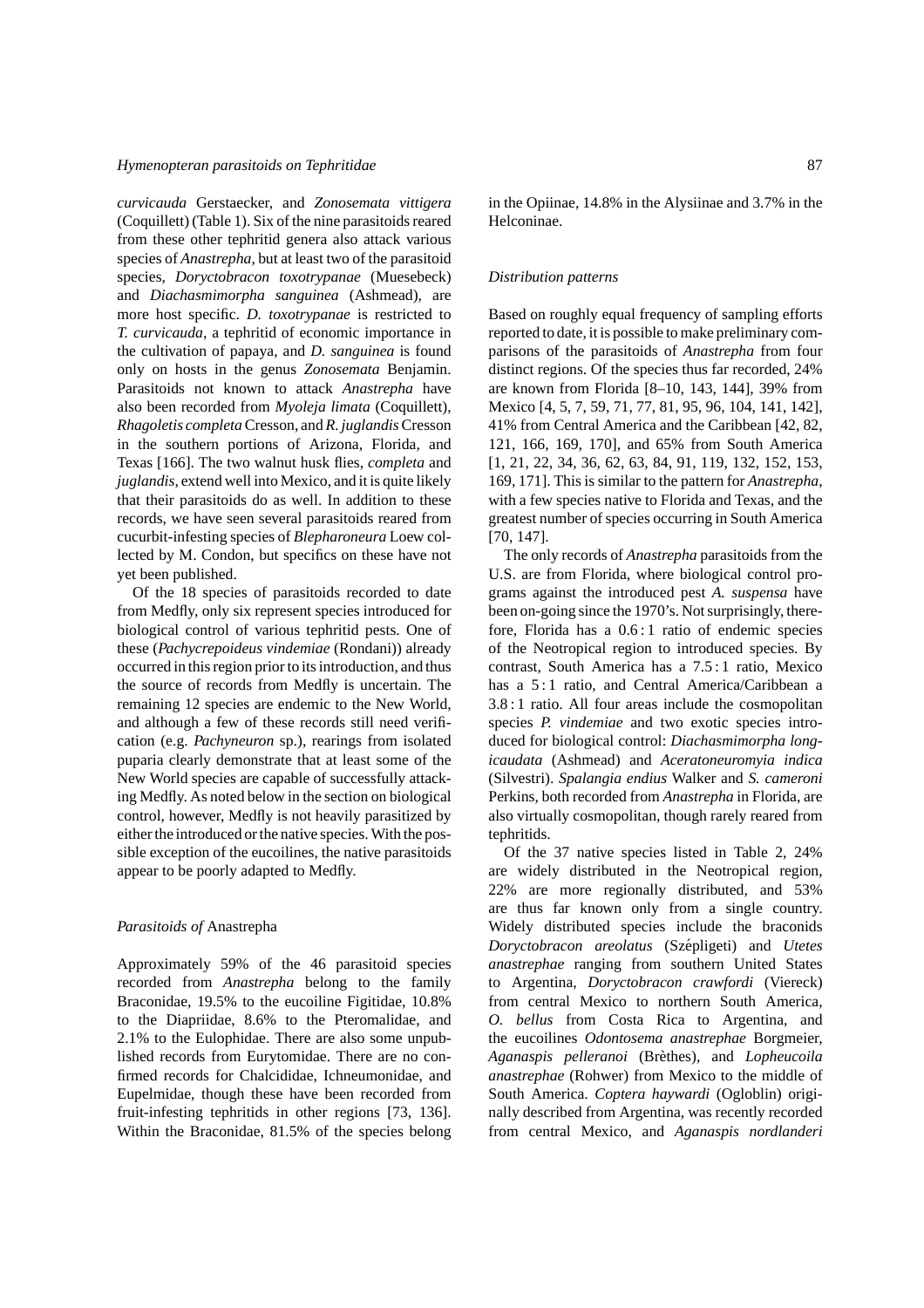

*Figure 1*. Actual number of *Anastrepha* parasitoid species in each neotropical country. Other countries: Bolivia (4 spp.), Puerto Rico (2 spp.), Belize (2 spp.) Peru (1 sp.), Nicaragua (1 sp.), and Dominician Republic (1 sp.).

(Wharton) is known from Costa Rica and Brasil. Species with a more regional distribution pattern include the braconids *Doryctobracon brasiliensis* (Szepligeti), ´ *D. fluminensis* (Costa Lima), *D. zeteki* (Muesebeck), *Opius hirtus*, *Utetes vierecki* (Gahan), and *Asobara anastrephae* (Muesebeck), the diapriid *Trichopria anastrephae*, and one of the eucoilines in the genus *Dicerataspis*. Of those parasitoids recorded from a single country, only four species of *Doryctobracon* Enderlein have been identified with any certainty (Table 2). The remainder have been identified only to genus, and may either represent undescribed species or regional variants of more widespread species.

The actual number of all *Anastrepha* parasitoid species by country is illustrated in Figure 1. Mexico has the greatest representation with 18 species and Brazil has 17. The availability of results of the intensive sampling efforts in Costa Rica relative to other Central American countries is reflected in the total of 15 parasitoid species recorded from this country vs. five for Guatemala and two for Nicaragua. We were unable to discover any records of *Anastrepha* parasitoids from Chile.

# *Parasitoid guilds*

The 32 *Anastrepha* parasitoids for which data could be scored were categorized into four parasitoid guilds (Table 3). All pupal parasitoids are by definition idiobionts. Two pupal parasitoid guilds were identified: pupal endoparasitoids and pupal ectoparasitoids. No egg parasitoids (ovipositing in and emerging from the

88 *S. Ovruski* et al*.*

host egg) are known. For all other stages attacked by tephritid parasitoids, idiobionts are ectoparasitic and koinobionts are endoparasitic. However, we know of no larval ectoparasitoids from the Neotropical region, though they are sometimes common elsewhere. Thus all remaining species treated here are koinobionts, attacking either the egg (Table 3, guild 1) or larval (guild 2) stage and emerging from the puparium. While parasitoids of guild 1, complete development in the same manner as guild 2 species, that is in the host pupae, there are sufficient differences in their oviposition behaviors to significantly effect their competitive interactions. Based on this niche difference we feel justified to separate the opiines into two guilds.

Guild 1 contains only a single species, *F. arisanus*, which oviposits in the host egg and emerges from the puparium. It has thus far been reared primarily from Medfly and *Anastrepha* especies, with *A. striata* Schiner representing 99% of all emerged *Anastrepha* adults [170]. From an evolutionary standpoint, this guild could be defined as synthetic [40] because the association of *arisanus* with both Neotropical hosts and with Medfly is a result of human activity. This species was introduced from Southeast Asia to Hawaii for control of Oriental fruit fly and then from Hawaii to Costa Rica for control of Medfly (Table 5). Nevertheless, there are indications that other parasitoids may have this same mode of attack [124, 160, 165], and we therefore predict that some of such species will be found in the Neotropical region.

Guild 2 comprises a large group of mostly braconid and eucoiline solitary parasitoids that oviposit in the host larva and emerge from the puparium. The only gregarious parasitoids in this guild are the introduced eulophids*A. indica* and *Tetrastichus giffardianus* Silvestri. We have not listed *T. giffardianus* in Table 3, however, because reports of its establishment in the Neotropics [49] need confirmation. Largely contrary to the findings of Hawkins [64], koinobionts are clearly the more typical parasitoids of these concealed hosts, rather than idiobionts, even when sampling bias is taken into account.

From a co-evolutionary standpoint, guild 2 can be defined as a restructured guild [40], containing both native and exotic species. Currently, most of the parasitoids in guild 2 are native to the Neotropics. Some of these, including members of the genus *Doryctobracon*, which represent 27% of all species in this guild, share a close evolutionary history with *Anastrepha*. Over the last 60 years, however, there has been a continuous introduction of exotic species for biological control of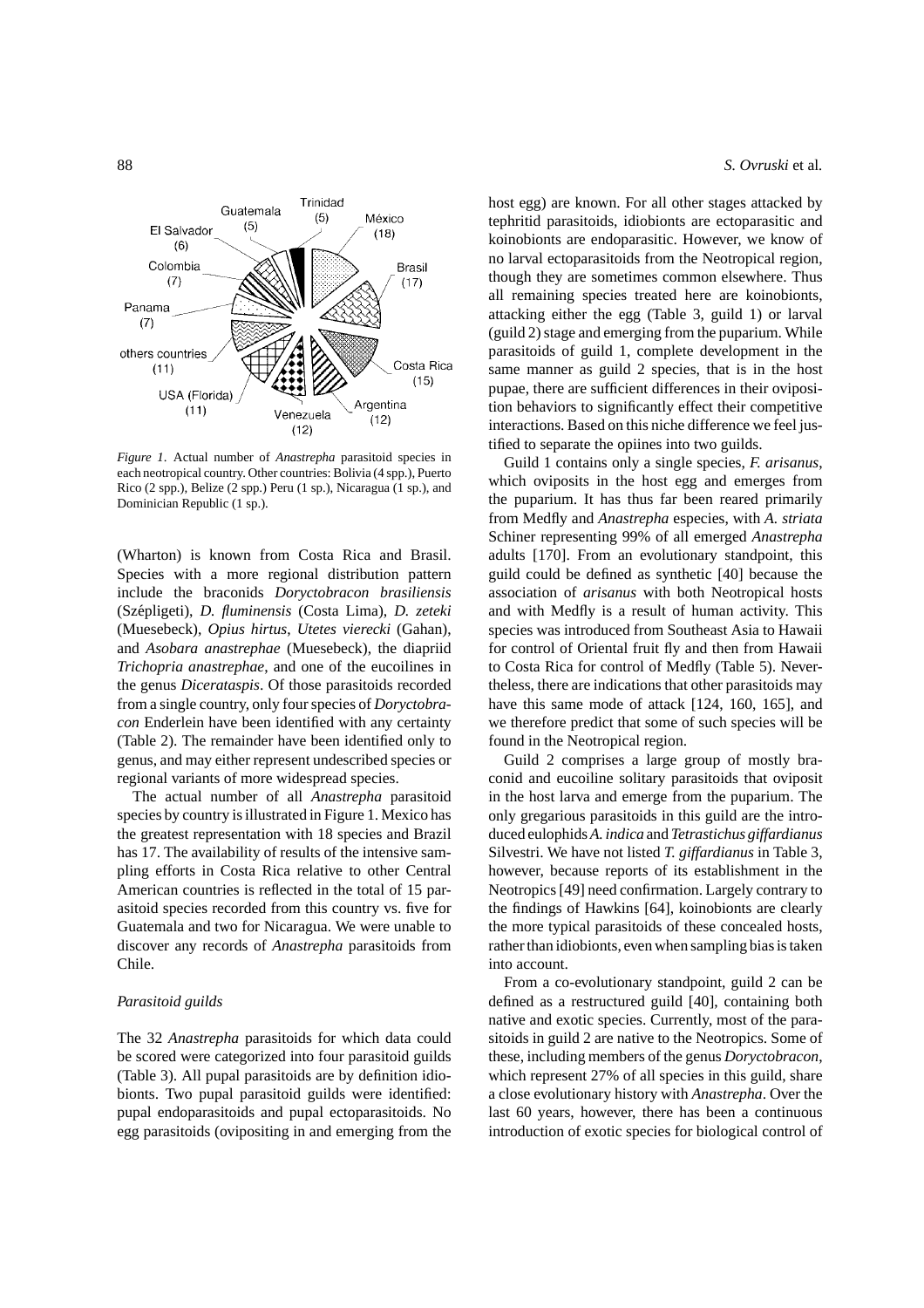tephritid pests, and 18% of the species belonging to this guild are now exotic. These, obviously, do not share a co-evolutionary history with *Anastrepha*. The most commonly encountered and widely established exotic species are *D. longicaudata* and*A. indica*. Recent introductions for augmentation programs, however, may soon change this picture. Most of the exotic parasitoids introduced to Latin America were either cultured on Medfly or directly field released. Several of those not currently believed to be established, however, were shown to be capable of developing on*Anastrepha* under laboratory conditions. For example, at least three of the species sent to Puerto Rico from Hawaii, *Dirhinus giffardii* (Silvestri), *Psyttalia humilis* (Silvestri), and *Doryctobracon tryoni* (Cameron) were successfully reared in the laboratory on *Anastrepha*.

The idiobiont pupal parasitoids belonging to guilds 3 and 4 (Table 3) all attack the host after pupation in the soil. Guild 3 consists of up to five endoparasitic diapriids belonging to the genera *Coptera* and *Trichopria*. Both *Coptera* and *Trichopria* are large, poorly studied genera (as noted below), and the exact number of species reared to date from *Anastrepha* is thus somewhat uncertain. This is a natural guild, as it consists of native species from the Neotropical region attacking a single developmental stage of *Anastrepha* in the host's native home. Guild 4 is comprised of three polyphagous, ectoparasitic pteromalids, and shows significant differences ( $\alpha = 0.05$ , Kruskal–Wallis test) from guild 1 and 2 in the three levels of host range (family, genus, and species) (Table 3). Guild 4 is not a 'natural guild' since these cosmopolitan species are not endemic to the Neotropics and lack a co-evolutionary history with *Anastrepha*. This group cannot be readily classified as a restructured guild, either, since the members appear to be cosmopolitan despite the fact that they have been purposefully bred and released for various biological control programs. All three species, *P. vindemiae*, *S. endius*, and *S. cameroni*, are known primarily as parasitoids of synanthropic flies, e.g. in poultry sheds [16, 17, 57, 110]. Hence, they might best be considered as a synthetic or anthropogenic guild [40], associated in this case with increased availability of puparia under certain cultivated conditions, even though we do not know if their presence in the Neotropical region is due to man's interference.

### *Parasitoid assemblage size*

Data on parasitoid assemblage size is summarized in Table 4 for the various *Anastrepha* hosts. Assemblage

size varies from 1 to 22 parasitoid species per host fly species (mean  $= 3.8 \pm 0.9$ ), with obvious differences between the major pest species (*A. fraterculus*, *A. ludens*, *A. obliqua*, *A. serpentina* (Wiedemann), *A. striata*, and *A. suspensa*: range = 9–22) and the remainder (range  $= 1-4$ ). Assemblage size for Medfly (18 species: Table 1) is comparable to that for *Anastrepha* pests. When the species of *Anastrepha* are categorized by host plant range (Table 4), there is a remarkable difference in assemblage size between polyphagous species (mean  $= 10.8 \pm 2.34$ ) and both oligophagous (mean  $= 2.3 \pm 0.33$ ) and monophagous species (mean  $= 1.5 \pm 0.24$ ). Assemblage sizes for parasitoids of the more poorly sampled oligophagous and monophagous species of *Anastrepha* correspond favorably with what Hawkins [65] reported for tephri-

tids with endophytic, non-galling larvae. Records for idiobionts are confined almost exclusively to the six well-studied, polyphagous pest species. The sole exception is the record by Loiácono [94] for a diapriid on the monophagous *A. schultzi* Blanchard. The six pest species have an average of  $9.2 \pm 3.3$  koinobionts and  $2.2 \pm 1.2$  idiobionts. These data thus suggest that *Anastrepha* is attacked mainly by the koinobiont members of guild 2, with relatively few records from the idiobionts of guilds 3 and 4 (and only one species in guild 1). The disparity between koinobionts and idiobionts may be due to sampling bias since, as noted above, puparia are rarely field collected in sampling programs for tephritid parasitoids. However, regardless of whether they fall into our guild 3 or 4, the number of the pupal parasitoids thus far recorded for the Neotropical region is considerably less than the number known from the Palaearctic region [73]. The disparity between regions may also represent a sampling bias, since pupal parasitoids have been more thoroughly sampled in the Palaearctic region. Increased sampling effort should therefore uncover more of such species in the Neotropics, decreasing the disparity between regions. A less likely, alternative hypothesis that remains to be tested is that pupal parastioids (especially the polyphagous ones) are less speciose in the tropics than in the north temperate regions. As noted by Hoffmeister [73] and others, at least for the Palaearctic region, most of the parasitoid species that attack the pupal stage are more habitat than host specific, and thus can parasitize a wide array of cyclorrhaphous Diptera. Our guild 4 fits this pattern nicely. Guild 4 is made up exclusively of polyphagous species only rarely associated with tephritids. *P. vindemiae*, for example, has been reared from the pupae of 32 species in eight families of Diptera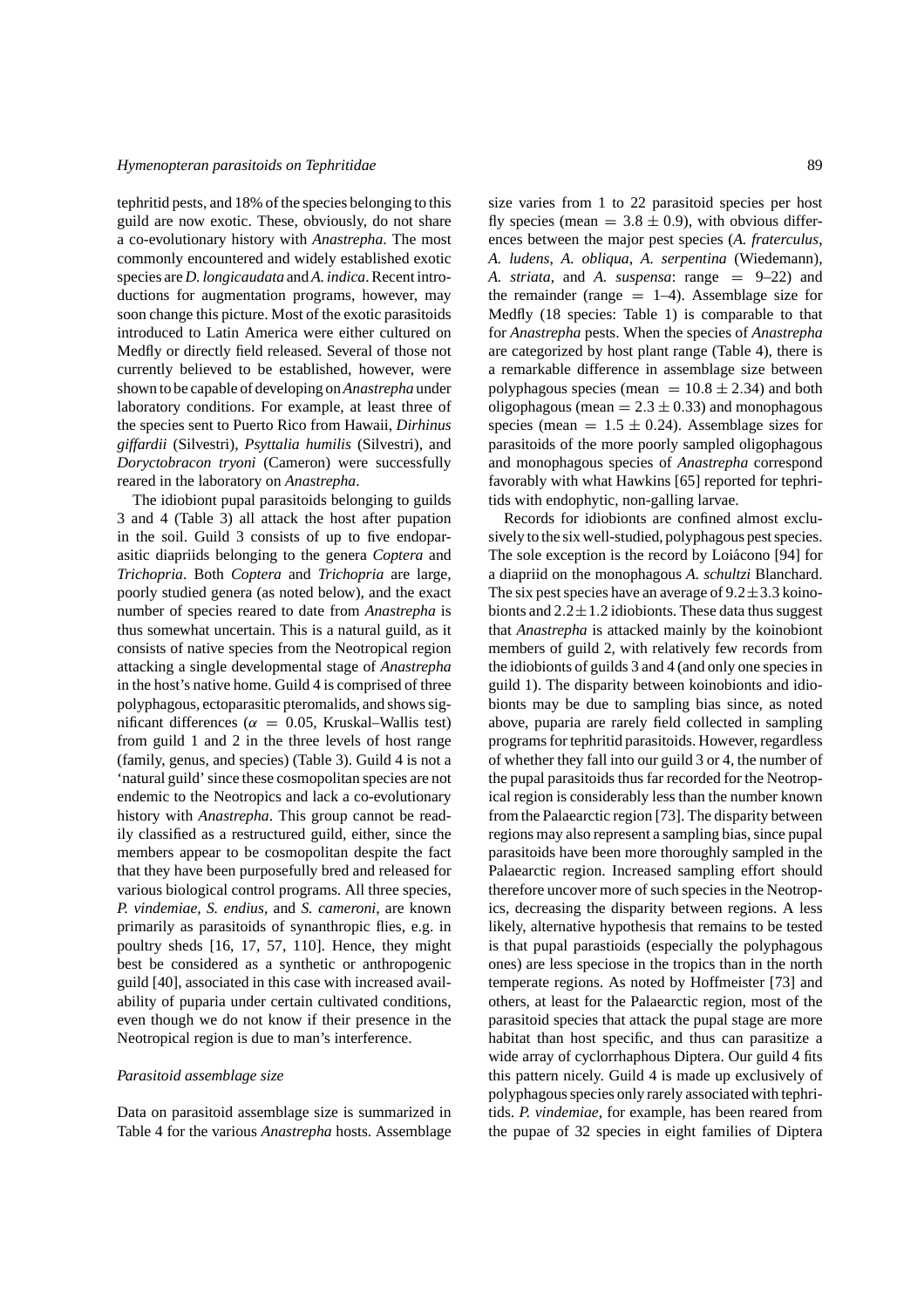| Introduction | Parasitoid <sup>1</sup>            | Exporting   | Importing   | Target fruit fly species                            | Parasitoid status |             |                           | References                         |
|--------------|------------------------------------|-------------|-------------|-----------------------------------------------------|-------------------|-------------|---------------------------|------------------------------------|
| years        |                                    | country     | country     |                                                     | Released          | Recovered   | Established               |                                    |
| 1935-1937    | Diachasmimorpha fullawayi          | Hawaii, USA | Puerto Rico | A. suspensa and A. obliqua                          | Yes               | Ses<br>No   |                           |                                    |
|              | D. tryoni                          |             | Puerto Rico | A. suspensa and A. obliqua                          | Yes               |             |                           | Ξ                                  |
|              | Dirhinus giffardii                 |             | Puerto Rico | suspensa and A. obliqua<br>$\overline{\mathcal{A}}$ | Yes               | $\tilde{z}$ | $\tilde{z}$               | Ξ                                  |
|              | Psyttalia fletcheri                |             | Puerto Rico | A. suspensa and A. obliqua                          | Yes               | $\tilde{z}$ | $\tilde{z}$               | Ξ                                  |
|              | P. concolor                        |             | Puerto Rico | A. suspensa and A. obliqua                          | Yes               | $\tilde{z}$ | $\tilde{z}$               | Ξ                                  |
|              | Tetrastichus giffardianus          |             | Puerto Rico | A. suspensa and A. obliqua                          | Yes               | $\tilde{z}$ | $\tilde{z}$               | Ξ                                  |
| 1937         | Diachasmimorpha tryoni             | Hawaii, USA | Brazil      | Anastrepha spp. and C. capitata                     |                   |             |                           | [29]                               |
|              | Psyttalia fletcheri                |             | Brazil      | Anastrepha spp. and C. capitata                     |                   |             |                           | [29]                               |
|              | Tetrastichus giffardianus          |             | Brazil      | Anastrepha spp. and C. capitata                     | Yes               |             |                           | [29, 47]                           |
| 1947         | Tetrastichus giffardianus          | Brazil      | Argentina   | Anastrepha spp. and C. capitata                     | Yes               | $\tilde{z}$ | $\mathsf{S}^{\mathsf{o}}$ | [118]                              |
| 1954         | Fopius arisanus                    | Hawaii, USA | Mexico      | A. ludens                                           | Yes               | $\tilde{z}$ | $\tilde{z}$               | $\begin{bmatrix} 77 \end{bmatrix}$ |
| 1954-1955    | Fopius vandenboschi                | Hawaii, USA | Mexico      | A. ludens and A. obliqua                            | Yes               |             |                           | 77)                                |
|              | Diachasmimorpha longicaudata       |             | Mexico      | A. ludens and A. obliqua                            | Yes               | Yes         | Yes                       | 771                                |
|              | Psyttalia incisi                   |             | Mexico      | A. ludens and A. obliqua                            | Yes               | $\tilde{z}$ | $\tilde{z}$               | [77, 167]                          |
| 1955         | Aganaspis daci <sup>2</sup>        | Hawaii, USA | Costa Rica  | C. capitata                                         | Yes               | Yes         |                           | 72, 169]                           |
|              | A. daci                            |             | Mexico      | A. ludens and A. obliqua                            | Yes               |             |                           | [79, 81]                           |
|              | Aceratoneuromyia indica            |             | Mexico      | A. ludens and A. obliqua                            | Yes               | Yes         | Yes                       | 29, 79, 80]                        |
|              | A. indica                          |             | Costa Rica  | C. capitata                                         | Yes               | Yes         |                           | 152, 162, 170]                     |
|              | Fopius arisanus                    |             | Costa Rica  | C. capitata                                         | Yes               | Yes         | Yes                       | [75, 170]                          |
|              | F. vandenboschi                    |             | Costa Rica  | capitata<br>Ċ,                                      | Yes               | Yes         |                           | [170]                              |
|              | Diachasmimorpha longicaudata       |             | Costa Rica  | capitata                                            | Yes               | Yes         | Yes                       | 162, 170]                          |
|              | D. tryoni                          |             | Costa Rica  | C. capitata                                         | Yes               |             |                           | 29]                                |
|              | Dirhinus giffardii                 |             | Mexico      | A. ludens and A. obliqua                            | Yes               | Yes         | $\mathsf{S}^{\mathsf{o}}$ | 77]                                |
|              | D. giffardii                       |             | Costa Rica  | C. capitata                                         | Yes               | $\tilde{z}$ | $\tilde{z}$               | [7]                                |
|              | Psyttalia incisi                   |             | Costa Rica  | C. capitata                                         | Yes               | $\tilde{z}$ | $\tilde{z}$               | [72, 79]                           |
| 1956         | Psyttalia concolor                 | Italy       | Costa Rica  | C. capitata                                         | Yes               | Yes         |                           | 72, 170]                           |
| 1957         | Aceratoneuronyia indica            | Mexico      | Guatemala   | C. capitata                                         |                   |             |                           | $[78]$                             |
| 1958         | Aceratoneuromyia indica            | Mexico      | Nicaragua   | Anastrepha spp. and C. capitata                     | Yes               | Yes         | Yes                       | [152]                              |
|              | Diachasmimorpha longicaudata       | Costa Rica  | Nicaragua   | Anastrepha spp. and C. capitata                     | Yes               | Yes         | Yes                       | [152]                              |
| 1960         | Fopius arisanus                    | Hawaii, USA | Peru        | C. capitata                                         |                   |             |                           | [13]                               |
|              | Diachasmimorpha longicaudata       |             | Peru        | C. capitata                                         |                   |             |                           | $[13]$                             |
|              | Dirhinus giffardii                 |             | Peru        | C. capitata                                         |                   |             |                           | $\boxed{3}$                        |
|              | Tetrastichus giffardianus          |             | Peru        | C. capitata                                         |                   |             |                           | [13]                               |
| 1961         | Aceratoneuromyia indica            | Mexico      | Argentina   | C. capitata and A. fraterculus                      | Yes               | Yes         | Yes                       | 3, 118, 150]                       |
|              | Fopius arisanus                    |             | Argentina   | C. capitata                                         | Yes               | $\tilde{z}$ | $\tilde{z}$               | $[118]$                            |
|              | Diachasmimorpha longicaudata       |             | Argentina   | C. capitata and A. fraterculus                      | Yes               | Yes         | Yes                       | [118, 150]                         |
| 1969         | Aceratoneuromyia indica            | Costa Rica  | Bolivia     | C. capitata and Anastrepha spp.                     | Yes               | Yes         | Yes                       | 3, 12, 125, 152]                   |
|              | Diachasmimorpha longicaudata       |             | Bolivia     | C. capitata and Anastrepha spp.                     | Yes               |             |                           | [12, 67, 125]                      |
|              | $P$ syttalia concolor <sup>3</sup> |             | Bolivia     | C. capitata and Anastrepha spp.                     | Yes               | Yes         | Yes                       | [3, 12, 152]                       |
| 1970         | Aganaspis daci                     | ?, USA      | Colombia    | Anastrepha spp.                                     |                   |             |                           | [152]                              |
|              | Aceratoneuromyia indica            |             | Colombia    | Anastrepha spp.                                     |                   |             |                           | [152]                              |

90 *S. Ovruski* et al *.*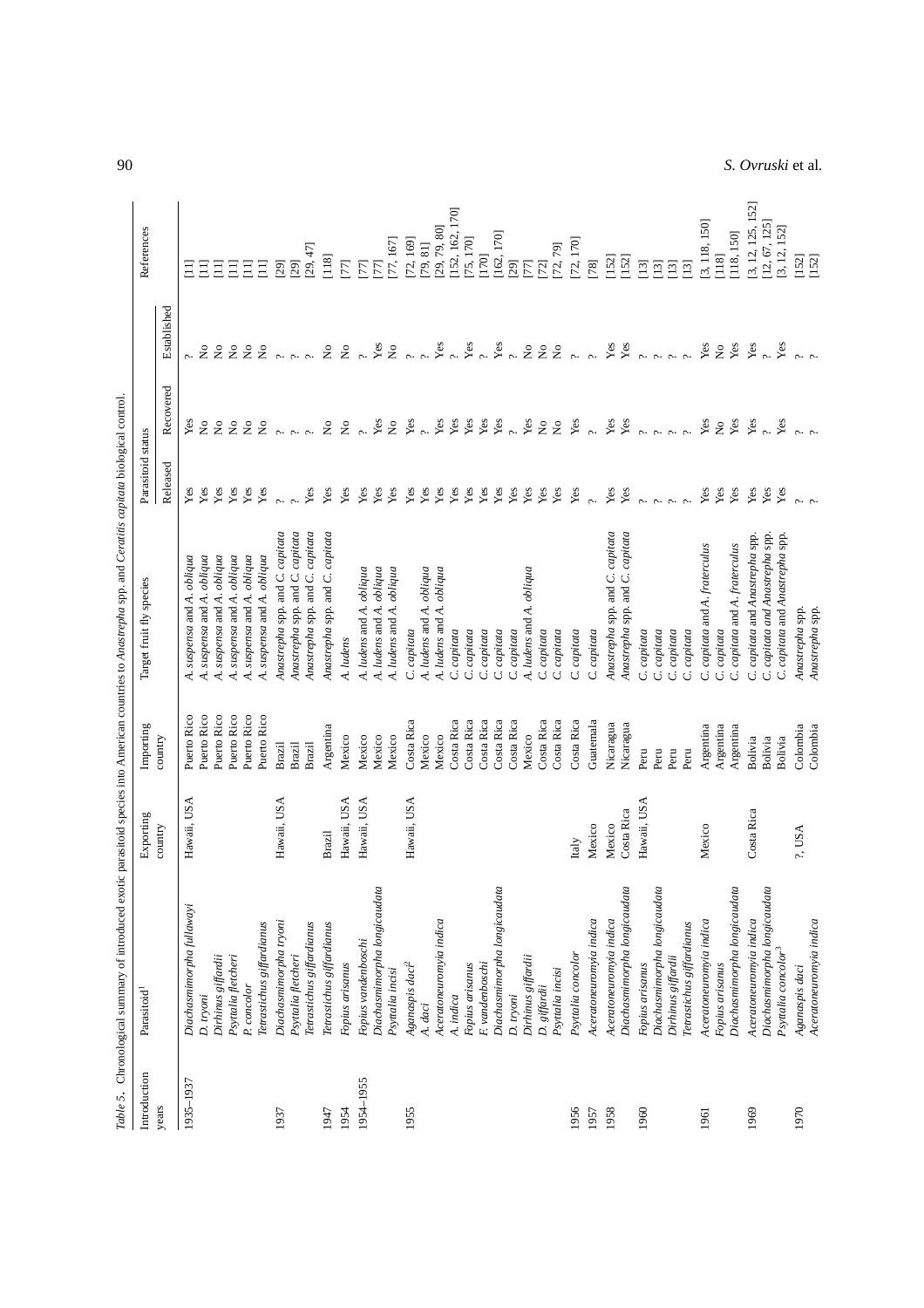|                                                                  | Dirhinus giffardii           |              | Colombia     | Anastrepha spp.                 | ç.                             |                                   |                           | $[152]$                   |
|------------------------------------------------------------------|------------------------------|--------------|--------------|---------------------------------|--------------------------------|-----------------------------------|---------------------------|---------------------------|
|                                                                  | Psyttalia concolor           |              | Colombia     | Anastrepha spp.                 |                                |                                   |                           | [152]                     |
| 1971                                                             | Aceratoneuromyia indica      | Costa Rica   | Nicaragua    | C. capitata                     | Yes                            |                                   |                           | [170]                     |
|                                                                  | A. indica                    |              | Panama       | Anastrepha spp. and C. capitata | Yes                            |                                   |                           | [170]                     |
|                                                                  | Diachasmimorpha longicaudata |              | Panama       | Anastrepha spp. and C. capitata | Yes                            |                                   |                           | [170]                     |
|                                                                  | D. longicaudata              |              | El Salvador  | Anastrepha spp. and C. capitata | Yes                            | Yes                               | Yes                       | [121, 127, 170]           |
|                                                                  | Dirhinus giffardii           |              | Bolivia      | C. capitata                     | Yes                            |                                   |                           | [12, 67, 125]             |
|                                                                  | Psyttalia concolor           |              | Panama       | C. capitata and Anastrepha spp. | Yes                            |                                   |                           | [170]                     |
|                                                                  | P. concolor                  |              | El Salvador  | C. capitata and Anastrepha spp. | Yes                            |                                   |                           | [67, 170]                 |
|                                                                  | P. concolor                  |              | Guatemala    | C. capitata and Anastrepha spp  |                                |                                   |                           | [67]                      |
| 1972                                                             | Diachasmimorpha longicaudata | Hawaii, USA  | Florida, USA | A. suspensa                     |                                | Yes                               | Yes                       | $\Xi$                     |
| 1974                                                             | Diachasmimorpha longicaudata | Hawaii, USA  | Trinidad     | Anastrepha spp                  | Yes                            | Yes                               | Yes                       | $\overline{14}$           |
| 1974-1975                                                        | Fopius arisanus              | Hawaii, USA  | Florida, USA | A. suspensa                     | Yes                            | $\rm \stackrel{\circ}{\rm \bf Z}$ | $\mathsf{S}^{\mathsf{o}}$ | Ξ                         |
| 1977-1979                                                        | Dirhinus giffardii           | France       | Florida, USA | A. suspensa                     | Yes                            | $\tilde{\mathbf{z}}$              | $\frac{1}{2}$             | Ξ                         |
|                                                                  | A ganaspis daci              |              | Florida, USA | A. suspensa                     | Yes                            | Yes                               | Yes                       | Ξ                         |
|                                                                  | Psyttalia concolor           |              | Florida, USA | A. suspensa                     | Yes                            | Yes                               |                           | $\Xi$                     |
| 1978                                                             | Psyttalia concolor           | Costa Rica   | Peru         | C. capitata and Anastrepha spp. | $\ddot{\phantom{0}}$           |                                   |                           | $\Xi$                     |
| 1981-1982                                                        | Diachasmimorpha fullawayi    | Camerron     | Costa Rica   | C. capitata                     | Yes                            |                                   |                           | [145]                     |
|                                                                  | Psyttalia perproximus        |              | Costa Rica   | C. capitata                     | Yes                            |                                   |                           | [145]                     |
|                                                                  | Fopius caudatus              |              | Costa Rica   | C. capitata                     | Yes                            |                                   |                           | [145]                     |
|                                                                  | F. silvestrit <sup>4</sup>   |              | Costa Rica   | C. capitata                     | Yes                            |                                   |                           | [145]                     |
| 1984                                                             | Diachasmimorpha longicaudata | El Salvador  | Guatemala    | C. capitata                     | Yes                            | Yes                               | Yes                       | $[42]$                    |
| 1986                                                             | Aceratoneuromyia indica      | Costa Rica   | Argentina    | C. capitata                     | Yes                            | $\mathbf{Y}\mathbf{e}\mathbf{s}$  | Yes $_{\gamma}$           | [3, 118]                  |
|                                                                  | A. indica                    | Mexico       | Peru         | C. capitata                     | $\ddot{\phantom{0}}$           | $\ddot{\phantom{0}}$              |                           | [3, 13]                   |
|                                                                  | Diachasmimorpha longicaudata | Costa Rica   | Argentina    | C. capitata                     | Yes                            | Yes                               | Yes                       | [118, 152]                |
| 1988                                                             | Diachasmimorpha tryoni       | Hawaii, USA  | Mexico       | A. ludens                       | Yes                            | Yes                               | $\tilde{z}$               | Cancino,                  |
|                                                                  |                              |              |              |                                 |                                |                                   |                           | pers. com.                |
| 1994                                                             | Diachasmimorpha longicaudata | Florida, USA | Brazil       | A. fraterculus                  | Yes                            | Yes                               | Yes                       | [25, 26]                  |
|                                                                  | D. tryoni                    | Hawaii, USA  | Mexico       | C. capitata                     | $\mathsf{S}$                   | $\mathsf{S}$                      | $\mathsf{S}$              | [24, 128]                 |
| 1995                                                             | Diachasmimorpha tryoni       | Mexico       | Guatemala    | C. capitata                     | Yes                            | Yes                               | $\sim$                    | [131]<br>$\overline{131}$ |
| $\widehat{\phantom{m}}$                                          | Aceratoneuromyia indica      | Costa Rica   | Peru         | Anastrepha spp.                 |                                | $\ddot{\cdot}$                    |                           | [67]                      |
|                                                                  | A. indica                    |              | Venezuela    | Anastrepha spp.                 | Yes                            |                                   | Yes                       | [67]                      |
|                                                                  | A. indica                    |              | Trinidad     | Anastrepha spp                  | $\ddot{\phantom{0}}$           | Yes $_{\gamma}$                   | $\ddot{\phantom{0}}$      | [67]                      |
| $\overline{\phantom{m}}$                                         | Fopius persulcatus           | Hawaii, USA  | Florida, USA | A. suspensa                     | $\stackrel{\circ}{\mathsf{Z}}$ | $\mathsf{S}^{\mathsf{o}}$         |                           | Ξ                         |
|                                                                  | F. vandenboschi              |              | Florida, USA | A. suspensa                     | Yes                            | $\mathbf{Yes}$                    | $Z \sim 0.5$              | $\Xi$                     |
| $\mathrel{\mathop{\mathsf{C}}\mathstrut\!\mathrel{\mathsf{--}}}$ | Diachasmimorpha tryoni       | Hawaii, USA  | Florida, USA | A. suspensa                     | Yes $_{\gamma}$                | $\chi_{\rm es}$ , $\chi_{\rm so}$ |                           | $\Xi$                     |
|                                                                  | D. longicaudata              | Costa Rica   | Venezuela    | Anastrepha spp. and C. capitata |                                |                                   |                           | [67]                      |
|                                                                  | Psyttalia fletcheri          | Hawaii, USA  | Florida, USA | A. suspensa                     | Yes                            |                                   | $2^{\circ}$               | Ξ                         |
|                                                                  | P. incisi                    |              | Florida, USA | A. suspensa                     | Yes                            | Yes                               |                           | $\overline{5}$            |
|                                                                  |                              |              |              |                                 |                                |                                   |                           |                           |

<sup>1</sup>This table does not include the cosmopolitan species *P. vindemiae* due to uncertainty about its presence being due to deliberate introduction into Neotropical region.<br><sup>2</sup> Although this parastioid was reported as establ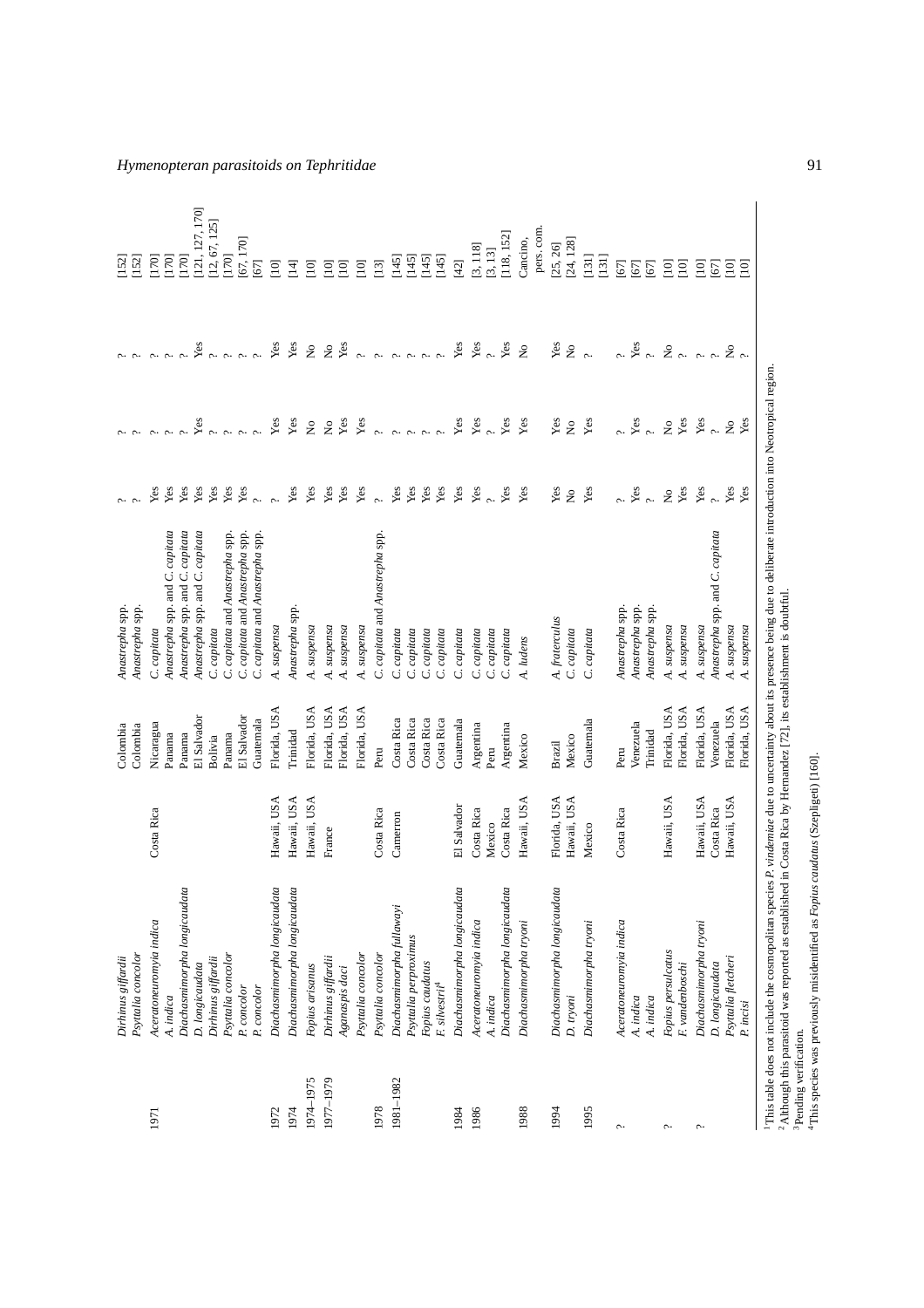[17, 88], and also as a hyperparasitoid [2, 122]. We are less certain about the five species in guild 3. With the exception of the very recently studied *C. haywardi* [142], little is known about their host ranges. One report [151] suggests that *T. anastrephae* can reproduce more easily on drosophilid than tephritid puparia, and some species of *Trichopria* have been recorded as hyperparasitoids [76].

The koinobiont specialists of guild 2 attack on average one family, two genera, and six species of hosts (Table 3). Potential alternate hosts in fleshy fruits include species in the other tephritid genera discussed above as well as drosophilids and lonchaeids. The parasitoid fauna of drosophilids and lonchaeids is very rich [154, 169], but unlike the situation for idiobionts, there is little or no cross-over of koinobiont parasitoids from drosophilids to tephritids. At least three of the *Anastrepha* parasitoids in guild 2 (*A. pelleranoi*, *O. anastrephae*, and *L. anastrephae*) can develop on Lonchaeidae, although the first two of these only rarely do so [170].

# Anastrepha *host plant profile*

The majority (97%) of the *Anastrepha* species from which parasitoids have been reared breed in fleshy fruits (Table 4). The larvae of most species (88%) apparently develop in the pulp of the fruit and only 9% feed on the seeds. Assemblage sizes for pulp feeders is nearly identical to that for seed feeders when the six major pest species are excluded (all six are pulp feeders). Only one parasitoid species has been reared from *A. manihoti* Costa Lima the sole stem-infesting species of *Anastrepha* known to us.

Of the 25 described species of *Anastrepha* listed in Table 4, 32% are polyphagous, 56% monophagous (limited to fruit-bearing trees of a single genus), and the remaining 12% are oligophagous (confined mostly on one family of native host plants, such as *A. leptozona* Hendel on Sapotaceae and *A. ornata* Aldrich on Myrtaceae). Polyphagous species (the six pest species mentioned above plus *A. bahiensis* Costa Lima and *A. distincta* Greene) are found on a wide range of hosts from diverse families, and are especially abundant on plants introduced to the American continent such as *Mangifera indica* (L.) (Anacardiaceae), *Citrus* spp. (Rutaceae), *Coffea arabica* (L.) (Rubiaceae), and *Eriobotrya japonica* (Lindl.) and *Prunus* spp. (Rosaceae). Polyphagous species attack fruit from an average of  $10.0 \pm 1.3$  host plant families, in addition to maintaining the large parasitoid assemblages noted above.

92 *S. Ovruski* et al*.*

Parasitoids that are more broadly distributed in the Neotropical region are, not surprisingly, associated with a greater variety of hosts (both flies and plants). These include *D. areolatus* reared from 17 species of *Anastrepha* and from fruits representing 13 plant families, *U. anastrephae* from eight fly species and eight plant families, *D. crawfordi* from seven fly species and six plant families and *A. pelleranoi* from seven fly species and nine plant families. Conversely, parasitoids of limited distribution are often restricted to few plant species, and often one or two host flies. In the genus *Doryctobracon*, *D. capsicola* (Muesebeck) is known only from Panama, from a species of *Anastrepha* that feeds in the seed capsules of *Manihot esculenta* (Crantz) [112]. The Florida endemic *D. anastrephilus* (Marsh) is a native parasitoid of *A. interrupta* Stone on fruit of *Schoepfia chrysophylloides* ((Rich.) Planch.), but has also been reared on the introduced pest *A. suspensa* [10, 99]. Similarly, *D. zeteki* appears to have coevolved with *A. striata* on *Psidium* (L.) and possibly other Myrtaceae, but has also been reared from *A. fraterculus* [84, 166, 170]. *D. brasiliensis* also shows a strong preference for Myrtaceae, having been reared from the fruits of seven species in this family. It has been reared most frequently from *A. fraterculus* but also attacks *A. serpentina* and *A. sororcula*.

Three of the exotic species that were introduced for biological control of tephritid pests in the neotropics, *A. indica*, *D. longicaudata*, and *F. arisanus*, are well established. They have been reared from Medfly as well as most of the *Anastrepha* pests. There is no evidence for host plant fidelity for these species, as they have been reared from a wide variety of host plant families.

There are a number of fruit characteristics that may enhance parasitoid success, either by increasing attractiveness to the parasitoids or by facilitating detection of and oviposition in the host. Among factors believed responsible for this attraction (or success of attack irrespective of 'attraction') are thin pericarp, fleshy endocarp, specific aromas, and size [21, 60, 92, 93, 105, 115, 137]. Leyva *et al*. [93], for example, demonstrated experimentally that volatiles of certain citrus species were highly attractive to parasitoids but that this was not correlated with oviposition success. In grapefruit, however, a thick pericarp and large pulp to seed ratio may reduce effectiveness by inhibiting the parasitoid's ability to detect and successfully oviposit in all of the host larvae. Native Rutaceae, such as *Sargentia gregii* (Coult.) and *Casimiroa edulis* (Llave & Lex.), have more favorable characteristics, and this may be why they are able to maintain large and diverse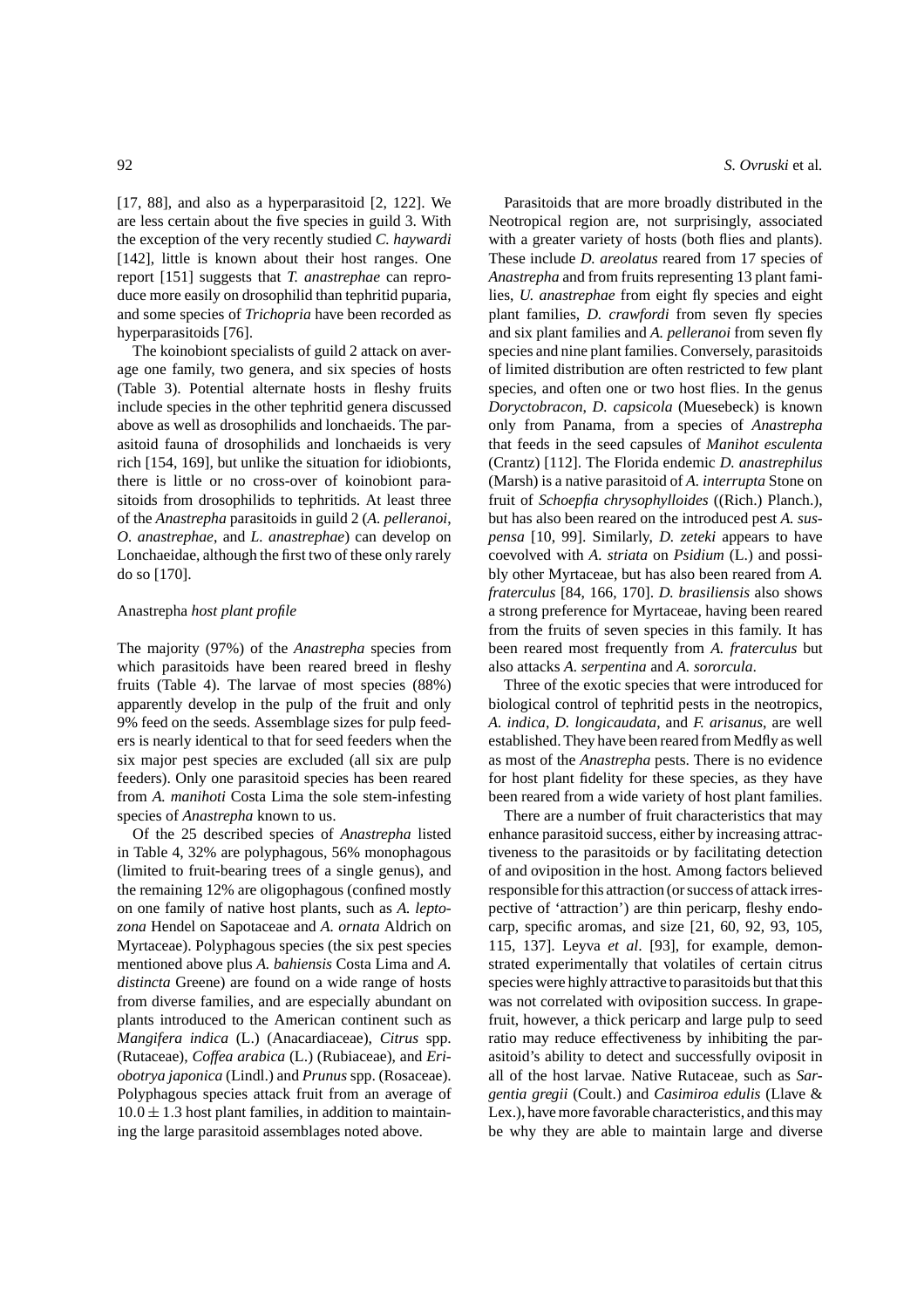associations of Neotropical parasitoids, such as those noted by Gonzalez-Hernandez and Tejada [59] on *A. ludens*from these host plants. Coffee, an exotic, heavily sampled plant in the Rubiaceae with seemingly favorable fruit characteristics for parasitoids, is only rarely attacked by *Anastrepha*.

Families such as Myrtaceae and Anacardiaceae also harbor large parasitoid assemblages. Each species of *Anastrepha* recorded from fruits of these families is attacked by  $7.3 \pm 2.2$  and  $6.2 \pm 1.9$  parasitoid species, respectively. In part, this high diversity reflects the fact that these families contain some of the most commonly sampled fruits, such as guavas and mangoes. Parasitoids have been reared from 22 species in the Myrtaceae, including the genera *Eugenia*, *Jambosa*, *Psidium*, *Feijoa*, *Campomanesia*, *Myrciaria*, and *Blepharocalyx*, whereas parasitoids reared from Anacardiaceae come almost exclusively from five species of *Spondias* (L.) (*S. mombin*, (L.) *S. dulcis* (Parkinson), *S. purpurea* (L.), *S. radkoferi* (J.D. Smith), and *S. venulosa*) (Mart.), and to a lesser extent *Mangifera* (L). Surprisingly, native Sapotaceae, which are also heavily sampled, have yielded significantly fewer parasitoids to date (an average of  $2.7 \pm 1.2$  parasitoid species per *Anastrepha* host). Given these potential differences, direct comparison of native Sapotaceae, Myrtaceae, and Anacardiaceae in a controlled experimental setting should provide excellent opportunities for comparison of the effect of specific fruit characteristics on parasitoid attractiveness and oviposition success.

Only one species of parasitoid has been reared from fruit in the families Apocynaceae, Caricaceae, Guttiferae, Icacinaceae, Passifloraceae, and Rhamnaceae in the Neotropics. For at least some of these, secondary plant compounds may be responsible for decreased diversity, and this is certainly well documented for other insect groups such as Lepidoptera. Toxic plant compounds may decrease insect species richness on a given host plant by eliminating generalists, but at the same time may increase overall diversity by promoting specialists. In Apocynaceae and Caricaceae, toxins are associated with latex production, which may also provide physical inhibition. *Toxotrypana* Gerstaecker provides an excellent example of selection pressure for further specialization leading to successful attack on papaya (Caricaceae).

#### *Taxonomic status of* Anastrepha *parasitoids*

The known parasitoids of *Anastrepha* belong to five families of parasitic Hymenoptera: Braconidae,

Figitidae (Eucoilinae), Diapriidae, Eulophidae, and Pteromalidae (Table 2). General information on braconid classification can be found in Wharton *et al*. [168], and specific information on the major parasitoids of fruit-infesting tephritids in Wharton [165]. Eucoiline parasitoids of tephritids were recently reviewed by Wharton *et al*. [169], and although there are no recent treatments of Diapriidae [83, 102], Masner and Garcia are preparing a synopsis of the Latin American fauna of Proctotrupoidea. Both *Coptera* and *Trichopria*, the two diapriid genera reported from tephritids, are exceptionally speciose and badly in need of revision. Eulophid parasitoids of Tephritidae belong to the Tetrastichinae, and the most relevant general review of this subfamily is by LaSalle [90]. The name *Pachycrepoideus vindemiae* is often used in its emended form (as *P. vindemmiae*) because Rondani changed the name a year after he proposed it. There appears to be some disagreement as to whether the emendation was justified or unjustified. Additional useful information on Eulophidae and Pteromalidae, including an excellent introduction to the literature on these groups, can be found in Gibson *et al*.

[54] and the World Chalcidoidea Database compiled by Noyes [117]. Aside from a short paragraph of the Eucoilinae, the remainder of this section is devoted to the Braconidae.

Within the family Braconidae, parasitoids of Neotropical fruit-infesting Tephritidae are restricted to the subfamilies Opiinae, Alysiinae, and Helconinae. The Opiinae include exotic species in the genera *Fopius* Wharton and *Psyttalia* Walker, and native species in the genera *Doryctobracon*, *Utetes* Foerster, and *Opius* Wesmael. The genus *Diachasmimorpha* Ashmead contains one species group of introduced species and another species group that extends from the Nearctic into the northern part of the Neotropical region [165]. The Alysiinae include the endemic Neotropical genus *Microcrasis* Fischer and the cosmopolitan *Asobara* Foerster. *Microcrasis* has never been revised and most of the species (including at least one that has been reared from Tephritidae) are apparently undescribed. The genus *Asobara* is also badly in need of revision. Most species of *Asobara* are parasitoids of Drosophilidae [155], and are farily well studied biologically, but there is one species group of large-bodied individuals, endemic to the Neotropics [164], that contains at least some tephritid parasitoids (Table 2). Reports of other Alysiinae from Tephritidae need verification, though recently [149] a species of *Phaenocarpa* Foerster was reared from *A. distincta*. Members of the helconine tribe Brachistini normally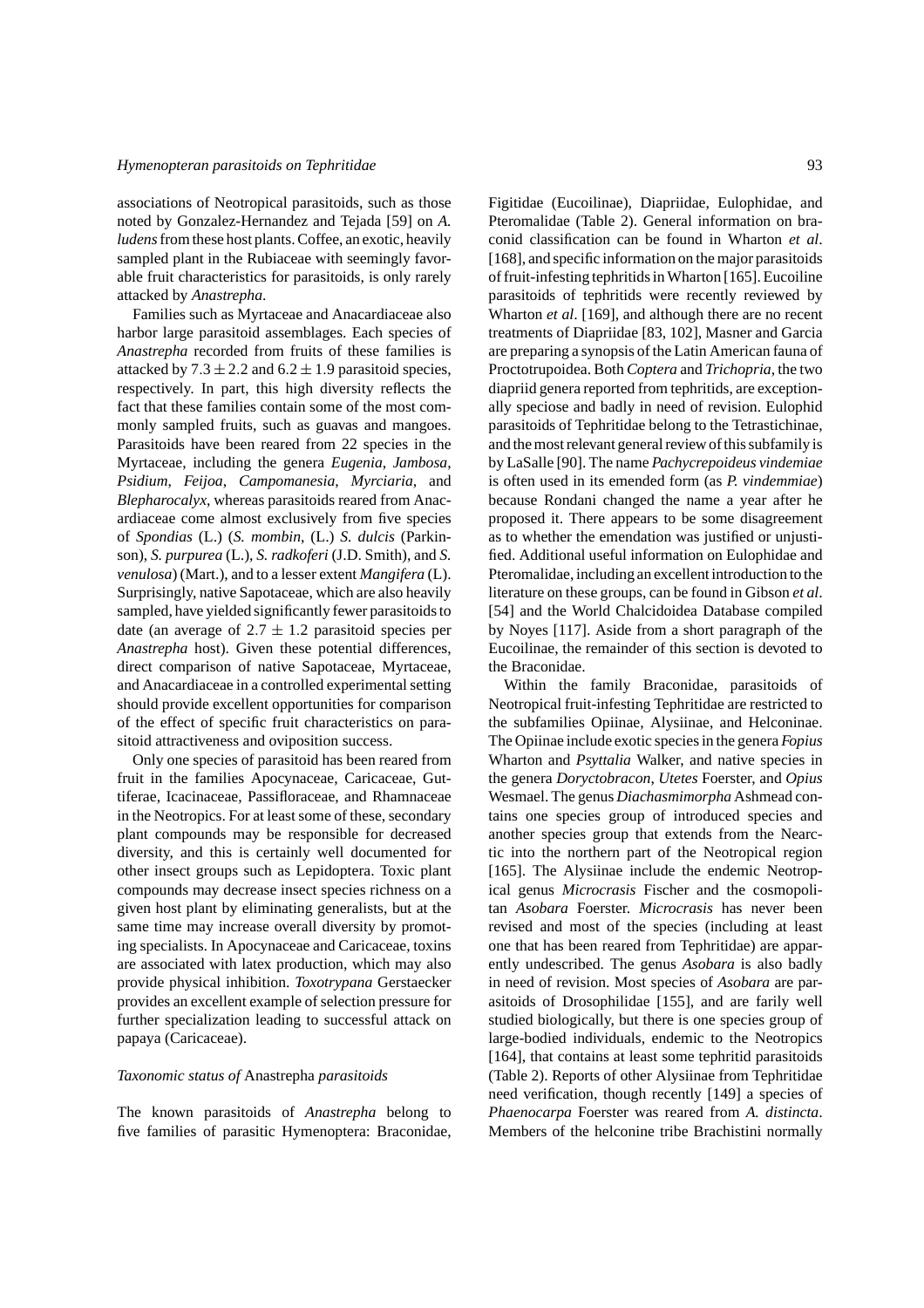attack Coleoptera [134, 135], but there are a few records from Tephritidae [71, 136]. The tropical brachistines have never been revised. Since there has been considerable taxonomic work on the Opiinae in recent years, some explanation of the resulting nomenclatural changes will be useful in matching names in older reports with those in newer ones.

*O. bellus* and *O. hirtus* belong to a complex of closely related species recently accorded separate subgeneric status [165]. The members of this group, *Opius* (*Bellopius*), are difficult to distinguish from one another, and it is likely that several more species within this group will eventually be reared from tephritid hosts. Fischer [45] placed these species in the genus *Desmiostoma* Foerster, but this generic name is more appropriately applied to a group of small agromyzid parasitoids [159].

*O. bellus* is a widespread species recorded from Belize to Argentina as well as Trinidad [166]. It is abundant in South America, and has been recorded from four species of *Anastrepha* on five families of host plants. This species has been interpreted fairly broadly in the past [166], in part because of color variation noted in the original description [52]. Recent studies in Brazil suggest that *O. bellus* may represent a complex of species, with some populations in northern Brazil (Amazonas) more specific to *Anastrepha* in *S. mombin* (Anacardiaceae) [20, 21, 91], while populations in central Brazil have a greater affinity for *A. fraterculus* in Myrtaceae [87] and *Anastrepha* spp. in *Prunus persica* (Rosaceae) [92]. Because of these differences, some recent reports refer to these parasitoids as *Opius* species near *bellus* or*Opius*sp. (Table 2). The situation is somewhat complicated by two additional available names for this species or group of species that are currently treated as synonyms of *bellus*[166]. Resolution of these problems is not possible with morphological studies alone, and may require crossing tests and/or analysis of genetic structure of the various populations.

A similar problem occurs in the genus *Utetes*. In the Nearctic, the tephritid genus *Rhagoletis* Loew, for example, has a complex of closely related species of *Utetes* that are very difficult to separate from one another [165, 166], and some of the proposed synonymies will almost certainly have to be revisited. It is possible that these parasitoids may eventually be shown to be as host specific as the *Rhagoletis*. Within the Neotropics, one widespread species, *U. anastrephae*, may similarly consist of a complex of sibling species, each relatively restricted in its distribution and host preferences. Widely cultivated host plants, however, provide opportunities for gene flow that complicate assessment of species status of individual populations.

The nomenclatural history of the name *Utetes*is also somewhat complicated, and most of the species have been treated in the applied literature as either *Opius* or *Bracanastrepha* Brethes. *Utetes* was first described by Foërster [46]. It was later treated as a synonym of *Opius* by Marshall [100] and this synonymy was accepted for almost 100 years. Fischer [44] subsequently recognized it as distinct by treating *Utetes* as a valid subgenus, but still retained it in the genus *Opius*. Wharton [161] eventually restored it as a separate genus. Wharton [161, 165] also noted that the Neotropical endemic group called *Bracanastrepha* was a derived species group within *Utetes*, and therefore treated *Bracanastrepha* as a synonym of *Utetes*. Wharton [161] also noted that *Bracanastrepha* could still be recognized as a distinct group within *Utetes* by treating it as a subgenus, but more work still needs to be done on the rest of the genus before a stable subgeneric classification can be proposed.

The history of the name *Psyttalia* is similar. Following its description by Walker [156], the name was essentially forgotten until Muesebeck [111] synonymized it with *Opius*. As with *Utetes*, Fischer [44] initially recognized it as a subgenus of *Opius* and Wharton [160] eventually restored it to full generic rank. The vast majority of the biological work on the included species is consequently published under the generic name *Opius*. For the purpose of this report, we recognize *P. humilis* and *P. perproxima* (Silvestri) as distinct species [167]. The two are very difficult to separate, however, and both have sometimes been synonymized with *P. concolor* (Szépligeti). Though this problem has received some attention in the past, further investigations are warranted.

The name *Doryctobracon* has been in widespread use since about 1980, following the works of Fischer [44, 45] and Wharton and Marsh [166]. Prior to that time, species were placed either in *Opius*, *Parachasma* Fischer, *Biosteres* Foerster, or (rarely) *Diachasma* Foerster. *Doryctobracon* is known almost exclusively from *Anastrepha*, and the species are separated largely on the basis of color. There has not been a good study of the effect of different hosts on color pattern, and as a consequence, slightly different color forms pose identification problems. This situation applies, for example, to *D. crawfordi* and *D. toxotrypanae*, which are very similar to one another, and both are also fairly similar to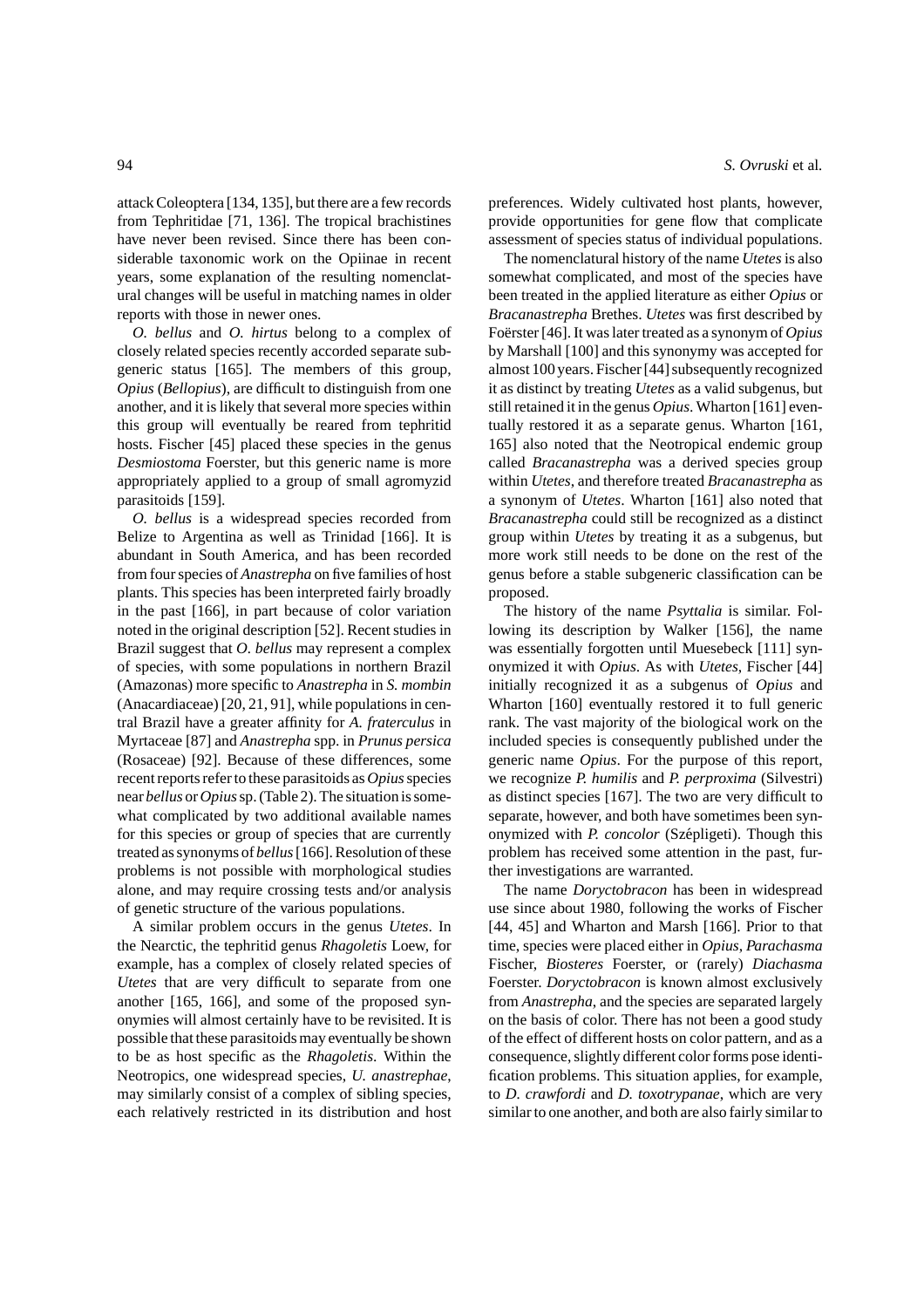*D. trinidadensis* (Gahan). One of the most widespread and frequently encountered species is *D. areolatus*. Some of the biological work on this species has been published under the names *cereus/cerea* Gahan and *tucumanus* Blanchard, now treated as synonyms of *areolatus* [120, 166].

For the tephritid parasitoids that have relatively recently been placed in *Fopius* and *Diachasmimorpha*, most of the available biological information is published under the generic names *Opius* or *Biosteres*. An important exception is some of the classical work on *D. tryoni* [122], in which the generic name *Diachasma* was used. A recent list of these species and their current combinations can be found in Wharton [165]. Particularly extensive biological data are available for the southeast Asian species *D. longicaudata* and *F. arisanus*, both now established in the Neotropics. A discussion of the extensive synonymy for *longicaudata* is provided by Wharton and Gilstrap [167]. Most of the early literature on *arisanus* was published under the name *oophilus* Fullaway, but prior to the description of *oophilus*[51], there was considerable confusion as to its identity relative to *F. persulcatus* (Silvestri) and *F. vandenboschi* (Fullaway). The name *persulcatus* applies to a species from India that to our knowledge has never been knowingly introduced to the New World. The record of an introduction of *persulcatus* to Florida [10] is quite possibly a result of the confusion over the application of this name to the species introduced to Hawaii.

The Eucoilinae are sometimes treated as a subfamily of the Cynipidae, but are often accorded separate family status. Recently, however, Ronquist [129] has offered compelling evidence that they should be treated as a subfamily of the Figitidae, and we have accepted that classification here. Within the Eucoilinae, genera such as *Dicerataspis*, *Lopheucoila* Weld, and *Odontosema* Kieffer are quite distinct and thus easily recognized, even though the species are still in need of some revision. Available data suggest that all three genera are Neotropical endemics. The remaining eucoiline parasitoids reported from Neotropical tephritid hosts are more problematic, as discussed by Wharton *et al*. [169]. Most of them cannot be satisfactorily placed to genus because many of the eucoiline genera have not been sufficiently well defined to permit placement of Neotropical species. *Ganaspis* Foerster is particularly problematic in this regard, as it affects the classification of the tephritid parasitoids currently placed in *Aganaspis* Lin.

### *Introduction*

The history of biological control of fruit-infesting Tephritidae in Latin America began with the explorations of George Compere in 1904 [30]. Compere, hired by the state governments of California and Western Australia to collect natural enemies of insect pests, introduced braconid parasitoids and staphylinid predators from Brazil to Western Australia in 1904 to control Medfly. These failed to establish due to seasonal unavailability of hosts, and Compere returned to Brazil in 1905, where he collected more staphylinids. The beetles were successfully transported to Western Australia, but failed to establish due to negligence on the part of the person hired to maintain cultures in Compere's absence. Based on Compere's report of his 1904 collections, the South African entomologists Charles Lounsbury and Claude Fuller travelled to South America in 1905 to collect natural enemies of Medfly [35]. Fuller collected exclusively in Brazil, but Lounsbury also visited the areas around Buenos Aires and Montevideo on his return voyage. Lounsbury [97] concluded that Medfly had probably been introduced to Brazil relatively recently (the origin of Medfly was unknown at the time), and he was somewhat pessimistic about the value of the parasitoids and predators alone to control this pest. Lounsbury also noted that parasitism in larger, fleshy fruit was distinctly lower than in smaller fruits with large seeds. Lounsbury, Fuller, and Compere apparently collected either *D. areolatus* or *O. bellus*, but their parasitoids were misidentified as *O. trimaculatus*, a Chilean species with a similar color pattern.

These earlier explorations used South America as a source of natural enemies for other parts of the world. However, with the exception of Bermuda (which is not covered here), serious efforts to conduct biological control against tephritids within tropical and subtropical America did not begin until the 1930's. Many attempts at classical biocontrol of Medfly and various species of *Anastrepha* were made between the 1930's and 1980's. These were generally sporadic, and in nearly all cases, results still need to be verified. Nonetheless, these efforts led to the successful rearing and subsequent establishment of certain species. These programs were almost exclusively based on the use of hymenopterous parasitoids that had first been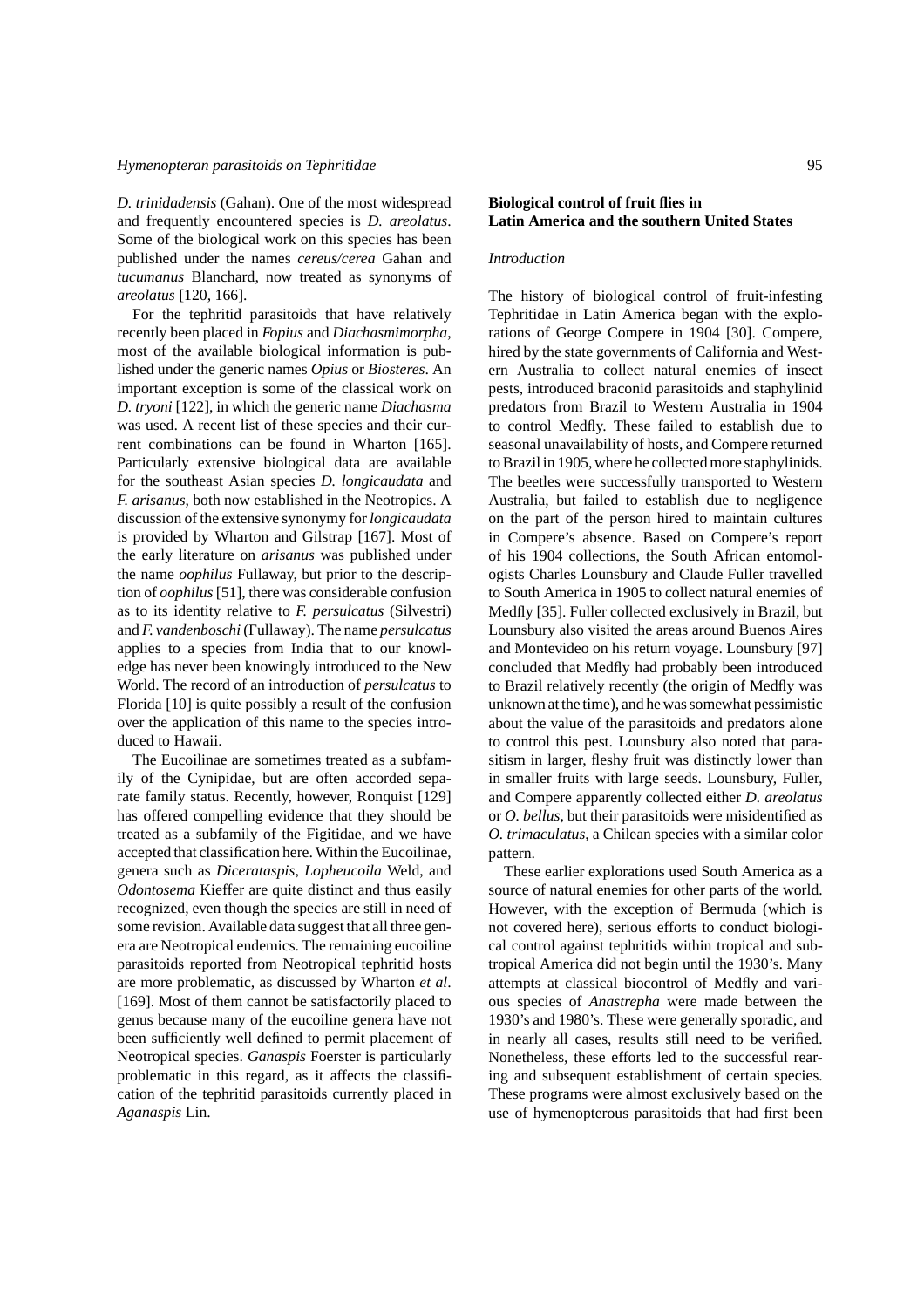established in Hawaii, and which in turn served as the main source of supply for Latin America and Florida. The distribution of these species in at least 15 countries, as well as the development of classical tephritid biocontrol programs worldwide, was documented by Clausen [27, 29], Clausen *et al*. [28], Gilstrap and Hart [55], and Wharton [162, 163]. Additionally, several pilot programs have been developed in Costa Rica, Mexico, Guatemala, and the United States (Florida) to examine the effectiveness of augmentative releases of mass-reared parasitoids against tephritid pest populations. These programs began in the 1970's and are presently spreading to other Central and South American countries. The importance and evolution of augmentative biocontrol of fruit flies has been documented by Gingrich [56], Sivinski [138], Messing [106], Malavasi [98] and Purcell [126].

# *Historical overview*

Introductions of Old World parasitoids for fruit fly biocontrol into Latin America and the southern United States are summarized chronologically in Table 5. Puerto Rico took the initiative in the 1930's, introducing about 18 parasitoid species to combat *A. obliqua* and *A. suspensa* [11, 29]. Six species were received from Hawaii, one from West Africa, and the remainder from Central and South American countries (Tables 5 and 6). The introductions from Hawaii represented indirect releases. The direct shipments from West Africa and Brazil resulted from a larger, USDAsponsored foreign exploration effort targeting Medfly populations in Hawaii.

The next notable introduction was of *T. giffardianus* from Hawaii to Brazil in 1937 [47–49]. Though the intial shipment from Hawaii could be categorized as a classical biological control introduction, the program quickly developed into a mass rearing effort, perhaps the first of its kind for tephritid parasitoids in South America. As a result of the mass rearing program, *T. giffardianus* was released in large numbers in the state of São Paulo against Medfly and various *Anastrepha* pests over at least a 10 year period, and was also released in smaller numbers throughout Brazil as well as Argentina, Colombia, and Uruguay. During this period, there were also a few additional attempts to move Neotropical parasitoids between various countries, most notably from Argentina to Peru (Table 6).

The well-documented campaign against Oriental fruit fly in Hawaii [28] resulted in an extensive redistribution effort during which a number of parasitoids

96 *S. Ovruski* et al*.*

cultured in Hawaii were shipped to various localities in the U.S.A. and Latin America. The largest of these programs were in Mexico, Costa Rica, and Florida [10, 55, 77, 79–81]. The first shipments of parasitoids were sent from Hawaii to Mexico and Costa Rica in 1954 and 1955. Mexico's Secretary of Agriculture introduced seven species in eight states for the control of *A. ludens* and *A. obliqua* between 1954 and 1955. The most successful of the parasitoids were the braconid *D. longicaudata* and the eulophid *A. indica*, both larval parasitoids. The program in Costa Rica was a direct response to the establishment of *C. capitata* in Costa Rica and its subsequent expansion to the rest of Central America. Costa Rica's Ministry of Agriculture and Cattle, together with OIRSA, introduced nine parasitoid species in 1955: eight from Hawaii and one from Italy (Table 5). Laboratory colonies were established for five of these species, and beginning in 1960, Costa Rica provided these five species for release in 11 American countries. Most of the efforts were for the control of *C. capitata* and *Anastrepha* spp. in Central America (Nicaragua, Panama, El Salvador, Guatemala, and Trinidad), and for the control of *C. capitata* and *A. fraterculus* in South America (Argentina, Bolivia, Peru, and Venezuela). The species primarily released were *D. longicaudata*, *A. indica*, and the pupal parasitoid *P. vindemiae*. Between 1957 and 1961, Mexico also sent parasitoids to Nicaragua, Guatemala, and Argentina (Table 5). Shipments from Hawaii to Florida took place somewhat later (Tables 5 and 6), following the introduction of *A. suspensa* to Florida in 1965. Ultimately, 11 species were imported from Hawaii, France, and South and Central America between 1972 and 1979 [10].

A separate program for classical biocontrol of Medfly was undertaken in Costa Rica between 1981 and 1982 [55]. In an effort to obtain parasitoids that might be more host specific to Medfly, collections of tephritid natural enemies were made in Togo and Cameroon in West Africa [145]. Several species were introduced and directly released. This program also included the indirect introduction of *D. tryoni* from samples that were field-collected in Hawaii. The culturing and periodic releases of tephritid parasitoids, initiated in the 1960's, were still ongoing during this time. Thus, in conjunction with the classical biological control program, augmentative releases of *D. longicaudata*, *A. indica*, *P. concolor*, and *P. vindemiae* were also being made.

Most of the above programs, as noted, involved production and release of substantial numbers of insects. It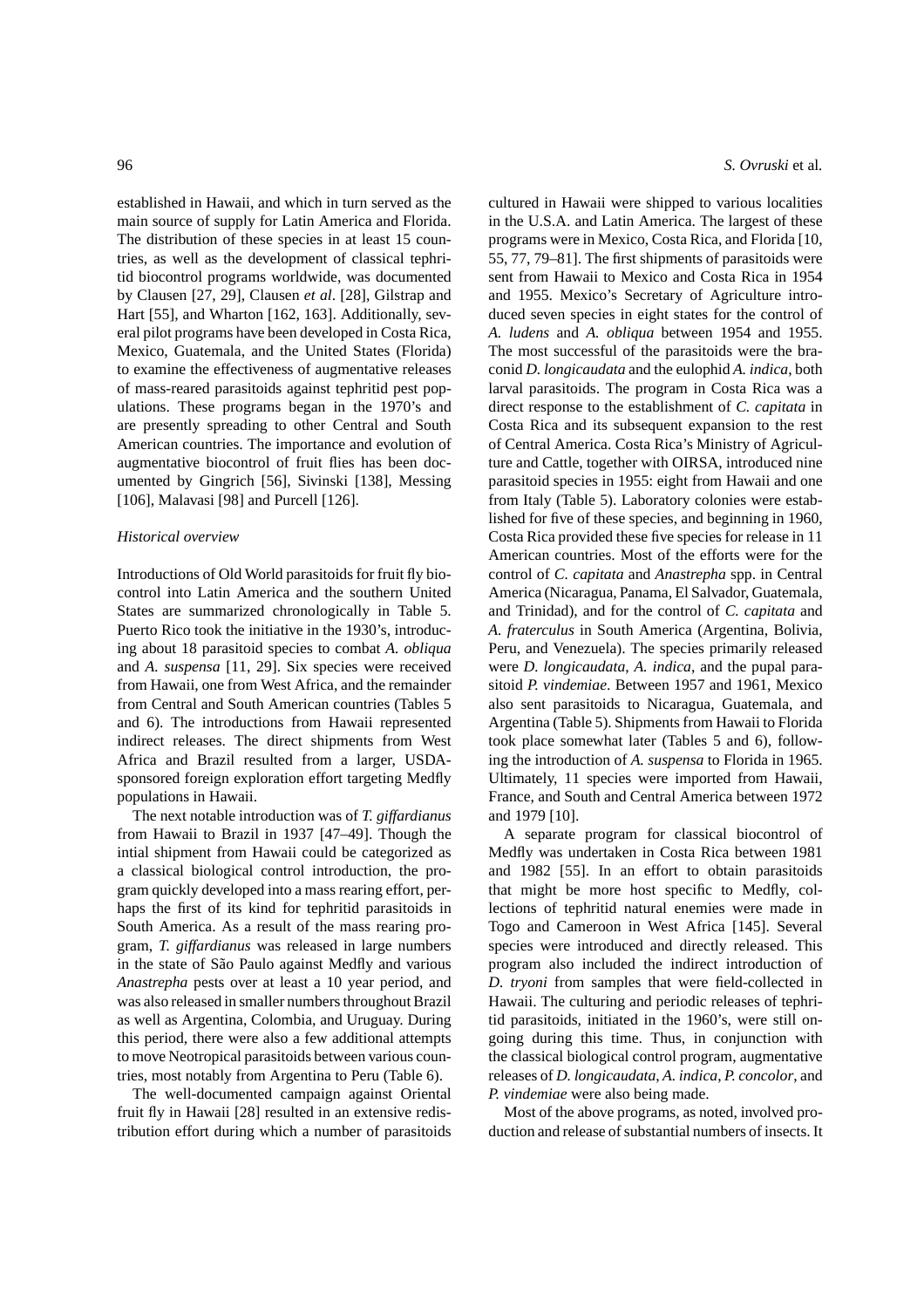| Table 6. Neotropical parasitoid species introduced in American countries for fruit fly biocontrol |                        |                       |              |                             |                      |                  |                                |                         |                                                    |
|---------------------------------------------------------------------------------------------------|------------------------|-----------------------|--------------|-----------------------------|----------------------|------------------|--------------------------------|-------------------------|----------------------------------------------------|
| Parasitoid                                                                                        | Country                | Exporting             | Importing    | Year of                     | Target               | <b>Status</b>    |                                |                         | References                                         |
| species                                                                                           | or region<br>of origin | country               | country      | introductions<br>parasitoid | fruit fly<br>species |                  | Released Recovered Established |                         |                                                    |
| Aganaspis pelleranoi                                                                              | Neotropical            | Argentina             | Peru         | 1942                        | Anastrepha spp.      | Yes              | Yes                            | Yes                     | [29, 118]                                          |
| Doryctobracon areolatus                                                                           | Neotropical            | Panama                | Puerto Rico  | 1935–1937                   | Anastrepha spp.      | Yes              |                                | 228                     |                                                    |
|                                                                                                   |                        | <b>Brazil</b>         | Peru         | 1942                        | Anastrepha spp.      | Yes<br>Yes       | <b>SSS</b>                     |                         |                                                    |
|                                                                                                   |                        | Argentina<br>Trinidad | Florida, USA | 1967                        | A. suspensa          |                  |                                |                         | $\begin{array}{c}\n\Xi \Omega \\ \Xi\n\end{array}$ |
| Doryctobracon crawfordi                                                                           | Neotropical            | Ecuador               | Florida, USA |                             | A. suspensa          |                  |                                |                         |                                                    |
|                                                                                                   |                        | Mexico                | Puerto Rico  | 935-1937                    | Anastrepha spp.      | <b>No</b><br>Yes | 222                            | 222                     |                                                    |
|                                                                                                   |                        | Mexico                | Argentina    | 1961                        | Anastrepha spp.      | Yes              |                                |                         |                                                    |
| Doryctobracon trinidadensis                                                                       | Trinidad               | <b>Trinidad</b>       | Florida, USA | 1985                        | A. suspensa          | $\mathbf{Yes}$   | Les 20                         | $\sim$ 22               | ggã gig                                            |
| Opius bellus                                                                                      | Neotropical            | <b>Trinidad</b>       | Florida, USA |                             | A. suspensa          | <b>No</b> s      |                                |                         |                                                    |
|                                                                                                   |                        | Panama                | Puerto Rico  | 1935–1937                   | Anastrepha spp.      |                  |                                |                         |                                                    |
| Trybliographa brasiliensis <sup>1</sup>                                                           | Brazil                 | Panama                | Puerto Rico  | 1935-1937                   | Anastrepha spp.      | Yes              |                                | $\overline{\mathsf{z}}$ |                                                    |
| Utetes anastrephae                                                                                | Neotropical            | Argentina             | Peru         | 1942                        | Anastrepha spp.      | Yes              | $\frac{1}{2}$                  | $\frac{1}{2}$           | [152]                                              |
| 'More than likely this species is not a tephritid parasitoid [169].                               |                        |                       |              |                             |                      |                  |                                |                         |                                                    |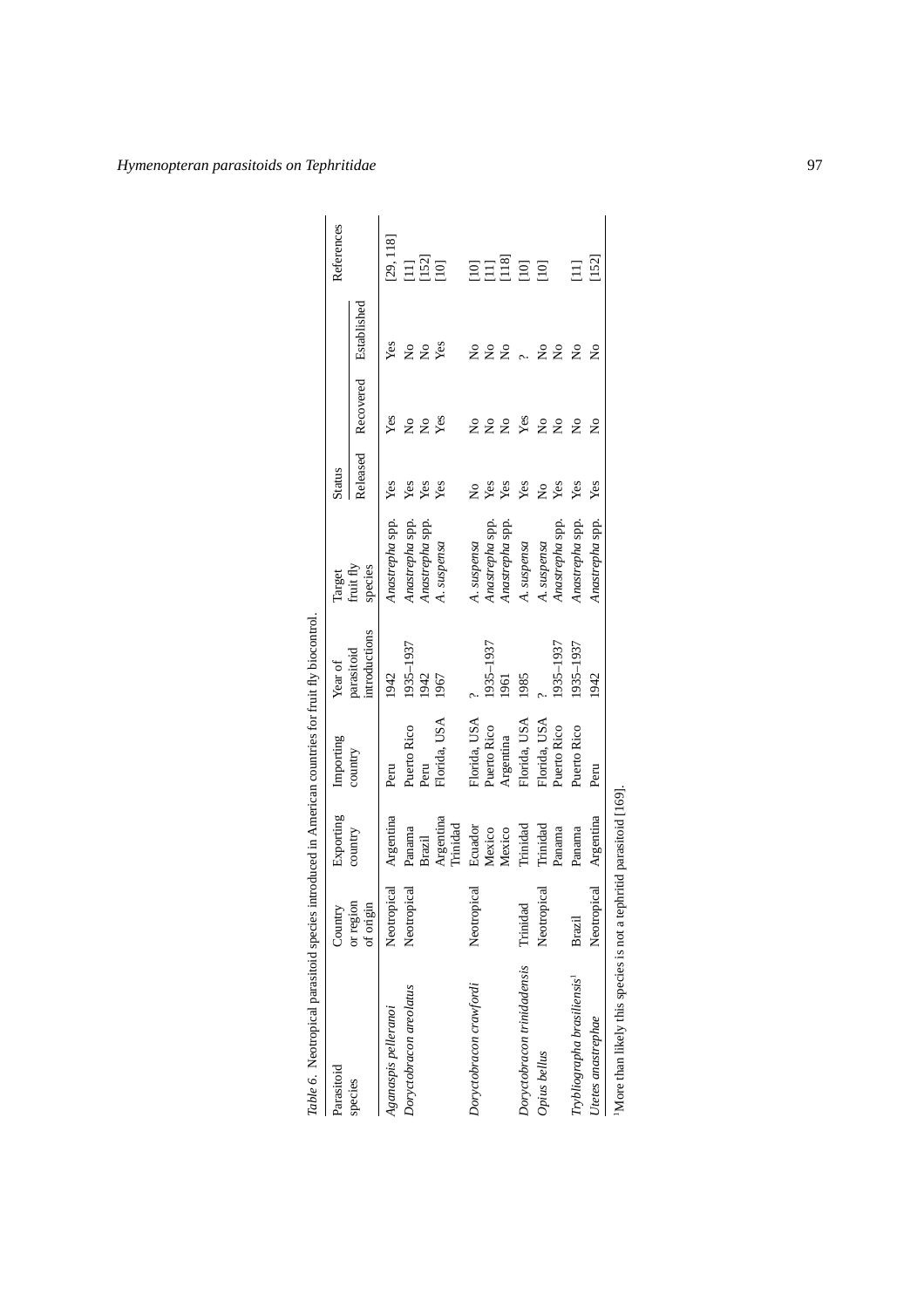was not until the late 1980's, however, that truly large scale rearing programs began to be fully developed. Examples of these programs, involving the release of hundreds of thousands to millions of parasitoids, are those developed at Mazapa de Madero, Chiapas, Mexico [23], Costa Rica's Acosta region [19], the southern border between Mexico and Guatemala [24], urban and suburban areas of Florida in the United States [18, 139], the Soconusco region in Chiapas, Mexico [108, 109], and the coffee growing regions of Guatemala [140]. These programs are discussed in more detail below. Initial shipments for these programs often originated in Hawaii. Hawaii has thus provided parasitoids to Latin America, at least on an irregular basis, for at least 60 years.

To date, attempts have been made to introduce 17 Old World species of tephritid parasitoids into Latin America and the southern United States (Table 7). Four of the West African species were involved in direct introductions [11, 145]. The remainder were indirect releases of material shipped from Hawaii, France, and Italy. Eight of the species involved in indirect releases were originally collected in Southeast Asia, one in Australia, two in West Africa, one in South Africa, and one in North Africa. Once introduced to the New World, these exotic parasitoids were redistributed on at least 40 occasions, primarily from Costa Rica (61%), Mexico (24%), and Florida (5%), to at least 11 American countries (Table 5).

It is much more difficult to assess the results of native American parasitoids that have been moved from one country to another within the New World. At least one such species, *D. areolatus*, has been successfully introduced to Florida [8–10]. Most, however, apparently have not become established in places where they did not already occur.

### *Successful parasitoid introductions*

Exotic, Old World tephritid parasitoids have been successfully introduced to at least nine countries (Table 5). Three of the species, *A. indica*, *D. longicaudata*, and *F. arisanus* are well established. The status of three others that were recovered immediately after release (*A. daci*, *P. concolor*, and *T. giffardianus*) is discussed below. A seventh species, *D. tryoni*, may also be established, largely as a result of recent inundative releases. It was recovered shortly after release in Puerto Rico [11], Costa Rica, and Guatemala [140] but permanent establishment has yet to be verified. When taken

| Table 7. Fate of exotic parasitoid species introduced to the Neotropical region. |  |  |  |  |  |
|----------------------------------------------------------------------------------|--|--|--|--|--|
|                                                                                  |  |  |  |  |  |

| Parasitoid family species | Country or region of origin     |        | Species established |           |
|---------------------------|---------------------------------|--------|---------------------|-----------|
|                           |                                 | Yes    | N <sub>0</sub>      | Uncertain |
| Braconidae                |                                 |        |                     |           |
| Diachasmimorpha fullawayi | West Africa                     |        | $^{+}$              |           |
| D. longicaudata           | Southeast Asia via Hawaii       | $^{+}$ |                     |           |
| D. tryoni                 | Australia via Hawaii            |        |                     | $\gamma$  |
| Fopius arisanus           | Southeast Asia via Hawaii       | $^{+}$ |                     |           |
| F. persulcatus            | Southeast Asia via Hawaii       |        | $^{+}$              |           |
| F. vandenboschi           | Southeast Asia via Hawaii       |        |                     | $\gamma$  |
| F. caudatus               | West Africa                     |        |                     | ??        |
| F. silvestrii             | West Africa                     |        |                     | ??        |
| Psyttalia humilis         | Southern Africa via Hawaii      |        | $^{+}$              |           |
| P. fletcheri              | Southeast Asia via Hawaii       |        | $^{+}$              |           |
| P. incisi                 | Southeast Asia via Hawaii       |        | $+$                 |           |
| P. concolor               | North Africa via France & Italy | $^{+}$ |                     |           |
| P. perproxima             | West Africa                     |        |                     | ??        |
| Chalcididae               |                                 |        |                     |           |
| Dirhinus giffardii        | West Africa via Hawaii          |        |                     | ??        |
| Figitidae; Eucoilinae     |                                 |        |                     |           |
| Aganaspis daci            | Southeast Asia via France       | $^{+}$ |                     |           |
| Eulophidae                |                                 |        |                     |           |
| Aceratoneuromyia indica   | Southeast Asia via Hawaii       | $^{+}$ |                     |           |
| Tetrastichus giffardianus | West Africa via Hawaii          |        |                     | $\gamma$  |
| Total                     |                                 | 5(29%) | 5(29%)              | 7(42%)    |

? = recovered immediately following release, establishment uncertain.

?? = sampling inadequate for determining whether species became established.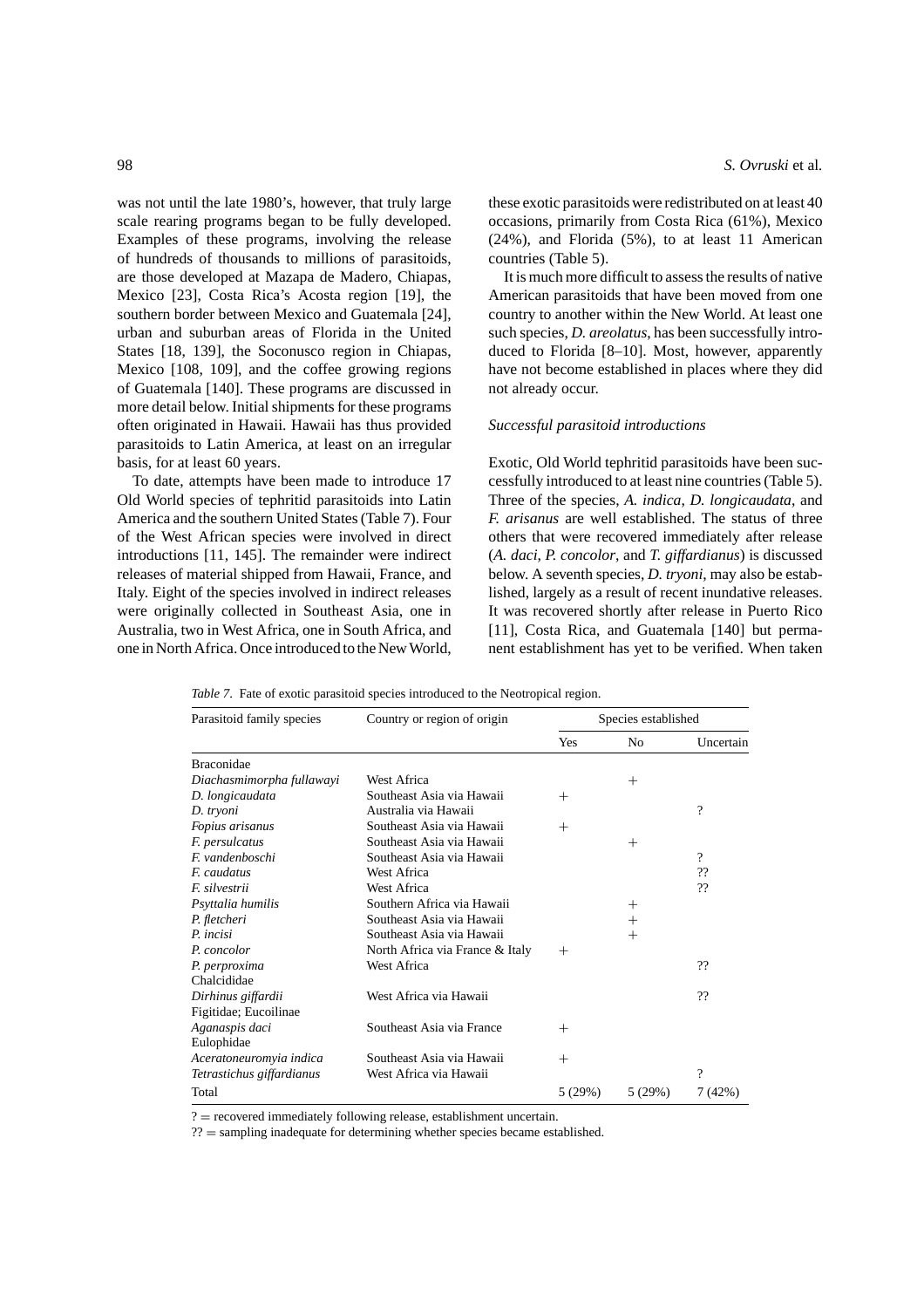together, 47% of all introduced species were recovered and 7.6% unquestionably became established. About 80% of all indirect introductions were of *D. longicaudata* and *A. indica*. Based on the successful establishment of these two species in most of the importing countries (82%, Table 5), it is not surprising that they are now widely distributed in the Americas [4, 10, 170]. By contrast, *F. arisanus*, introduced to Costa Rica from Hawaii in 1955, is difficult to culture and was thus not widely redistributed. It was first recovered 24 years after its first release, but only in smaller numbers (3% parasitism of *C. capitata*, [170]), and is thus far recorded only from Costa Rica.

*Aganaspis daci* and *P. concolor* were reported as established on *A. suspensa* in Florida, but were recovered only in very low numbers [10]. The establishment of *A. daci* in Costa Rica on *Anastrepha* sp. [72, 103] is doubtful [169] and similarly requires verification. *Psyttalia concolor* was reportedly established in Bolivia [3, 152], but this parasitoid has not been recovered since its release. Finally, *T. giffardianus* was reportedly established in Brazil [48], but we know of no recent documentation of its occurrence there. Initial reports on *T. giffardianus* were focused primarily on the rearing and release of this species rather than its permanent establishment or impact. Baranowski *et al*. [10] also noted the recovery of *F. vandenboschi* shortly after its release.

We must stress here that the pupal parasitoid *P. vindemiae* is not recognized as part of the complex of exotic species introduced to the American continent. This parasitoid is a cosmopolitan species but was also extensively cultured and widely released against various tephritid pests. Its occurrence in 11 American countries can potentially be attributed to three factors: (1) as a direct result of these purposeful introductions, (2) a synanthropic association; or (3) simply a reflection of its natural distribution. For example, *P. vindemiae* was introduced into Argentina for biocontrol of *C. capitata* and *A. fraterculus* in the 1960's, but this species had already been recorded 30 years before under a different scientific name [119].

# *Unsuccessful parasitoid introductions*

None of the species involved in direct releases from the Old World are known to be established in the New World. The main reason is lack of studies following release. For example, many parasitoid species from West Africa were released in Costa Rica between 1981 and 1982 [145], and although some were trapped soon

thereafter, their establishment was not later verified [162]. Of the parasitoids introduced indirectly by way of either Hawaii or Europe, 76.9% have not become permanently established (though some may do so eventually). Of the five species redistributed from cultures established in Costa Rica, Mexico, or Florida, only one (*P. concolor*) has apparently failed to become permanently established.

Failure of the exotic parasitoids may be attributed to one or more of the following reasons: (a) insufficient number of specimens released (for example, only about 200 *F. vandeboschi* and *P. incisi* (Silvestri) were released in Mexico); (b) inappropriate methods of release, such as a small release site with few available hosts; (c) lack of adaptation of the species to new ecological conditions; (d) prolonged laboratory rearing resulting in reduced genetic variability; and (e) parasitoid specificity: e.g. *P. incisi* and *P. fletcheri*(Silvestri) are more specific to *Bactrocera* Macquart and could not be effectively lab reared on *Anastrepha* or Medfly [10, 28 and references therein]. In several cases, difficulties in laboratory rearing were directly responsible for the low numbers released.

# *Results of classical biocontrol programs*

Only *D*. *longicaudata* and *A*. *indica* can be considered successfully established in countries such as Costa Rica, Mexico, Nicaragua, Guatemala, El Salvador, Trinidad, Colombia, and Venezuela, but their efficacy when viewed in terms of classical biological control is debatable. The fundamental problem in analyzing most classical biocontrol programs implemented in Latin America is the lack of evaluation of impact in terms of reduction of infestation, and the lack of cost/benefit analysis. Generally, very few studies are done following release of exotic species, and most of these focus on ascertaining whether or not the released organisms have become established. Partial results based on collection of infested fruits and resulting calculations of percent parasitism are available for some programs. Among the most useful of these are Jimenez-Jimenez [77], Aluja *et al.* [4] and López *et al.* [96] for Mexico, Baranowski and Swanson [9] for Florida, Bennett *et al.* [14] for Trinidad, and Wharton *et al.* [170] and Jiron and Mexzon [82] for Costa Rica. Although there is some evidence of substantial impact (notably in the work by Jimenez-Jimenez for Mexico) data on long-term efficacy are lacking. In all other cases where at least some data do exist, classical programs alone have not achieved success. In Puerto Rico, for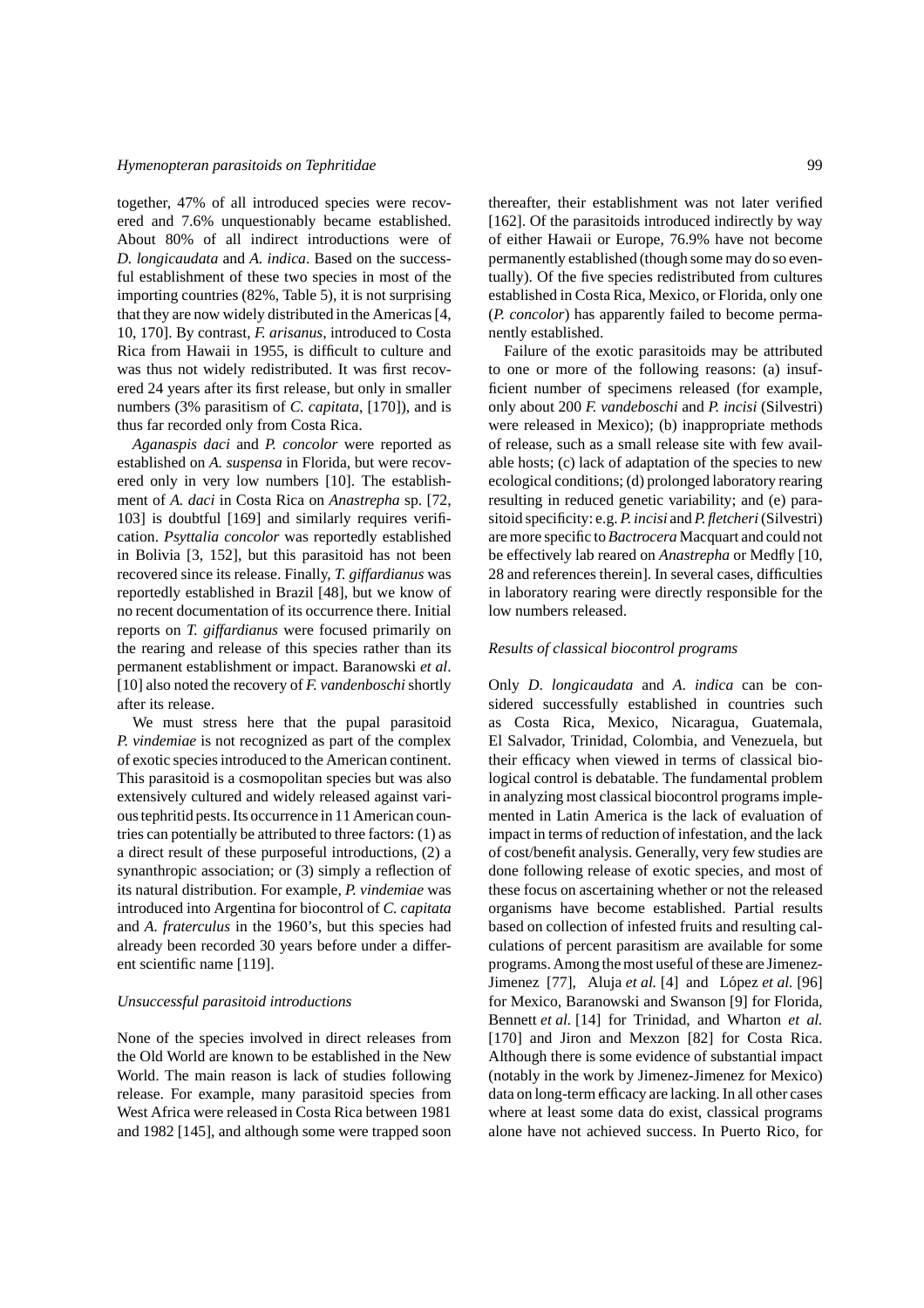example, only one of the released species (*D*. *tryoni*) was ever recovered, and Bartlett [11] considered it doubtfully established. In Florida, *A*.*suspensa* was still considered a serious pest following establishment of several introduced species [10].

The diverse factors limiting the capacity of classically released parasitoids to keep pests at desirable population levels have been discussed by Wharton [162, 163], Gingrich [56], and Sivinski [138]. Reduction of pest populations below economically damaging levels is rarely a practical goal in a classical biological control program against tephritid pests. Nevertheless, some measure of benefit can be derived by lowering source populations that pose a threat for accidental introductions to countries where these pests do not occur. Also, as demonstrated by the work in Hawaii, reduction of dense populations of introduced pests can limit these pests to preferred hosts, thus providing a potential export market for non-preferred but susceptible hosts.

# *Results of augmentative biocontrol programs using inundative releases*

Documentation of the results of mass releases of parasitoids is somewhat better than that for classical biological control programs, largely because most of these augmentation programs are very recent or still on-going. Although most reports are partial, they demonstrate that this strategy can sometimes be an effective means for suppression of tephritid pest populations. Most of the programs discussed below have relied heavily on *D*. *longicaudata*, primarily because it is easily mass-reared and it adapts readily to different fruit fly species of economic importance (Table 8). There is, however, increasing interest in *D*. *tryoni*, which is also easily cultured and readily available from mass rearing programs in Hawaii.

Augmentative releases against *C*. *capitata* in Costa Rica in the 1970's and 1980's were ineffective, with parasitism rates below 6%. This was due, among other factors, to a low release rate of only 500 *D*. *longicaudata* and 5000 *A*. *indica* per week [72]. More recent reports, however, indicate that mass releases of *D*. *longicaudata* and *P*. *vindemiae* in isolated areas of Costa Rica have reduced the number of both *C*. *capitata* and *Anastrepha* spp. [19].

In Florida, where the release program was accompanied by the concurrent development of an effective mass rearing program, populations of *A*.*suspensa* were greatly decreased in both urban and suburban areas [18, 139].

In Mazapa de Madero Canyon in Chiapas, Mexico, *D*. *longicaudata* and *D*. *tryoni* were mass released between 1987 and 1989, substantially reducing infestation in mangos and oranges and greatly decreasing populations of adult *A*. *ludens* and *A*. *obliqua* relative to population levels in years prior to releases [23]. For example, parasitism in *Citrus sinensis*, 'sweet orange,' infested with *A*. *ludens*, due mostly to *D*. *longicaudata*, varied from 48% to 100% between 1987 and 1988, and resulted in zero infestation during the first two months of 1989. This is in dramatic contrast to 29% parasitism in the same fruit species in the four years prior to mass releases [4].

Results of inundative releases using *D*. *tryoni* have been inconsistent. For example, mass releases of *D*. *tryoni* in the early 1990's along the Guatemala– Mexico border resulted in a four-fold reduction of *C*. *capitata* larvae in coffee fields and a twofold reduction in adult populations of *C*. *capitata*

| Parasitoids                                        | Fruit flies   |  |                                                                                                   |      |   |             |           | References                      |
|----------------------------------------------------|---------------|--|---------------------------------------------------------------------------------------------------|------|---|-------------|-----------|---------------------------------|
|                                                    | Primary pests |  |                                                                                                   |      |   |             | Potential |                                 |
|                                                    |               |  | A. fraterculus A. ludens A. obliqua A. serpentina A. striata A. suspensa C. capitata A. sororcula |      |   |             |           |                                 |
| $A$ ceratoneuromyia $+$<br>indica                  |               |  |                                                                                                   | $^+$ | ┿ |             |           | [4, 11, 67, 78,<br>82, 84, 113] |
| Aganaspis daci                                     | $^{+}$        |  |                                                                                                   | $^+$ |   |             |           | [10]                            |
| $Diachasminorpha +$<br>longicaudata                |               |  |                                                                                                   |      |   |             |           | [4, 10, 26, 42,<br>81, 82]      |
| Fopius arisanus <sup>1</sup><br>Psyttalia concolor |               |  |                                                                                                   |      |   | $2^{\circ}$ |           | [170]<br>[10, 152]              |

*Table 8*. Exotic parasitoid species and fruit flies of economic importance in Latin America and the southern United States.

1Obtained from combined *Anastrepha* spp. pupae.

2Records of *P. concolor* on *C. capitata* pending verification.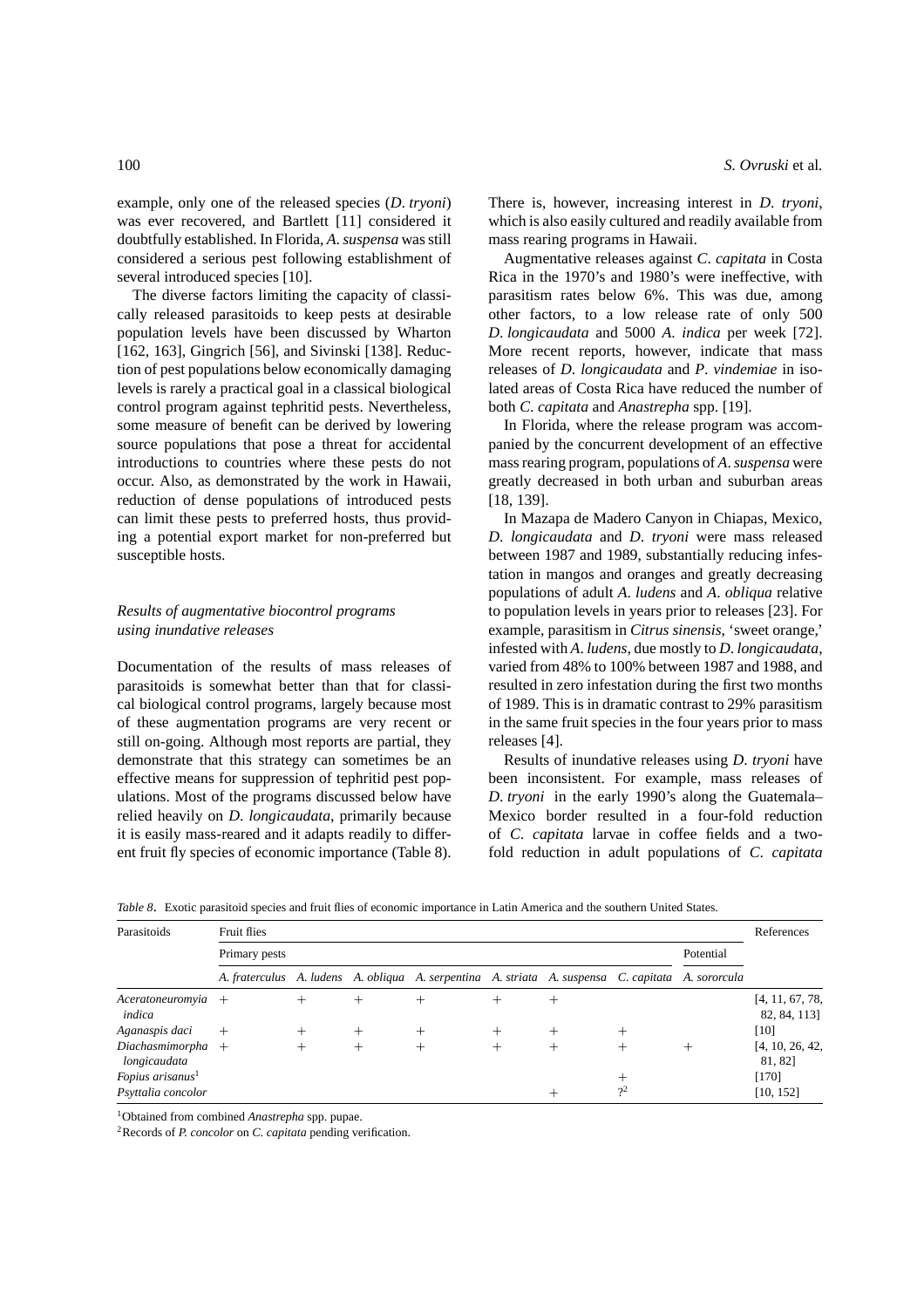compared to control zones [24]. Current testing of mass releases of *D*. *tryoni* against *C*. *capitata* in coffee fields in Guatemala [75, 140] have yielded up to 80% parasitism [140]. In direct contrast to these programs, *D*. *tryoni* was not recovered in significant numbers in the Mazapa de Madero program noted in the previous paragraph [23]. Measurable impact was also absent in the Soconusco region of Chiapas, Mexico, where mass releases of *D. tryoni* were made in mango orchards to suppress populations of *A*. *ludens* and *A*. *obliqua* [108]. These releases did not result in a decrease in adult fly captures relative to previous years, despite parasitism rates of nearly 92% [108]. While the latter result might be explained by significant migration of adult flies into the release zone, it also highlights the need to be very cautious about reporting and interpreting percent parasitism. Ideally, rates of parasitism need to be presented with corresponding data that provide some measure of host population size, since 92% parasitism, for example, will be much more meaningful at low population densities than at high population densities. In this regard, it would be helpful to develop consistent measures of impact on tephritid pests that can be compared across programs in Latin America.

Augmentative programs that have yet to be evaluated are currently being conducted in El Salvador against *C*. *capitata*, *A*. *ludens*, and *A*. *obliqua* (Gilberto Granados Zuniga, personal communication), against *A*. *fraterculus* in Brazil [26] and *C. capitata* in Perú [133].

# **Discussion**

Biological control is a viable strategy for the suppression and management of tephritid pests. Preliminary results of pilot studies on augmentative releases of parasitoids in Florida and Mexico, motivated by earlier work in Hawaii, have demonstrated the potential of this strategy for the suppression of tephritid pest populations. Yet there is also a need for a classical approach to this problem since few parasitoids are currently available for augmentation programs, and some of these are almost certainly inappropriate. *P*. *vindemiae*, for example, has been released for decades without any evidence of efficacy. It thus seems reasonable to abandon use of this species in augmentation programs, particularly in light of its potential preference for non-target hosts. Aside from the cosmopolitan *P*. *vindemiae*, the most widely employed parasitoids now in use for inundative releases against Medfly and *Anastrepha* in

the New World all originated from the Indo-Pacific region. These include *D*. *longicaudata*, *D*. *tryoni*, and *A*. *indica*, as well as *F*. *arisanus* (whose availability until recently has been limited due to rearing problems).

Therefore, in addition to developing more effective release strategies for augmentative programs, it is highly desirable to search for new parasitoid species for potential use as biological controls. For example, for the control of*C*. *capitata*, native to subsaharan Africa, it would be fundamental to collect, introduce, and propagate Afrotropical parasitoid species. Excellent candidates can be found in the older works of Silvestri [136] and Clausen *et al.* [28], and in the more recent study by Steck *et al.* [145]. At least three species of parasitoids can be regularly collected from Medfly and related ceratitines in coffee in West Africa. The seasonally abundant *P*. *perproxima* would probably be easiest of the three to rear, and thus the most logical candidate to mass culture for inundative releases. The two species of *Fopius* would be more suitable for direct releases in a classical program.

The employment of Neotropical parasitoids for the control of *Anastrepha* spp. is another valid and applicable alternative to the use of exotic species such as *D*. *longicaudata*. Though frequently reared from fruit samples, relatively little is known about even the most commonly encountered species, and exhaustive biological studies are therefore needed. Species in the genus *Doryctobracon*, such as *D*. *areolatus* and *D*. *crawfordi*, eucoilines like *A*. *pelleranoi*, and the diapriid pupal parasitoid *C*. *haywardi* have considerable potential and need to be examined from a mass rearing standpoint to determine which would be most suitable for augmentative programs.

The Neotropical region undoubtedly represents an important source of additional parasitoid species with possibilities for their employment in the reduction of populations of native tephritid pests. However, there are still many areas of Central and South America where the native tephritid fauna has not yet been studied, and their parasitoids are consequently unknown. There is some urgency to these studies as many of these areas have suffered from a notable reduction in their native flora as a consequence of the growing agricultural frontier and indiscrete logging for commercial markets. Inventories for the recognition of new species that could act as agents of biological control should focus on these areas.

In addition to direct benefits to on-going biological control programs, detailed examination of the parasitoid communities associated with Neotropical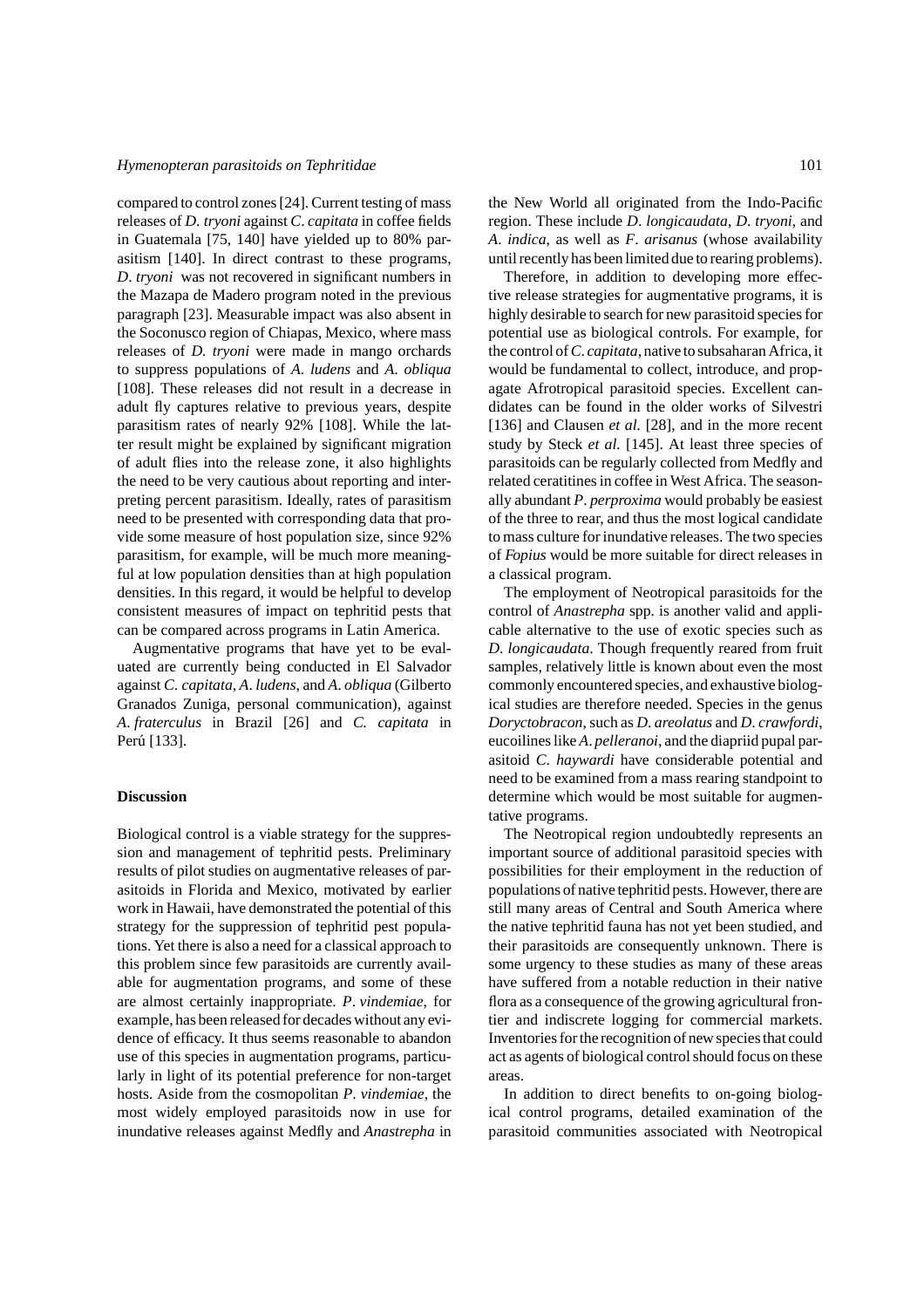tephritids will also provide data that can be used to address theoretical considerations in biological control and community ecology. Issues of host specificity, in particular, can be examined through comparisons of attack rates and developmental capabilites on Medfly and various species of *Anastrepha*. Opportunities abound for examination of the effects of different host fruits, exotic vs. native parasitoids, and koinobionts vs. idiobionts. Using the community of tephritid parasitoids as a model system, predictions regarding the relative contributions of idiobionts and koinobionts to parasitism of concealed hosts can also be tested. Important needs in this regard are detailed surveys for pupal parasitoids and other idiobionts that are missed by the most commonly used sampling methods.

# **Acknowledgements**

We thank Jesús Reyes-Flores (Director, Campaña Nacional contra las Moscas de la Fruta – México) for his constant encouragement and support, Jorge Cancino, Nelson Canal Daza, Marty Condon, Luis DeSantis, Isaac Figueroa de la Rosa, Patricio Fidalgo, Frank Gilstrap, Jorge Guimarães, Gilberto Granados Zúñiga, Vicente Hernandez-Ortiz, Adalecio Kovaleski, Allen Norrbom, Pablo Liedo, Lía Ruiz, Regina Sugayama, and Roberto Zucchi for assistance over the years, and Jorge Cancino for assistance during data analysis and for his comment of the original manuscript. We thank anonymous reviewers for their time and the useful comments on earlier version of the manuscript. We acknowledge financial support from the Campaña Nacional contra las Moscas de la Fruta (Mexico) through the agreement Secretaría de Agricultura, Ganadería y Desarrollo Rural – Instituto Interamericano de Cooperación para la Agricultura, U.S. Department of Agriculture (USDA) – Office of International Cooperation and Development (OICD) (Project No. 198-23) and USDA-ARS (Agricultural Research Service) (Agreement No. 58-6615-3-025), Comision Nacional para el Conocimiento y Uso de ´ la Biodiversidad (México) (Proyecto No. H-296), Consejo Nacional de Ciencia y Tecnología - Sistema Regional del Golfo de México (Proyecto 96-01-003-V), Texas Agricultural Experiment Station, USDA-CREES, Special Grant No. 96-34135-2833, Tropical and Subtropical Agriculture Research, Agencia Nacional de Promoción Científica y Tecnológica de Argentina through Fondo Nacional de Ciencia y Tecnología (FONCyT), Consejo Nacional de

102 *S. Ovruski* et al*.*

Investigaciones Científicas y Técnicas de Argentina (CONICET) (Project PIP No. 4973, 'Estudios Biosistemáticos de la Entomofauna Argentina, con énfasis en el Noroeste Argentino, y su aplicación a los Recursos Naturales Renovables'), and Instituto Superior de Entomología 'Dr Abraham Willink' (INSUE) – Universidad Nacional de Tucumán, Argentina.

# **References cited**

- 1. Aguiar-Menezes, E.L. and Menezes, E.B. (1996) Natural occurrence of parasitoids of *Anastrepha* spp. Schiner, 1868 (Diptera: Tephritidae) in different host plants, in Itaguai (RJ), Brasil. *Biol. Control* **8**, 1–6.
- 2. Alphen, J.J.M. van and Thunnissen, Y. (1983) Host selection and sex allocation by *Pachycrepoideus vindemiae* Rondani (Pteromalidae) as a facultative hyperparasitoid of *Asobara tabida* Nees (Braconidae: Alysiinae) and *Leptopilina heterotoma* (Cynipoidea: Eucoilidae). *Neth. J. Zool*. **33**, 497–514.
- 3. Altieri, M.A., Trujillo, J., Campos, L., Klein-Koch, C., Gold, C.S. and Quezada, J.R. (1989) El control biológico clásico en América Latina en su contexto histórico. Manejo *Integrado de Plagas (Costa Rica)* **12**, 82–107.
- 4. Aluja, M., Guillen, J., Liedo, P., Cabrera, M., Rios, E., de la Rosa, G., Celedonio, H. and Mota, D. (1990) Fruit infesting tephritids (Diptera: Tephritidae) and associated parasitoids in Chiapas, México. *Entomophaga* 35(1), 39–48.
- 5. Aluja, M., López, M. and Sivinski, J. (1998) Ecological evidence for diapause in four native and one exotic species of larval–pupal fruit fly (Diptera: Tephritidae) parasitoids in tropical environments. *Ann. Entomol. Soc. Am.* **91**(6), 821–833.
- 6. Araujo, E.L., Zucchi, R.A. and Canal Daza, N.A. (1996) Caracterização e ocorrencia de Anastrepha zenildae Zucchi (Diptera: Tephritidae) e seus parasitóides (Hymenoptera: Braconidae) numa nova planta hospedeira, no Rio Grande do Norte. *An. Soc. Entomol. Brasil* **25**(1), 147–150.
- 7. Baker, A.C., Stone, W.E., Plummer, C.C. and McPhail, M. (1944) A review of studies on the Mexican fruitfly and related Mexican species. *USDA Misc. Publ*. no 531, Washington, USA.
- 8. Baranowski, R.M. and Swanson, R.W. (1970) Introduction of *Parachasma (opius) cereus* (Hymenoptera: Braconidae) into Florida as a parasite of *Anastrepha suspensa* (Diptera: Tephritidae). *Florida Entomol.* **53**, 161–162.
- 9. Baranowski, R.M. and Swanson, R.W. (1971) The utilization of *Parachasma cereum* (Hymenoptera: Braconidae) as means of suppressing *Anastrepha suspensa* (Diptera: Tephritidae) populations. *Proc. Tall Timbers Conf.* **1971**, 249–252.
- 10. Baranowski, R.M., Glenn, H. and Sivinski, J. (1993) Biological control of the caribbean fruit fly (Diptera: Tephritidae). *Florida Entomol.* **76**(2), 245–251.
- 11. Bartlett, K.A. (1941) The introduction and colonization in Puerto Rico of benefical insects parasitic on west indian fruit flies. *J. Agr. Univ. Puerto Rico* **25**, 25–31.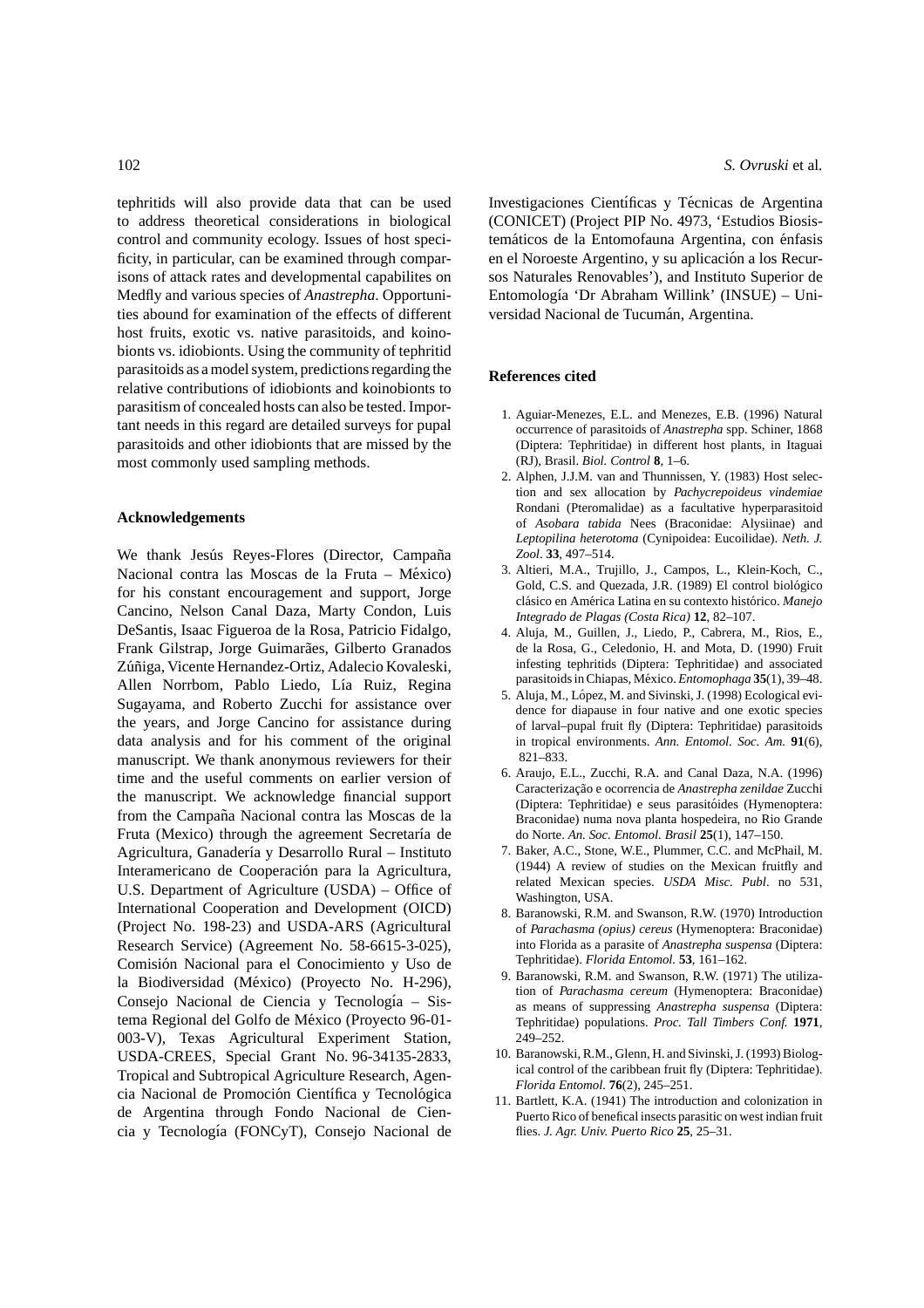- 12. Bascope, J.B. (1994) Resumen historico del control ´ biológico de Bolivia. In L.C. Belarmino, R.M.D.G. Carneiro and J.P. Puignau (eds) *Control Biologico en el Cono ´ Sur*, pp. 141–148. Gramado, Brasil: IICA-PROCISUR/ EMBRAPA-CPACT.
- 13. Beingolea, O.D.G. (1996) El control biologico en el ´ Perú: avances, perspectivas, aplicación y limitaciones. In M.C. Zapater (ed) El control biológico en América Latina, pp. 71–91. Buenos Aires, Argentina: SRNT, IOBC, Buenos Aires.
- 14. Bennett, F.D., Yassen, M., Berg, M.N. and Sommeijer, M.J. (1977) *Anastrepha* spp. – Investigations on their natural enemies and establishment of *Biosteres longicaudatus* in Trinidad, West Indies. *Comm. Inst. Biol. Contr. Tech. Bull.* **18**, pp. 12.
- 15. Borgmeier, T. (1935) Sobre alguns cynipidos parasiticos e cecidogenos do Brasil (Hymenoptera: Cynipidae). *Arch. Inst. Biol. Veg., Rio de Janeiro* **2**(1), 97–124.
- 16. Bouček, Z. (1963) A taxonomic study in *Spalangia* Latr. (Hymenoptera: Chalcidoidea). *Acta. Ent. Mus. Natl*. *Pragae* **35**, 429–512.
- 17. Bouček, Z. (1988) Australasian Chalcidoidea (Hymeno*ptera). A Biosystematic Revision of Genera of Fourteen Families, with a Reclassification of Species*. Wallingford, UK: CAB International.
- 18. Burns, R.E., Diaz, J.D. and Holler, T.C. (1996) Inundative release of the parasitoid *Diachasmimorpha longicaudata* for the control of the caribbean fruit fly, *Anastrepha suspensa*. In B.A. McPheron and G.J. Steck. (eds) *Fruit Fly Pest. A World Assessment of Their Biology and Management*, pp. 377–381. Delray Beach: St. Lucie Press.
- 19. Camacho, H. (1992) Manejo integrado de la mosca del mediterráneo en la región Acosta, CR. Anales 4<sup>◦</sup> Congreso *Internacional MIP Honduras*, 108–109.
- 20. Canal Daza, N.A., Zucchi, R.A., da Silva, N.M. and Leonel Jr., F.L. (1994) Reconocimiento de las especies de parasitoides (Hym.: Braconidae) de moscas de las frutas (Dip.: Tephritidae) en dos municipios del Estado de Anazonas, Brasil. *Bol. Mus. Ent. Univ. Valle* **2**(1–2), 1–17.
- 21. Canal Daza, N.A., Zucchi, R.A., da Silva, N.M. and Silveira Neto, S. (1995) Análise faunística dos parasitóides (Hymenoptera, Braconidae) de *Anastrepha* spp. (Diptera: Tephritidae) em Manausa e Iranduba, Estado do Amazonas. *Acta Amazonica ˆ* **25**(3–4), 235–246.
- 22. Canal, N.A. and Zucchi, R.A. (2000) Parasitoides Bra- ´ conidae. In A. Malavasi and R.A. Zucchi (eds) *Moscas-das-Frutas de Importancia Econ ˆ omica no Brasil. Conhecimento ˆ Basico e Aplicado ´* , pp. 119–126. Riberao Preto: Holos, Edi- ˜ tora Ltda-ME.
- 23. Cancino-Diaz, J., Enkerlin, D., Martinez, L. and Guillen, J. (1992) Evaluaciones del efecto de las liberaciones de parasitoides sobre poblaciones de moscas de la fruta. In *VI Curso Internacional sobre moscas de la fruta*, *Tomo II*, pp. 51-59. México: Programa MOSCAMED.
- 24. Cancino-Diaz, J., López, E. and Aguilar, C.E. (1995) Liberaciones inundativas de parasitoides como método alternativo de control de *Ceratitis capitata* en fincas cafetaleras en el Soconusco, Chiapas, Mexico. In ´ *Primera Conferencia Internacional sobre caf´e org´anico*, pp. 51–53. México: IFOAM/AMAE/Universidad Autónoma de Chapingo.
- 25. Carvalho, R. da Silva, do Nascimento, A.S. and da Costa Mendoça, M. (1995) Introdução e criação de *Diaschasmimorpha longicaudata* (Hymenoptera: Braconidae) parasitoide de moscas das frutas (Diptera: Tephritide). *Anais 15*◦ *Congr. Bras. Entomol., Caxambo, Minas Gerais, Brasil*, **365**.
- 26. Carvalho, R. da S., do Nascimento, A.S. and Matrangolo, W.J.R. (1997) Situação atual do controle biológico de moscas das frutas do Braconideo exotico *Diaschamimorpha longicaudata* no reconcavo Baiano. *Anais 16*◦ *Congr. Bras. Entomol., Salvador, Brasil*, **24**.
- 27. Clausen, C.P. (1956) Biological control of fruit flies. *J. Econ. Entomol.* **49**(2), 176–178.
- 28. Clausen, C.P., Clancy, D.W. and Chock, Q.C. (1965) Biological control of the oriental fruit fly (*Dacus dorsalis* Hendel). *USDA Tech. Bull.* **1322**, 102.
- 29. Clausen, C.P. (1978) *Introduced Parasites and Predators of Arthropod Pests and Weeds: A World Review*. Washington, DC: USDA, Agriculture Handbook no 480.
- 30. Compere, G. (1912) A few facts concerning the fruit flies of the world. *California Department of Agriculture Monthly Bulletin* **1**, 709–730, 842–845, 907–911, 929–932.
- 31. Costa Lima, A. (1937) Vespas do genero *Opius* parasitas de larvas de moscas das frutas (Hymenoptera: Braconidae) II. *O Campo*, Oct., 29–32.
- 32. Costa Lima, A. (1938) Vespas parasitas de moscas das frutas (Hymenoptera: Braconidae). *O Campo*, March, 68–72.
- 33. Costa Lima, A. (1940) Alguns parasitos de moscas de frutas. *An. Acad. Brasil. Scienc.* **12**, 17–20.
- 34. Costa Lima, A. (1948) Entomofagos sul americanos (parasites e predadores) de insetos nocivos a agricultura. *Bol. Soc. Brasil. Agron., Rio de Janeiro* **11**(1), pp. 82.
- 35. DeSantis, L. (1942) Algunos insectos útiles que convendría introducir en la Argentina. *Publ. Tec. Dir. Agric. Ganad. ´ e Indust.* **1**(5), 9–18.
- 36. DeSantis, L. (1967) *Catálogo de los himenópteros argentinos de la serie Parasitica, incluyendo Bethyloidea*. Buenos Aires, Argentina: Publ. Comis. Invest. Cient. Prov. Bs. As.
- 37. DeSantis, L. (1979) *Cat´alogo de los himen´opteros calcidoideos de Am´erica al sur de los Estados Unidos*. Buenos Aires, Argentina: Publ. Esp. Comis: Invest. Cient. Prov. Bs. As.
- 38. DeSantis, L. (1980) *Catálogo de los himenópteros brasile˜nos de la serie Parasitica, incluyendo Bethyloidea*. Curitiba, Brasil: Universdidade Federal do Paraná.
- 39. Duan, J.J., Purcell, M.F. and Messing, R.H. (1997) Ovipositional responses of three Opiine fruit fly parasitoids (Hymenoptera: Braconidae) to gall-forming tephritids (Diptera: Tephritidae). *Biol. Control* **9**, 81–88.
- 40. Ehler, L.E. (1992) Guild analysis in biological control. *Environ. Entomol*. **21**, 26–40.
- 41. Ehler, L.E. (1994) Parasitoid communities, parasitoid guilds, and biological control. In B.A. Hawkins and W. Sheehan (eds) *Parasitoid Community Ecology*, pp. 418–436. Oxford, England: Oxford University Press.
- 42. Eskafi, F.M. (1990) Parasitism of fruit flies*Ceratitis capitata* and *Anastrepha* spp. (Diptera: Tephritidae) en Guatemala. *Entomophaga* **35**(3), 355–362.
- 43. Fernadez de Araoz, D. and Nasca, A.J. (1984) Especies de Braconidae (Hymenoptera: Ichneumonoidea) parasitoides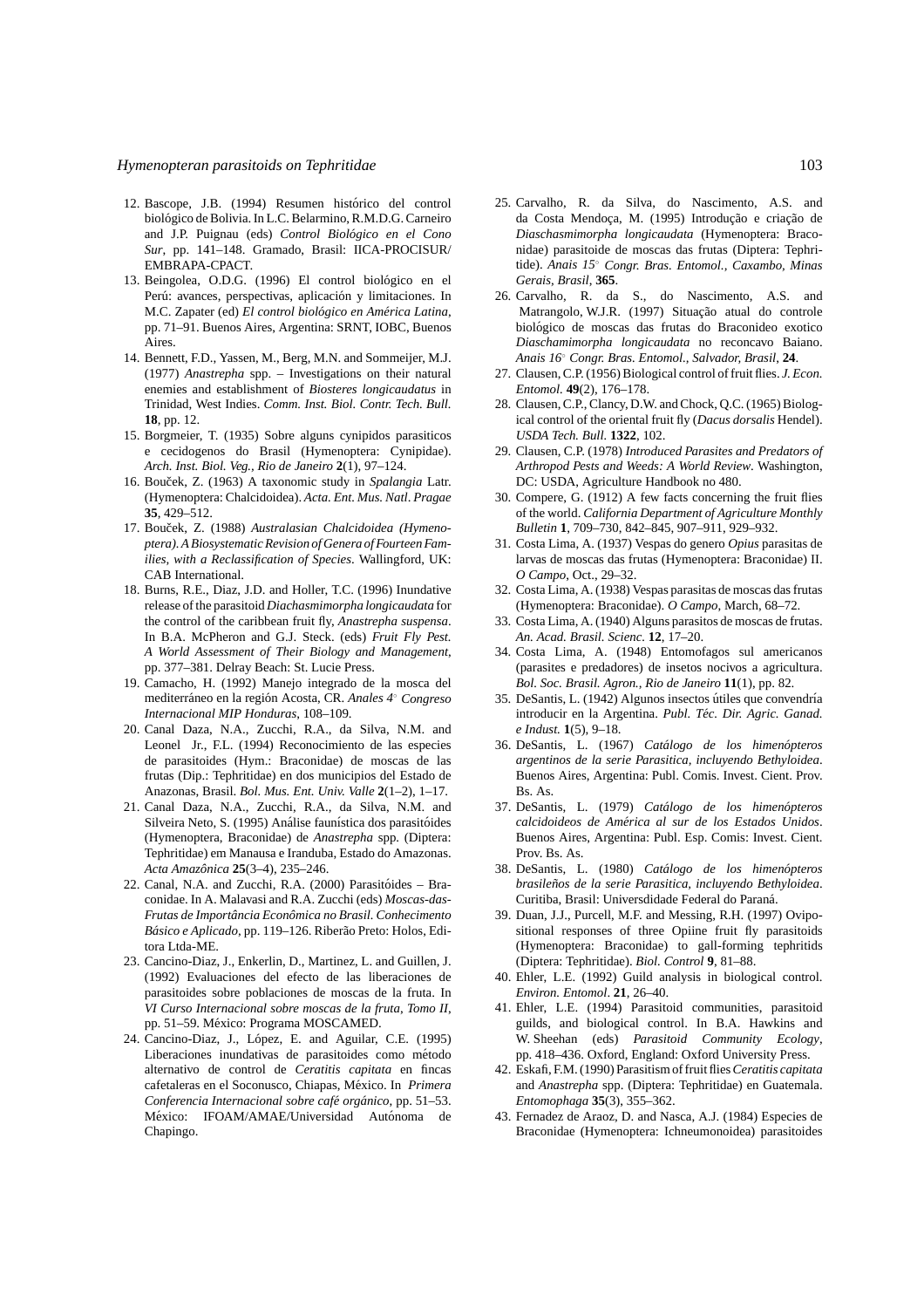de moscas de los frutos (Diptera: Tephritidae) colectados en la provincia de Tucumán. *CIRPON Rev. Inves.* **2**(1–2), 37–46.

- 44. Fischer, M. (1972) Hymenoptera: Braconidae (Opiinae I). *Das Tierreich* **91**, 1–260.
- 45. Fischer, M. (1977) Hymenoptera: Braconidae (Opiinae II-Amerika). *Das Tierreich* **97**, 1–1001.
- 46. Foërster, A. (1862) Synopsis der Familien und Gattungen der Braconen. *Ver. der Natur. Ver. Preuss. Rheinl.* **19**, 225–288.
- 47. Fonseca, J.P. (1938) O combate biologico das moscas-das- ´ frutas. *O Biol´ogico* **4**, 221–225.
- 48. Fonseca, J.P. (1947) Criação da vespinha africana no Instituto Biologico. O Biológico 13, 147-156.
- 49. Fonseca, J.P. and Autuori, M. (1940) Processos de criação da 'Vespinha africana' parasita da 'mosca do Mediterraneo.' *O Biol´ogico* **6**, 345–351.
- 50. Foote, R. (1967) Family Tephritidae (Trypetidae, Trupaneidae). In E.P. Vanzolini and N. Papavero (eds) *A Catalogue of the Diptera of the Americas South of the United States*, pp. 1–91. Sao Paulo, Brazil: Dep. Zool. Secr. Agric. ˜ São Paulo.
- 51. Fullaway, D.T. (1951) Review of the Indo-Australasian parasites of the fruit flies (Tephritidae). *Proc. Haw. Entomol. Soc.* **14**, 243–250.
- 52. Gahan, A.B. (1930) Synonymical and descriptive notes on parasitic Hymenoptera. *Proc. U.S. Nat. Mus.* **77**(2831), 1–12.
- 53. Gassmann A. (1995) Europe as a source of biological control agents of exotic invasive weeds: status and implications. *Bull. Soc. Entomol. Suisse* **68**, 313–322.
- 54. Gibson, G.A.P., Huber, J.T. and Woolley, J.B. (1997) *Annotated keys to the genera of the Nearctic Chalcidoidea (Hymenoptera)*. Ottawa, Ontario, Canada: NRC Research Press.
- 55. Gilstrap, F.E. and Hart, W.G. (1987) Biological control of the Mediterranean fruit fly in the United States and Central America. *USDA, Agricultural Research Service, ARS* **56**, 1–64.
- 56. Gingrich, R.E. (1993) Biological control of tephritid fruit flies by inundative releases of natural enemies. In M. Aluja and P. Liedo (eds) *Fruit Flies: Biology and Management*, pp. 311–318. New York, USA: Springer-Verlag New York, Inc.
- 57. Gerling, D. and Legner, E.F. (1968) Developmental history and reproduction of *Spalangia cameroni* Perkins (Hymenoptera: Spalangiidae), parasite of synanthropic flies. *Ann. Ent. Soc. Amer*. **61**, 1436–1443.
- 58. Gonçalves, R.C. (1938) As moscas da frutas e seu combate. *Publ. no 12 MAB Serv. Def. San. Veg.*, *Rio de Janeiro*, 43 pp.
- 59. Gonzalez-Hernandez, A. and Tejada, L.O. (1979) Fluctuación de la población de *Anastrepha ludens* (Loew) y de sus enemigos naturales en *Sargentia greggii* S. Watts. *Folia Entomol. Mex.* **41**, 49–60.
- 60. Greany, P.D., Tumlinson, J.H., Chambers, D.L. and Boush, G.M. (1977) Chemically mediated host finding by *Biosteres* (*Opius*) *longicaudatus*, a parasitoids of tephritid fruit fly larvae. *J. Chem. Ecol.* **3**, 189–195.
- 61. Guagliumi, P. (1963) La mosca del mediterraneo (*Ceratitis capitata* Wied.: Dip.: Trypetidae) in Venezuela. *Rev. Agr. Subtrop.* **57**, 364–369.
- 62. Guimarães, J.A. (1998) Espécies de Eucoilinae (Hymenoptera: Figitidae) parasitoides de larvas frugívoras (Diptera: Tephritidae e Lonchaeidae) no Brasil. M.Sc. dissertation, ESALQ, Universidade de São Paulo, Brasil.<br>
Guimarães. I.A.. Zucchi. R.A.. Diaz.
- 63. Guimarães, J.A., Zucchi, R.A., Diaz, N.B., de Souza Filho, M.F. and Uchôa, M.A. 1999. Espécies de Eucoilinae (Hymenoptera: Cynipoidea: Figitidae) parasitóides de larvas frugívoras (Diptera: Tephritidae e Lonchaeidae) no Brasil. *An. Soc. Entomol. Brasil* **28**(2), 263–273.
- 64. Hawkins, B.A. (1990a) Global patterns of parasitoid assemblage size*. J. Anim. Ecol.* **59**, 57–72.
- 65. Hawkins, B.A. (1990b) Do galls protect endophytic herbivores from parasitoids? A comparison of galling and non-galling Diptera. *Ecol. Entomol.* **13**, 473–477.
- 66. Headrick, D.H. and Goeden, R.D. (1996) Issues concerning the eradication or establishment and biological control of the Mediterranean fruit fly, *Ceratitis capitata* (Wiedemann) (Diptera: Tephritidae), in California. *Biol. Control* **6**, 412–421.
- 67. Hentze, F., Mata, R. and Urbina, N. (1993) A Central American Program for fruit fly control. In M. Aluja and P. Liedo (eds) *Fruit Flies: Biology and Management*, pp. 449–454. New York, USA: Springer-Verlag New York, Inc.
- 68. Hernandez-Ortiz, V. (1992) *El g´enero Anastrepha Schiner*  $en México (Diptera: Tephritidae)$ . Taxonomía, distribución v *sus plantas huespedes ´* . Xalapa, Veracruz, Mexico: Instituto ´ de Ecología, Sociedad Mexicana de Entomología.
- 69. Hernandez-Ortiz, V. (1993) Description of a new *Rhagoletis* species from tropical Mexico (Diptera: Tephritidae). *Proc. Entomol. Soc. Wash.* **95**(3), 418–424.
- 70. Hernandez-Ortiz, V. and Aluja, M. (1993) Listado de especies del género neotropical Anastrepha (Diptera: Tephritidae) con notas sobre su distribucion y plantas ´ hospederas. *Folia Entomol. Mex.* **88**, 89–105.
- 71. Hernandez-Ortiz, V., Perez-Alonso, R. and Wharton, R.A. (1994) Native parasitoids associated with the genus *Anastrepha* (Dip.: Tephritidae) in Los Tuxtlas, Veracruz, Mexico. *Entomophaga* **39**(2), 171–178.
- 72. Hernandez, J.R. (1996) El control biologico en Costa Rica. ´ In M.C. Zapater (ed) El control biológico en América *Latina*, pp. 35–40. Buenos Aires, Argentina: SRNT, IOBC, Buenos Aires.
- 73. Hoffmeister, T. (1992) Factors determining the structure and diversity of parasitoid complexes in tephritid fruit flies. *Oecologia* **89**, 288–297.
- 74. Hoffmeister, T. and Vidal, S. (1994) The diversity of fruit fly (Diptera: Tephritidae) parasitoids. In B.A. Hawkins and W. Sheehan (eds) *Parasitoid Community Ecology*, pp. 47–76. Oxford, England: Oxford University Press.
- 75. Holler, T.C., Gerónimo, F., Sivinski, J., Gonzalez, J.C. and Stewart, J. (1996) Mediterranean fruit fly parasitoid aerial release test in Guatemala. 2<sup>°</sup> WGFFWH meeting, Viña del Mar, Chile, 74–75.
- 76. Huggert, L. and Masner, L. (1983) A review of myrmecophilic symphilic diapriid wasps in the holarctic realm, with description of new taxa and a key to genera (Hymenoptera: Proctotrupoidea: Diapriidae). *Contributions Amer. Entomol. Institute* **20**, 63–89.
- 77. Jimenez-Jimenez, E. (1956) Las moscas de la fruta y sus enemigos naturales. *Fitófilo* 16, 4-11.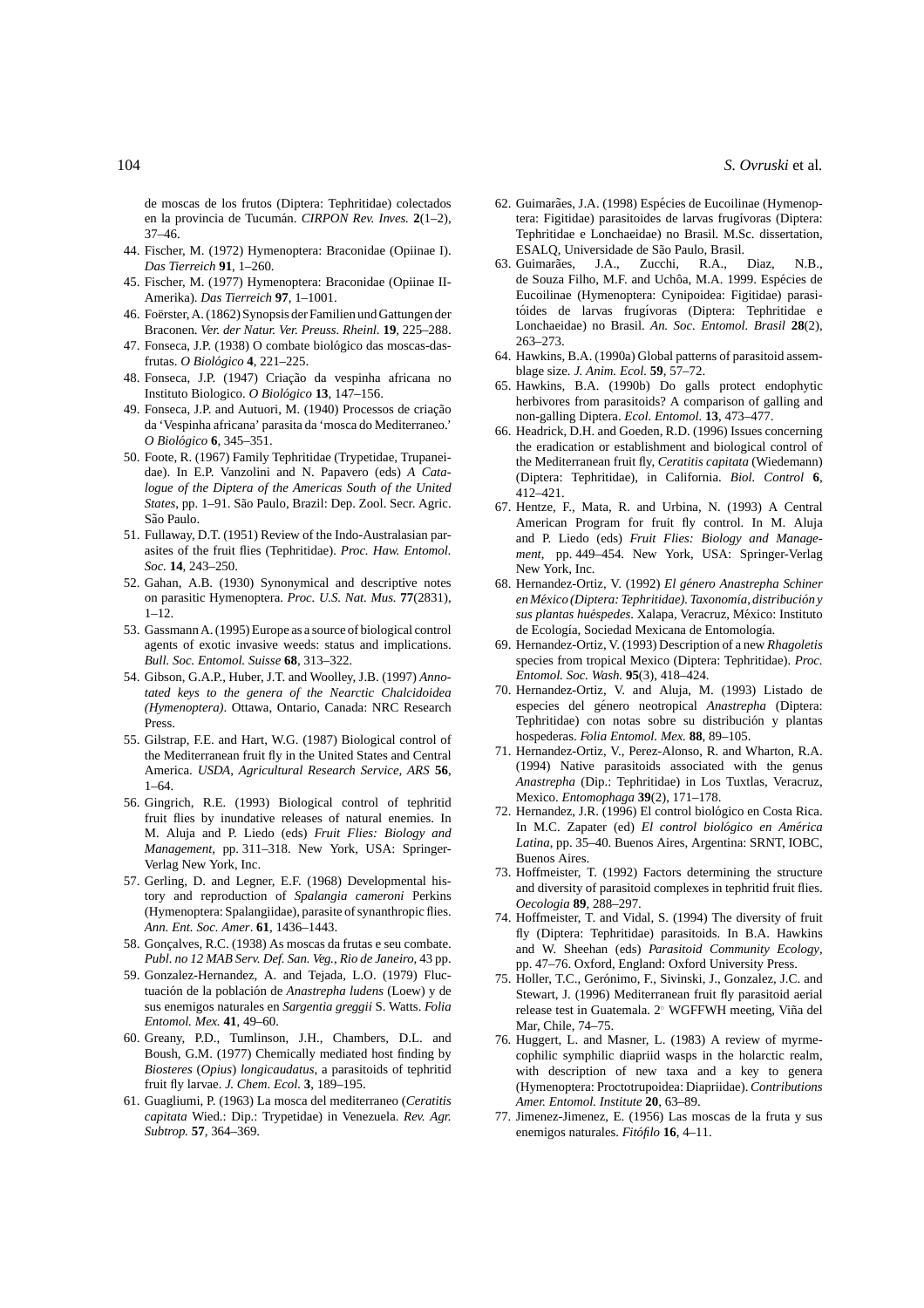- 78. Jimenez-Jimenez, E. (1958) El *syntomosphyrum indicum* silv., un enemigo natural de las moscas de la fruta. *Fitofilo* **21**, 25–30.
- 79. Jimenez-Jimenez, E. (1959) El empleo de Enemigos Naturales para el control de insectos que constituyen plagas en la República Mexicana. Rev. Chapingo 12(73), 191–208.
- 80. Jimenez-Jimenez, E. (1961) Resumen de los trabajos de control biológico que se efectuan en México para el combate de plagas agrícolas. *Fitófilo* 32, 9-15.
- 81. Jimenez-Jimenez, E. (1963) Avances y resultados del control biológico en México. Fitófilo 38, 34–37.
- 82. Jiron, L.F. and Mexzon, R.G. (1989) Parasitoid hymenopterans of Costa Rica: geografical distribution of the species associated with fruit flies (Diptera: Tephritidae). *Entomophaga* **34**(1), 53–60.
- 83. Johnson, N.F. (1992) Catalog of world species of Proctotrupoidea, exclusive of Playgastridae (Hymenoptera). *Memoirs Amer. Entomol. Institute* **51**, 1–825.
- 84. Katiyar, K.P., Camacho, J., Geraud, F. and Matheus, R. (1995) Parasitoides hymenópteros de moscas de las frutas (Diptera: Tephritidae) en la región occidenatl de Venezuela. *Rev. Fac. Agron*. **12**, 303–312.
- 85. Keilin, D. and Picado, C. (1913) Evolution et formes larvaires du *Diachasma crawfordi* n. sp. Braconidae parasite d'une mouche des fruits [*Anastrepha striata* Schiner]. *Bull. Sci. Fr. Belg.* **47**, 203–214.
- 86. Knipling, E.F. (1992) Principles of insect parasitism analyzed from new perspectives: practical implications for regulating insect populations by biological means. Washington, DC: USDA, Agriculture Handbook no 693.
- 87. Kovaleski, A. (1997) Processos adaptativos na colonização da maçã (Malus domestica L.) por Anastrepha fraterculus (Wied.) (Diptera: Tephritidae) na região de Vacaria, RS. Ph.D. dissertation, Instituto de Biociências, Universidade de São Paulo, São Paulo, Brasil.
- 88. Krombein, K.V., Hurd, P.D., Smith, D.R. and Burks, B.D. (1979)*Catalog of Hymenoptera in America north of Mexico. Vol I. Symphyta and Apocrita (Parasitica)*. Washington, D.C.: Smithsonian Institution Press.
- 89. Lahille, F. (1915) Nota sobre la ura y otras larvas dañinas de d´ıpteros*. Publ. Dir. Gen. Gan. Min. Agric. Nac.*, 14–17.
- 90. LaSalle, J. (1994) North American genera of Tetrastichinae (Hymenoptera: Eulophidae). *J. Nat. Hist.* **28**, 109–236.
- 91. Leonel Jr., F.L., Zucchi, R.A. and Wharton, R.A. (1995) Distribution and tephritid hosts (Diptera) of braconid parasitoids (Hymenoptera) in Brazil. *International Journal of Pest Management* **41**(4), 208–213.
- 92. Leonel JR, F.L., Zucchi, R.A. and Canal Daza, N.A. (1996) Parasitismo de moscas-das-frutas (Diptera: Tephritidae) por Braconidae (Hymenoptera) en duas localidades do Estado de Sao Paulo. ˜ *An. Soc. Entomol. Brasil* **25**(2), 199–205.
- 93. Leyva, J.L., Browning, H.W. and Gilstrap, F.E. (1991) Effect of host fruit species, size, and color on parasitization of *Anastrepha ludens* (Diptera: Tephritidae) by *Diachasmimorpha longicaudata* (Hymenoptera: Braconidae). *Environ. Entomol.* **20**(5),1469–1474.
- 94. Loiácono (1981) Notas sobre Diapriidae neotropicales (Hymenoptera: Diapriidae). *Rev. Soc. Ent. Arg.* **40**(1–4), 237–241.
- 95. López, M., Sivinski, J., Guillen, L., Ruiz, C., Piñero, J. and Aluja, M. (1996) Reservorios de parasitoides de moscas

de la fruta (Diptera: Tephritidae) en el estado de Veracruz, México. 2<sup>°</sup> WGFFWH meeting, Viña del Mar, Chile, 70.

- 96. López, M., Aluja, M. and Sivinski, J. (1999) Hymenopterous larval-pupal and pupal parasitoids of *Anastrepha* flies (Diptera: Tephritidae) in México. *Biol. Control* 15, 119–129.
- 97. Lounsbury, C. (1905) Natural enemies of the fruit fly. Report on investigations in Brazil.*Agricultural Journal for the Cape of Good Hope* **27**, 309–319, 457–469.
- 98. Malavasi, A. (1996) Programas de liberação inundativa de parasitóides para o controle de moscas das frutas na América Latina. In M.C. Zapater (ed) El control biológico *en Am´erica latina*, pp. 129–131. Buenos Aires, Argentina: SRNT, IOBC, Buenos Aires.
- 99. Marsh, P.M. (1970) A new species of fruit fly parasite from Florida (Hymenoptera: Braconidae: Opiinae). *Florida Entomol.* **53**, 31–32.
- 100. Marshall, T.A. (1891) Les Braconides. In E. Andre (ed) *Species des Hymenopteres d'Europe et d'Algerie*, pp. 1–635. Paris: Gray.
- 101. Marucci, P.E. and Clancy, D.W. (1952) The biology and laboratory culture of *Thyreocephalus albertisi* (Fauvel) in Hawaii. *Proc. Haw. Entomol. Soc.* **14**, 525–532.
- 102. Masner, L. (1993) Superfamily Proctotrupoidea. In H. Goulet and J.T. Huber (eds) *Hymenoptera of the World an Identification Guide to Families*, pp. 537–557. Canada: Agriculture Canada Research Branch Publication 1894/E.
- 103. Matamoros, M.F. (1982) Control Biologico de las moscas ´ de las frutas. Bol. Téc. S. V. OIRSA 12, 1-25.
- 104. McPhail, M. and Bliss, C.I. (1933) Observations on the Mexican fruit fly and some related species in Cuernavaca, México in 1928 and 1929. *U.S. Dept. Agr.* **255**, pp. 24.
- 105. Messing, R.H. and Wong, T.T.Y. (1992) An effective trapping method for field studies of opiine braconid parasitoids of tephritid fruit flies. *Entomophaga* **37**(3), 391–396.
- 106. Messing, R.H. (1996) Status and needs of biological control research for Tephritid flies. In B.A. McPheron and G.J. Steck (eds) *Fruit Fly Pest. A World Assessment of Their Biology and Management*, pp. 365–367. Delray Beach: St. Lucie Press.
- 107. Mills, N.J. (1992) Parasitoid guilds, life-styles, and host ranges in the parasitoid complexes of tortricoid hosts (Lepidoptera: Tortricoidea). *Environ. Entomol*. **21**, 230–239.
- 108. Montoya, G.P.J., Liedo, P., Aluja, M. and Benrey, B. (1996) Liberaciones inundativas de *Diaschamimorpha longicaudata* (Hymenoptera: Braconidae) para la supresion´ de poblaciones de moscas de la fruta del género Anastrepha, en huertos de mango en la zona del soconusco, Chiapas, México. 2<sup>°</sup> WGFFWH meeting, Viña del mar, Chile, 71–72.
- 109. Montoya, G.P.J., Liedo, P., Benrey, B., Barrera, J.F. and Aluja. M. (1998) Augmentative release of *Diachasmimorpha longicaudata* (Ashmead) (Hymenoptera: Braconidae) to suppress populations of fruit flies (Diptera: Tephritidae), in mango orchards of the Soconusco region, Chiapas, Mexico. Fifth International Symposium on Fruit ´ Flies of Economic Importance, Penang, Malaysia, 105.
- 110. Morgan, P.B. (1986) Mass culturing microhymenopteran pupal parasites (Hymenoptera: Pteromalidae) of filth breeding flies. *Misc. Publ. Entomol. Soc. Am.* **61**, 77–87.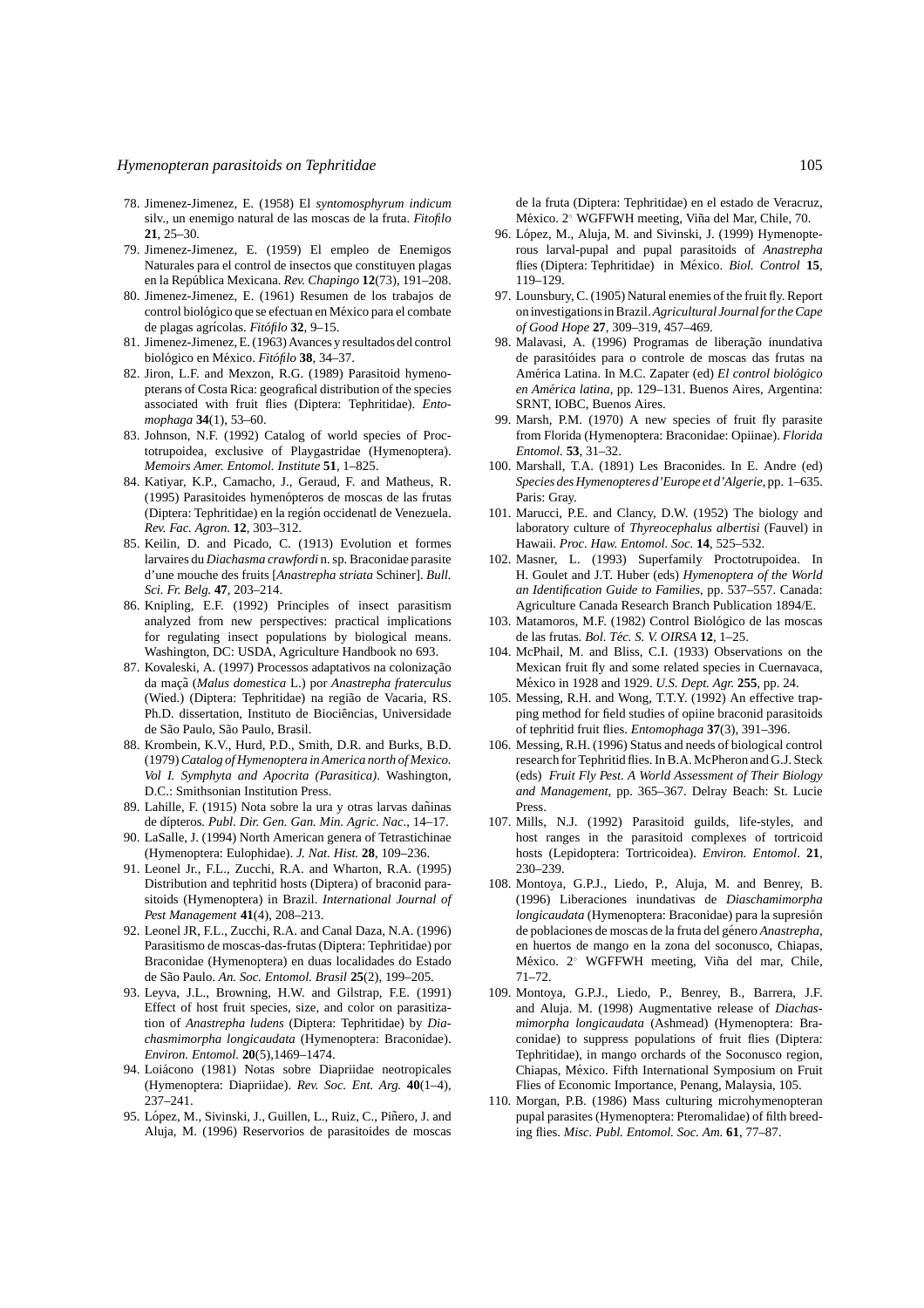- 112. Muesebeck, C.F.W. (1958) New Neotropical wasps of the family Braconidae (Hymenoptera) in the U.S. National Museum. *Proc. U.S. Nat. Mus.* **107**, 405–461.
- 113. Nasca, A.J. (1973) Parasitos de 'moscas de los frutos' ´ establecidos en algunas zonas de Tucumán. Rev. Agr. N. O. *Arg.* **10**(1–2), 31–43.
- 114. Nascimento, A.S., Mesquita, A.L.M. and Zucchi, R.A. (1984) Parasitism of pupae of *Anastrepha* spp. (Dip., Tephritidae) by *Doryctobracon areolatus* (Szpligeti, 1911) (Hym., Braconidae) in *citrus* and tropical fruits. In Japan-Brasil Symposium on Science and Technology, pp. 239–246. São Paulo, Brasil: Anais Academia de Ciências do Estado de São Paulo, Vol. 2.
- 115. Nishida, T. and Napompeth, B. (1974) Trap for tephritid fruit fly parasites. *Entomophaga* **19**(3), 349–352.
- 116. Norrbom, A.L. and Kim, C. (1988) A list of the reported host plants of the species of *Anastrepha* (Diptera: Tephritidae). *U.S. Dept. Agric. (APHIS-PPQ)* 81–52, 1–114.
- 117. Noyes, J. (1998) *Catalogue of the Chalcidoidea of the World* (CD-ROM). ETI, Amsterdam.
- 118. Ovruski, S.M. (1995) Pupal and larval–pupal parasitoids (Hymenoptera) obtained from *Anastrepha* spp and *Ceratitis capitata* (Dipt: Tephritidae) pupae collected in four localities of Tucumán province, Argentina. *Entomophaga* 40, 367–370.
- 119. Ovruski, S.M. and Fidalgo, P. (1994) Use of parasitoids (Hym.) in the control of fruit flies (Dip.: Tephritidae) in Argentina: bibliographic review (1937–1991). *IOBC/WPRS Bulletin* **17**(6), 84–92.
- 120. Ovruski, S.M. and Wharton, R.A. (1996) The identity of *Doryctobracon tucumanus* (Blanchard) (Hymenoptera, Braconidae: Opiinae). *Proc. Entomol. Soc. Wash.* **98**(1), 162–163.
- 121. Ovruski, S.M., Fuentes, S., Nuñez, F. and Granados Zúñiga, J.G. (1996) Himenópteros parasitoides de moscas de la fruta (Diptera: Tephritidae) presentes en la República de El Salvador. *Rev. Ing. Agron. El Salvador ´* **14**, 8–14.
- 122. Pemberton, C.E. and Willard, H.F. (1918) A contribution to the biology of fruit-fly parasites in Hawaii. *J. Agric. Res. Washington* **15**, 419–467.
- 123. Piedra, E., Zuñiga, A. and Aluja, M. (1993) New host plant and parasitoid record in México for *Anastrepha alveata* Stone (Diptera: Tephritidae). *Proc. Entomol. Soc. Wash.* **95**(1), 127.
- 124. Prokopy, R.J. and Webster, R.P. (1978) Ovipositiondeterring pheromone of *Rhagoletis pomonella*; a kairomone for its parasitoid *Opius lectus. J. Chem. Ecol.* **4**, 481–494.
- 125. Pruett, C.J.H. (1996) Biological control in Bolivia: history and development. In M.C. Zapater (ed) *El control biologico ´ en América Latina*, pp. 17–24. Buenos Aires, Argentina: SRNT, IOBC, Buenos Aires.
- 126. Purcell, M. (1998) Contributions of biological control to integrated pest management of tephritid fruit flies in the tropics and subtropics*. Integr. Pest Manag. Rev.* **3**, 1–21.
- 127. Rivera García, S. (1977) Estudio de la mosca del mediterraneo *Ceratitis capitata* en El Salvador. *CENTA Div. Invest. Agrop. IV-I-P* **17**, 1–9.
- 128. Rohwer, S.A. (1919) Description of a new cynipoid from Trinidad *. Proc. Ent. Soc. Wash.* **21**(6), 156.
- 129. Ronquist, F. (1995) Phylogeny and early evolution of the Cynipoidea (Hymenoptera). *Syst. Entomol.* **20**, 309–335.
- 130. Root, R.B. (1967) The niche exploitation pattern of the bluegray gnatcatcher. *Ecological Monographs* **37**, 317–350.
- 131. Ruiz, L., Perez, E., Roblero, J., Ayora, F. and Nolasco, S.D. (1995) Establecimiento de una cría de *Diachasmimorpha tryoni*, para la liberación masiva en zonas cafetaleras con *Ceratitis capitata*. *Memorias Congr. Cont. Biol´ogico, Tapachula, Chis., M´exico*, 32–33.
- 132. Salles, L.A.B. (1996) Parasitismo de *Anastrepha fraterculus* (Wied.) (Diptera: Tephritidae) por Hymenoptera, na regiao de Pelotas, RS. ˜ *Pesq. agropec. bras., Brasilia* **31**(11), 769–774.
- 133. Senasa-Perú (1999) Mass rearing of the parasitoid *Diachasmimorpha longicaudata* Ashmead (Hymenoptera: Braconidae) on *Ceratitis capitata* (Wiedemann) (Diptera: Tephritidae) and experimentaly releases in four valleys in the peruvian cost. 3er WGFFWH meeting, Guatemala City, 59.
- 134. Sharkey, M.J. (1997) Subfamily Helconinae. In R.A. Wharton, P.M. Marsh and M.J. Sharkey (eds) *Manual of the New World Genera of the Family Braconidae (Hymenoptera)*, pp. 260–267. Special Publication of the International Society of Hymenopterists 1.
- 135. Shaw, M.R. and Huddelston, T. (1991) Classification and biology of braconid wasps. *Handbooks for the identification of British Insects* **7**(11), 1–126.
- 136. Silvestri, F. (1913) Viaggio in Africa per cercare parassiti di mosche dei frutti*. Boll. Lab. Zool. gen. agr. Portici* **8**, 1–164.
- 137. Sivinski, J. (1991) The influence of host fruit morphology on parasitization rates in the Caribbean fruit fly, *Anastrepha suspensa*. *Entomophaga* **36**, 447–454.
- 138. Sivinski, J. (1996) The past and potential of biological control of fruit flies. In B.A. McPheron and G.J. Steck (eds) *Fruit Fly Pest. A World Assessment of Their Biology and Management*, pp. 369–375. Delray Beach: St. Lucie Press.
- 139. Sivinski, J.M., Calkins, C.O., Baranowski, R., Harris, D., Brambila, J., Diaz, J., Burns, R.E., Holler, T. and Dodson, G. (1996a) Suppression of a caribbean fruit fly (*Anastrepha suspensa* (Loew)) (Diptera: Tephritidae) population through augmentative releases of the parasitoid *Diachasmimorpha longicaudata* (Ashmead) (Hymenoptera: Braconidae). *Biol. Control* **6**, 177–185.
- 140. Sivinski, J., Holler, T., Aluja, M., Gerónimo, F., Baranowski, R. and Messing, R. (1996b) Contributions to fruit fly biological control.  $2°$  WGFFWH meeting, Viña del Mar, Chile, 72–73.
- 141. Sivinski, J., Aluja, M. and López, M. (1997) The spatial and temporal distributions of parasitoids of mexican *Anastrepha* species (Diptera: Tephritidae) within the canopies of fruit trees. *Ann. Entomol. Soc. Am.* **90**, 604–618.
- 142. Sivinski, J., Vulinec, K., Menezes, E. and Aluja, M. (1998a) The bionomics of *Coptera haywardi* (Ogloblin) (Hymenoptera: Diapriidae) and other pupal parasitoid of tephritid fruit flies. *Biol. Control* **11**, 193–202.
- 143. Sivinski, J., Aluja, M., Holler, T. and Eitam, A. (1998b) Phenological comparison of two braconid parasitoids of the caribbean fruit fly (Diptera: Tephritidae). *Environ. Entomol.* **27**(2), 360–365.
- 144. Sivinski, J., Aluja, M. and Holler, T. (1999) The distribution of the caribbean fruit fly, *Anastrepha suspensa* (Tephritidae) and its parasitoids (Hymenoptera: Braconidae) within the canopies of host trees. *Florida Entomol.* **82**(1), 72–81.